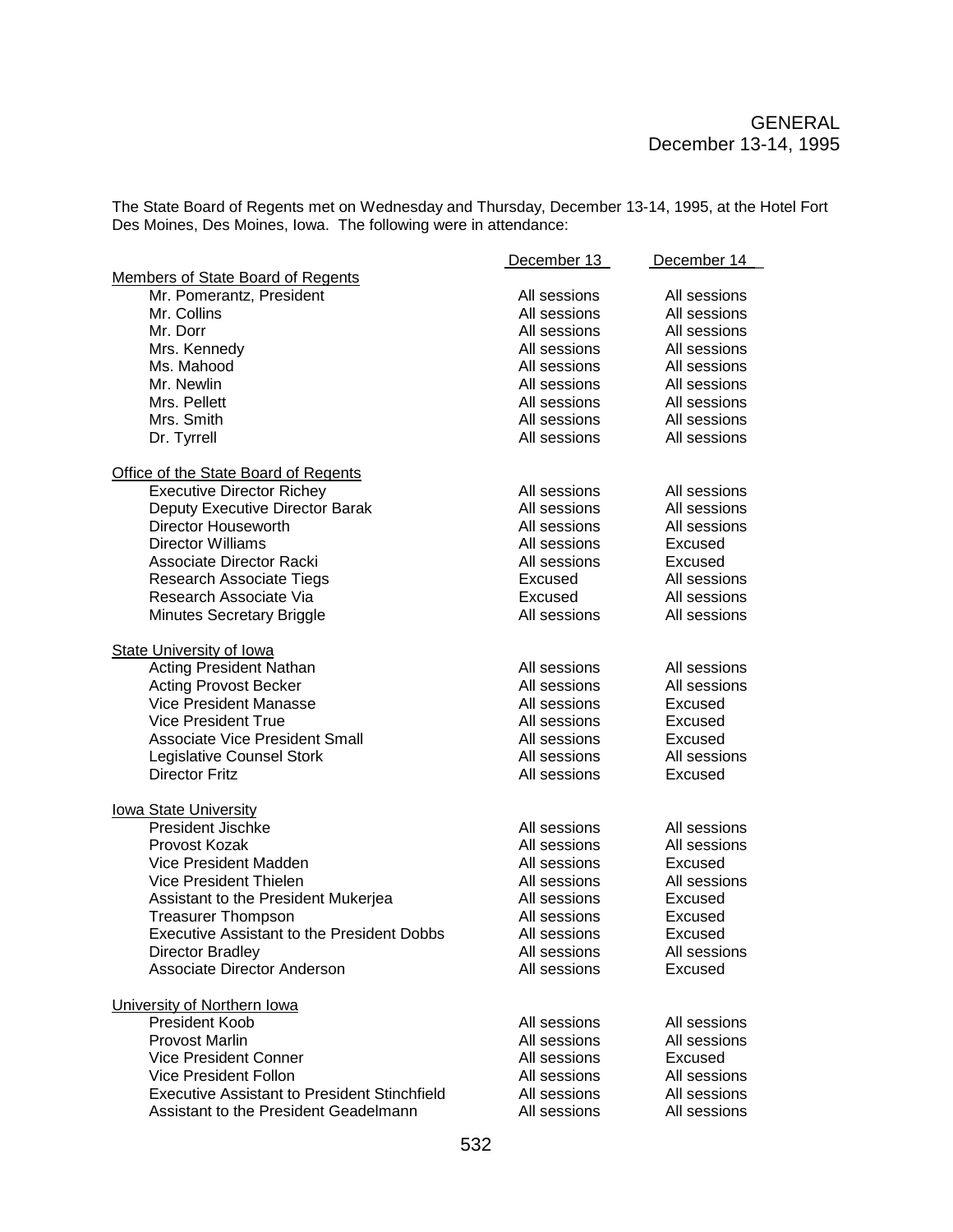GENERAL December 13-14, 1995

| Director Chilcott                                                                                                               | All sessions                                                 | All sessions                                       |
|---------------------------------------------------------------------------------------------------------------------------------|--------------------------------------------------------------|----------------------------------------------------|
| lowa School for the Deaf<br>Superintendent Johnson<br><b>Business Manager Heuer</b><br>Interpreter Lehmann<br>Interpreter Reese | All sessions<br>All sessions<br>All sessions<br>All sessions | All sessions<br>Excused<br>Excused<br>All sessions |
| Iowa Braille and Sight Saving School<br>Superintendent Thurman                                                                  | All sessions                                                 | All sessions                                       |

The Iowa Board of Regents and the Iowa Board of Education held a joint session on Thursday, December 14, 1995, at the Hotel Fort Des Moines, in conjunction with the December Board of Regents meeting. In addition to the individuals noted on the previous page, the following individuals were also present on December 14.

|                                         | December 14  |
|-----------------------------------------|--------------|
| Members of the State Board of Education |              |
| Ms. Hadley, President                   | All sessions |
| Ms. Dexter, Vice President              | All sessions |
| Mr. Callison                            | All sessions |
| Ms. Dudden                              | All sessions |
| Mr. Forristall                          | All sessions |
| Ms. Frudden                             | All sessions |
| Mr. Glenn                               | All sessions |
| Mr. McClain                             | All sessions |
| Ms. Montgomery                          | All sessions |
| Office of the State Board of Education  |              |
| Mr. Stilwill                            | All sessions |
| Ms. Sullivan                            | All sessions |
|                                         |              |
| Office of the Governor                  |              |
| Ms. Butler                              | All sessions |
|                                         |              |
|                                         |              |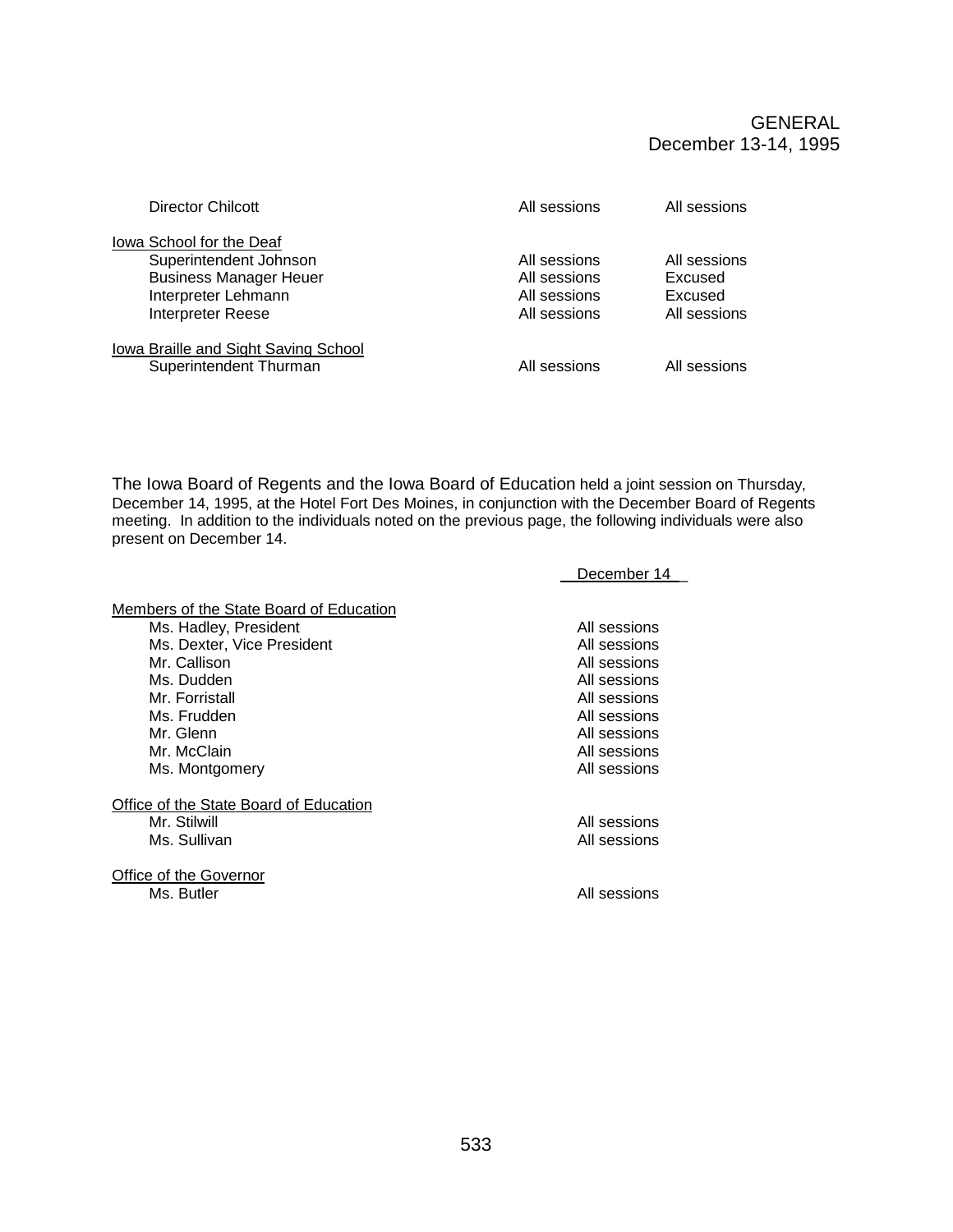GENERAL December 13-14, 1995

### **GENERAL**

The following business pertaining to general or miscellaneous business was transacted on Wednesday and Thursday, December 13 and 14, 1995.

**APPROVAL OF MINUTES OF BOARD MEETING OF NOVEMBER 15, 1995**. The Board Office recommended the Board approve the Minutes, as written.

President Pomerantz asked for corrections, if any, to the Minutes.

ACTION: President Pomerantz stated the Board approved the Minutes of the November 15, 1995, meeting, as written, by general consent.

**CONSENT ITEMS**. The Board Office recommended the Board approve the consent docket, as follows:

Receive the report on affiliated organizations;

Receive the status report on the Board Office budget for fiscal year 1996;

Approve the Board Meetings Schedule;

Receive the Register of Capital Improvement Business Transactions for the Iowa School for the Deaf (none);

Receive the Register of Capital Improvement Business Transactions for the Iowa Braille and Sight Saving School (none);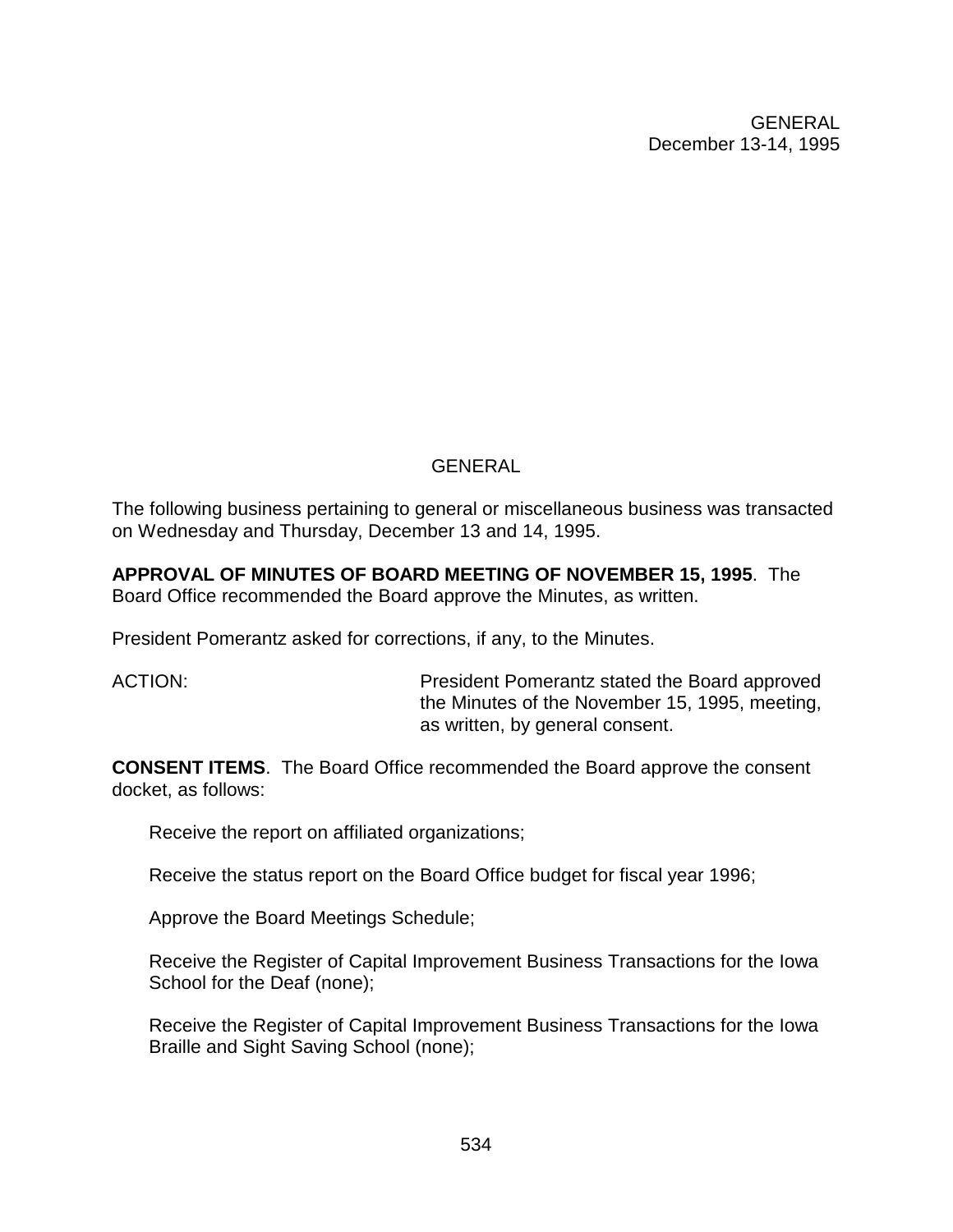Refer the request for the A. Craig Baird Center for Public Advocacy and Debate at the University of Iowa to the Interinstitutional Committee on Educational Coordination and the Board Office for review and recommendation;

Refer the request for change in the name of the B.B.A. Degree in Management Science at the University of Iowa to the Interinstitutional Committee on Educational Coordination and the Board Office for review and recommendation;

Refer the request to rename the Rare-Earth Information Center (RIC) to the Center for Rare-Earth and Magnetics (CREM) to the Interinstitutional Committee on Educational Coordination and the Board Office for review and recommendation;

Refer the post-audit report on the M.S. and Ph.D. in Neuroscience at Iowa State University to the Interinstitutional Committee on Educational Coordination and the Board Office for review and recommendation; and

Refer the proposed degree name change for Transportation Planning at Iowa State University to the Interinstitutional Committee on Educational Coordination and the Board Office for review and recommendation.

Regent Dorr referred to the request for the A. Craig Baird Center for Public Advocacy and Debate at the University of Iowa, and asked why university officials wished that this evolve into a center. Was it an ongoing part of a department? He noted that he was not concerned about the concept.

Interim Provost Becker stated that the initial intent was for a professorship. However, the people who supported the effort wanted the University of Iowa to receive visibility as a leader in this area.

Interim President Nathan noted that the department involved in the effort was chaired by Interim Provost Becker for 14 years. Dr. Becker was very knowledgeable about this issue.

ACTION: President Pomerantz stated the Board approved the consent docket, as presented, by general consent.

**INTERINSTITUTIONAL COMMITTEE ON EDUCATIONAL COORDINATION**. (a) Annual Report on Libraries. The Board Office recommended the Board (1) receive the annual report of the Interinstitutional Library Committee and (2) encourage continuing efforts at interinstitutional cooperation and coordination.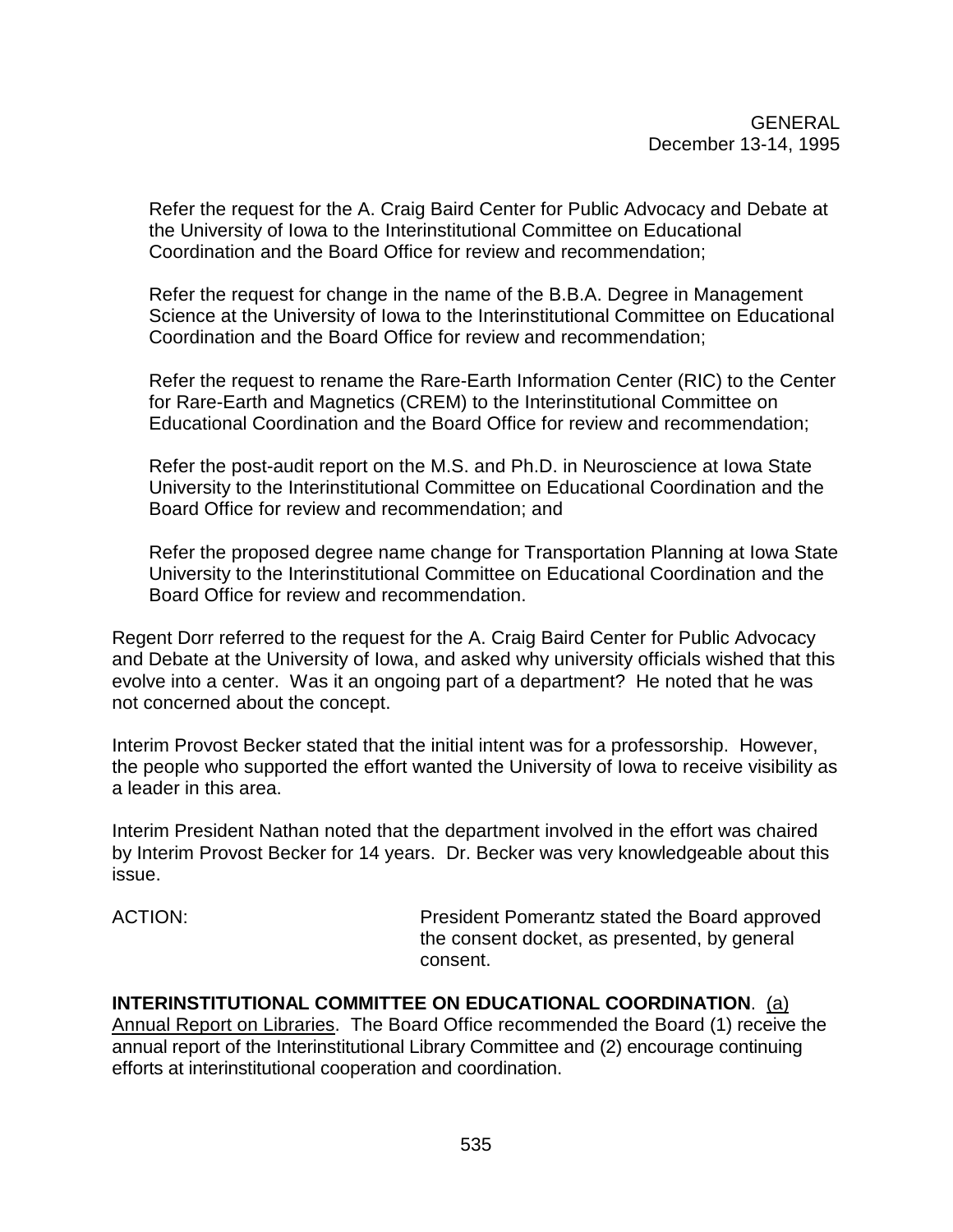Rapid change in the information environment occurred in 1994/95 as access to the Internet continued to explode and more resources became available electronically. The Regents libraries have been deeply involved in training staff and users in acquiring skills in the use of the Internet and making new resources available by either mounting them locally or consortially or providing electronic access to national resources.

A seamless connection between the on-line public catalogs of the three Regent libraries is nearly complete. Agreements for sharing materials, not only between the three Regents libraries, but with other libraries throughout the state of Iowa have been improved.

Each of the libraries has implemented projects locally which indirectly enhance the information resources available to the other Regents libraries and other libraries within the state.

Concerns remain regarding funding for materials acquisition and staffing, the need to convert the remainder of cataloged holdings to machine readable form, better and more affordable access to the Iowa Communications Network (ICN), and representation of the libraries in the governance structure of the ICN.

Ms. Eaton, Chair of the Interinstitutional Library Committee, stated that university libraries are increasingly expected to perform new services as well as traditional services of the past, although resources are limited. She said the Internet was significantly impacting the libraries of all three Regent universities. Making use of the Internet raises significant issues.

Regent Tyrrell asked whether the lack of resources could be addressed by reallocation. Could more emphasis be given within the institutions to libraries or was the need of the type for which additional funding should be requested?

Ms. Eaton responded that reallocation was already taking place significantly within the libraries, but reallocation was not sufficient to address the serious needs. University libraries are increasingly being asked to support distance learning and the State Library, for example. Inflation for publications continues to be double digit. To sufficiently address the need will require additional resources.

Regent Pellett asked about the cost to provide information for users of the Internet and whether it would be more cost effective to use electronic publications. Ms. Eaton responded that if licensing agreements allow libraries access to materials electronically, it would be more cost effective to do so. However, most publishers are charging more for electronic access to materials and are also restricting usage. Title-by-title decisions are being made regarding licensing.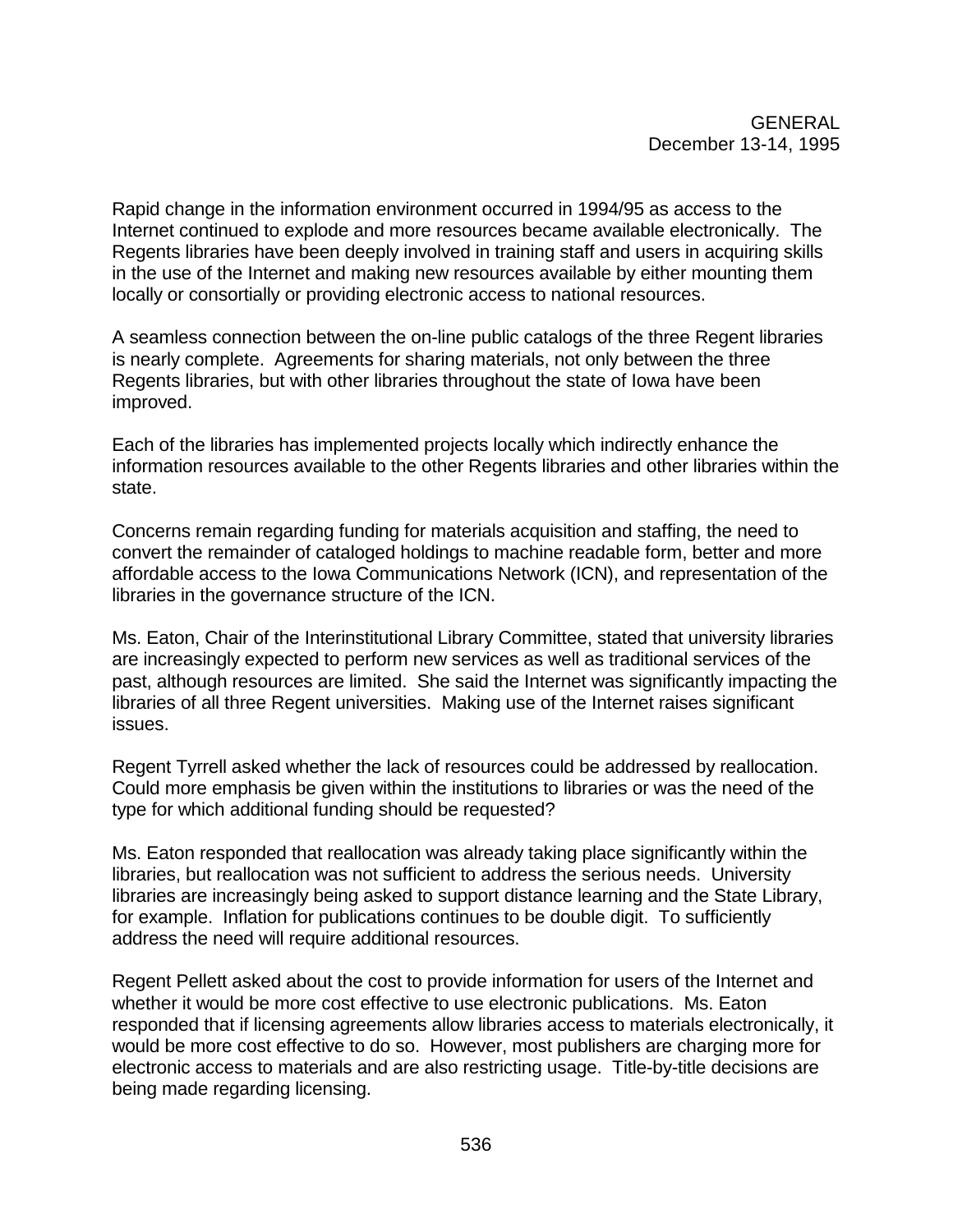Regent Dorr stated that the whole issue of technology and what is evolving especially for libraries was becoming a significant strategic issue. Are those issues going to be addressed in an appropriate manner in the strategic plans? There will probably be a need for extra capital in order to keep the universities on the cutting edge of learning and research. Are institutional officials prepared to address that issue?

President Pomerantz stated that the Regents' strategic plan covers all of the institutions. Clearly a major component of the plan should be dedicated to technology and libraries. He believed there was consensus of the Board that it should be.

Acting President Nathan stated that the University of Iowa's Virtual Library is part of the library's strategic plan and is a groundbreaking effort. The catalogs of the libraries of the Big 10 universities are being put on the Internet. Every faculty member and student has access to those catalogs. Within a short period of time the materials will be able to be delivered within 36 hours, which he said represents a revolution in access. He expects that in the future, delivery will be quicker and costs will be lower.

Ms. Eaton stated that information technology is very prominent in the Iowa State University strategic plan and the library's strategic plan. The next budget cycle will tell how resources will be allocated. She noted that in February and March 1996 the Regents would be reviewing institutional strategic plans.

Regent Kennedy stated she was pleased that the Regent libraries were working cooperatively to allocate resources optimally. She expressed appreciation and the hope that they continue to work cooperatively.

Regent Tyrrell asked if library officials were prepared to outline what resource constraints were keeping them from achieving their objectives. Ms. Eaton responded that they could do so.

ACTION: President Pomerantz stated the Board, by general consent, (1) received the annual report of the Interinstitutional Library Committee and (2) encouraged continuing efforts at interinstitutional cooperation and coordination.

**PROGRESS REPORT ON REVIEW OF ORGANIZATIONAL AUDIT**. The Board Office recommended the Board receive the status report on the review of the organizational audit.

The Pappas Group has completed interviews with all members of the Board of Regents and has completed visits to the two special schools and to Iowa State University.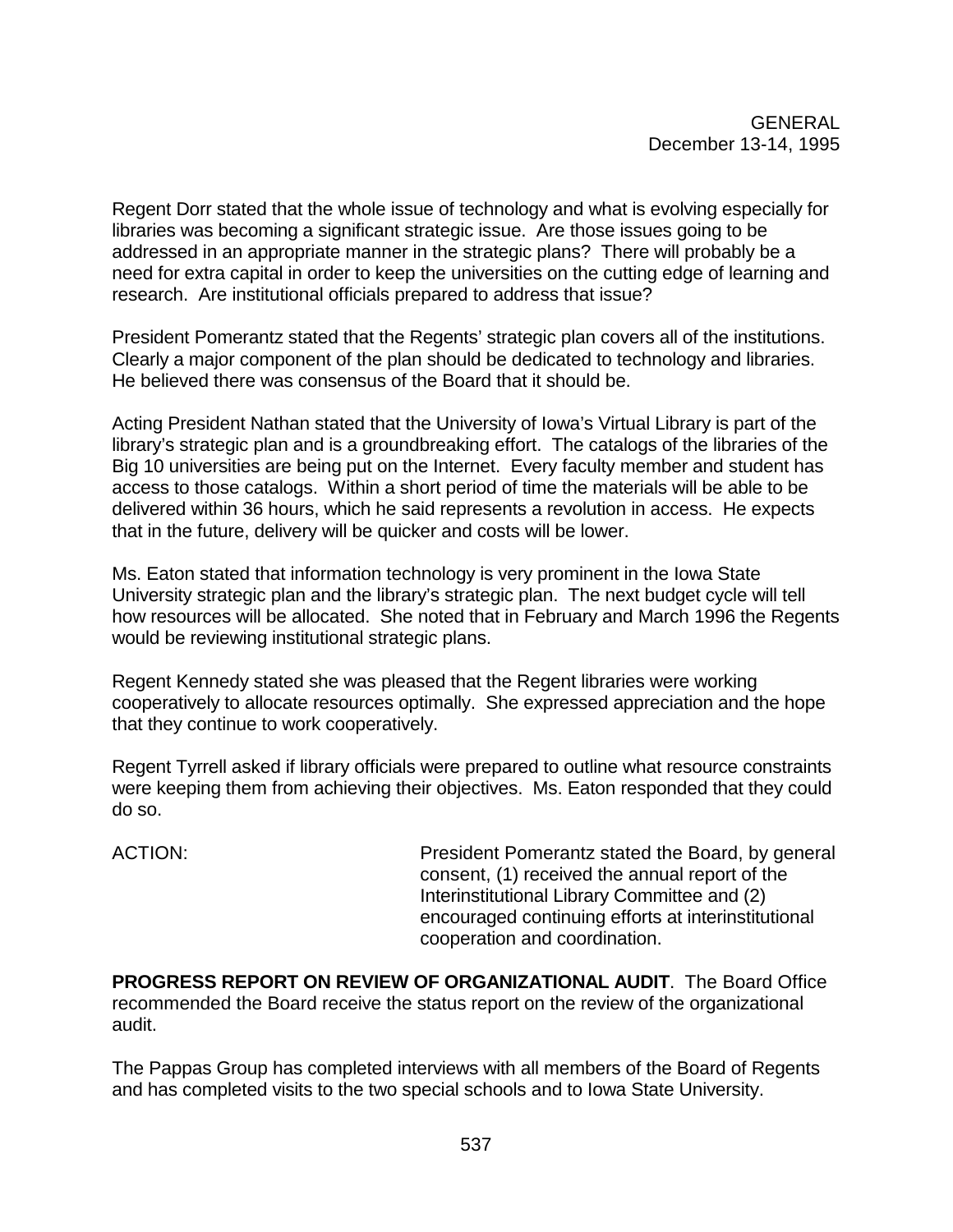The Pappas Group consultant teams will be visiting the University of Northern Iowa and the University of Iowa in the next two to three weeks. They will also be completing any additional visits needed at Iowa State University and/or the special schools.

The "matrices" related to the previous audit conducted by Peat Marwick, which constitute the written report of the pre-audit, have been completed.

The Pappas Group found that the five Regent institutions and the Board Office have basically implemented the recommendations with which the institutions and the Board Office are in agreement. In addition, the Pappas Group noted that "...rational and wellfounded reasons were given for recommendations not (or not yet) implemented."

Representatives of the Pappas Group met with the Organizational Audit Oversight Committee and on the basis of this meeting and the interviews with members of the Board identified the following areas for focus for the remaining portion of the study:

Institutional mission and vision;

Review of the academic core (programs, enrollment planning, and the like);

Review of the budget allocation process at the state, Regent, and institutional level; and

Reallocation of resources to support the academic core.

President Pomerantz stated that he had spoken yesterday in general terms with Dr. Pappas. She appeared to be very positive. The audit itself is progressing very well.

Regent Tyrrell referred to the materials the Regents had received with the docket for this meeting, and said it appeared that the Pappas group was basically reviewing the previous audit. He asked when the Regents could expect to be provided with some feedback from the Pappas Group.

President Pomerantz responded that the Regents would begin receiving information in January, ahead of the February meeting, and going forward.

Regent Tyrrell expressed pleasure with regard to his visit with Dr. Pappas. He said they talked about a range of subjects and that he believed the information to be provided by the consultants would be very helpful.

ACTION: President Pomerantz stated the Board received the status report on the review of the organizational audit, by general consent.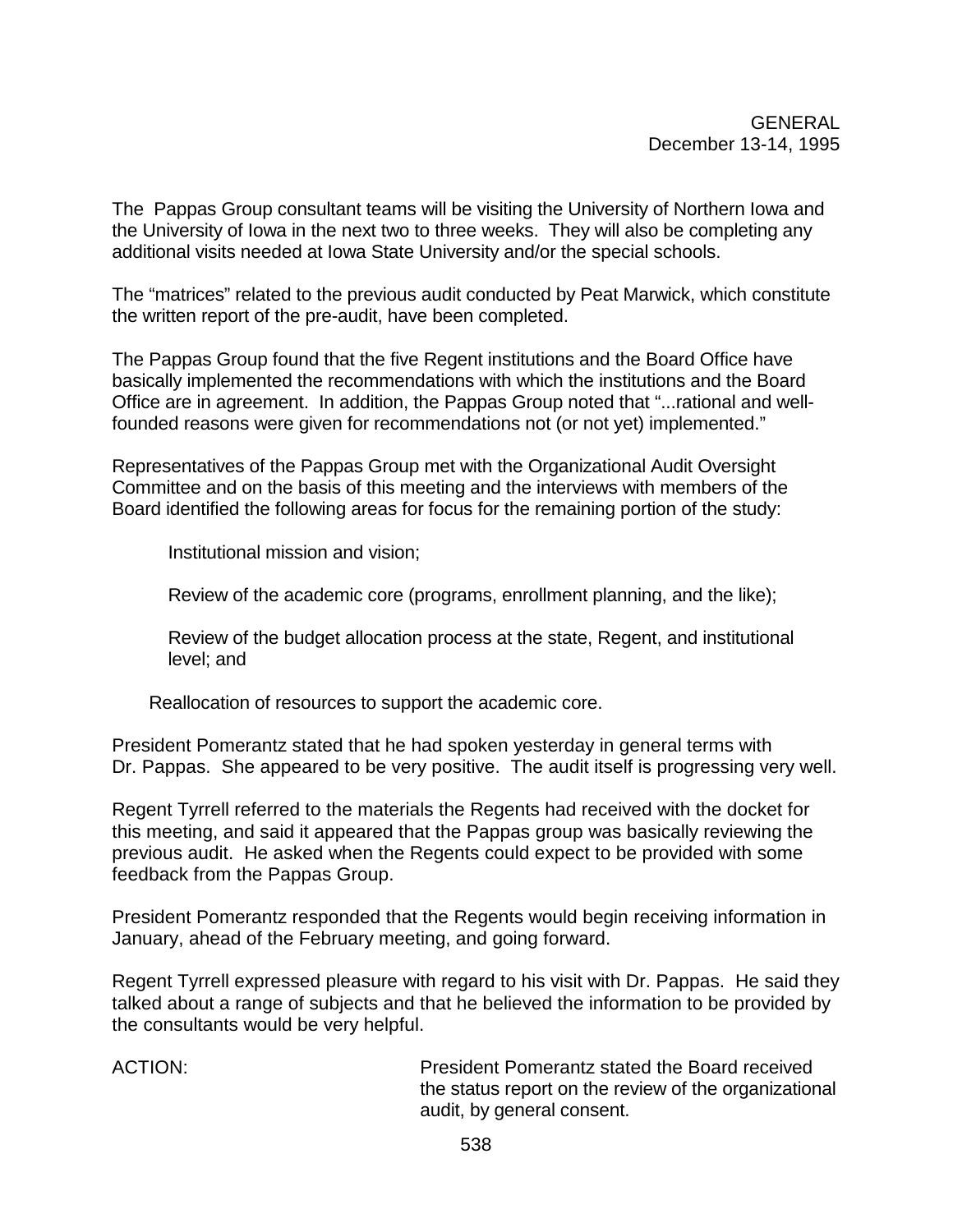**REPORT ON ENROLLMENT PROJECTIONS**. The Board Office recommended the Board receive the report and approve the enrollment projections.

The number of Iowa public high school graduates is projected to peak in school year 1999-2000 and decline thereafter. Regent-wide enrollments should peak in 2004, a result of the movement of high school graduates through the system.

University of Iowa enrollments are projected to increase through Fall 2003 when enrollment reaches 29,485 and to be followed by two years of decreases.

Iowa State University enrollments are projected to increase through Fall 2004 to 26,596 students enrolled and be followed by a slight decrease in 2005.

At the University of Northern Iowa, enrollment is projected to increase to the Fall 2002 peak enrollment of 13,799 students before beginning a decline.

Little change is forecast in enrollments at the special schools. Both schools are projecting increases in off-campus programs and services.

The complete report on enrollment projections is on file in the Board Office.

Acting President Nathan stated that the projection of 29,000+ was probably not an ideal enrollment number for the University of Iowa. It would perhaps be better for the students and infrastructure if enrollment were maintained at a level of 28,000 to 28,500 students. He said there were a variety of ways to achieve that. In the 1980s the number of enrollments got out of hand and quality suffered. University officials wish to maintain the quality the University of Iowa has now achieved, which he said would require enrollment management.

Regent Tyrrell asked whether university officials have had an opportunity to determine the impact of the 4-year graduation program on decreasing the enrollment numbers.

Acting President Nathan said the 4-year graduation program may very well serve to decrease the enrollment numbers; however, it was somewhat early to know to what extent that might happen.

President Pomerantz referred to the enrollment mix of in-state and out-of-state students. He stressed the importance of doing what was necessary to preference Iowa students in Iowa public universities.

Acting President Nathan responded that doing so may mean a modest decrease in the percentage of out-of-state students, but that was the key to enrollment management.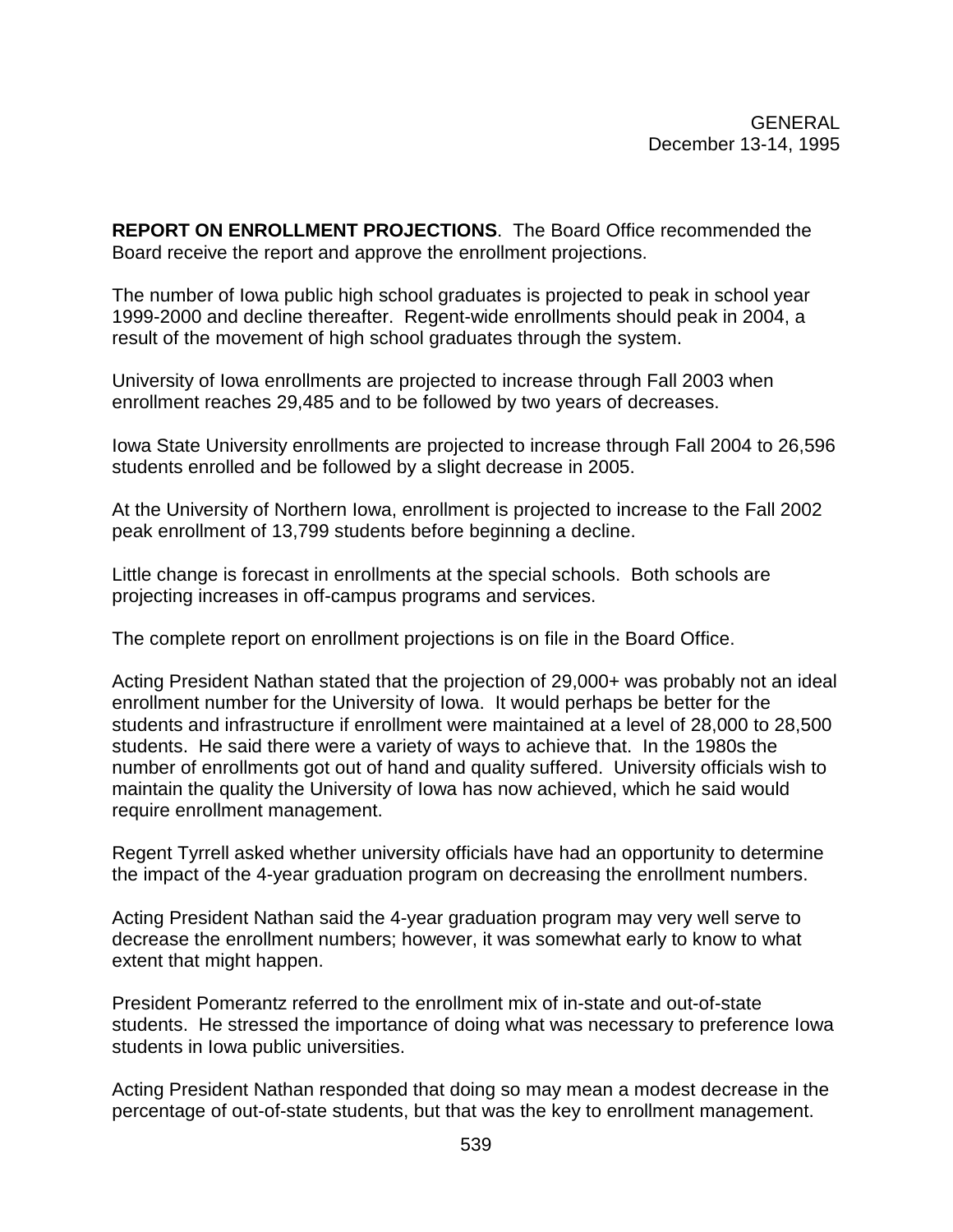Regent Newlin asked if the constraints of excessive enrollments related to both infrastructure and faculty. Acting President Nathan responded affirmatively. Infrastructure constraints would include the residence halls. The quality of students' experience, he believed, would deteriorate. He said university officials would try to manage enrollments carefully because they want to maintain 1) access for Iowa students and 2) quality of the undergraduate experience.

Vice President Follon discussed the various factors that are considered in the development of enrollment projections including historical information, cohort groups of new students, financial aid packages, and the state's economic factors. She noted that the University of Northern Iowa enrollments are highly composed of Iowa students; therefore, university officials carefully review high school enrollment and graduation rates. University officials expect enrollments to grow at least 7 percent in the next 10 years. They are reviewing several initiatives that will affect enrollment numbers, one of the most significant of which is strategic planning. She said a very innovative strategic planning efforts taking place on the campus right now and would involve the implementation of an enrollment management plan. She said the strategic plan would clearly affect the enrollment mix and projections for the next 10 years. The Board of Regents would certainly be involved as university officials review the student mix and enrollment projections. In February university officials will discuss the strategic plan with the Board.

President Pomerantz stated that more than 95 percent of the University of Northern Iowa's students are Iowans. The campus composition was pretty homogenous and the issue of diversity was real.

Regent Kennedy asked whether it was too early to determine an optimal enrollment number for the University of Northern Iowa. Vice President Follon responded that university officials were discussing that matter in the strategic planning process.

Vice President Thielen reviewed Iowa State University's enrollment projections with the Regents. In the next 5 years the goal is to stabilize enrollments. The enrollment goal is 25,000 students, at least, with a mix of in-state and out-of-state students. Currently, 22 percent of enrollments are from out-of-state. University officials would like to maintain that mix of students and maintain the quality of the student body.

President Pomerantz asked for the ideal enrollment at Iowa State University. Vice President Thielen responded that university officials would like to keep total student enrollment at around 25,000 although projections are for a little over that number.

Regent Dorr referred to discussion of last month regarding Regents' share of the available market of graduating high school seniors. Those projections suggested a total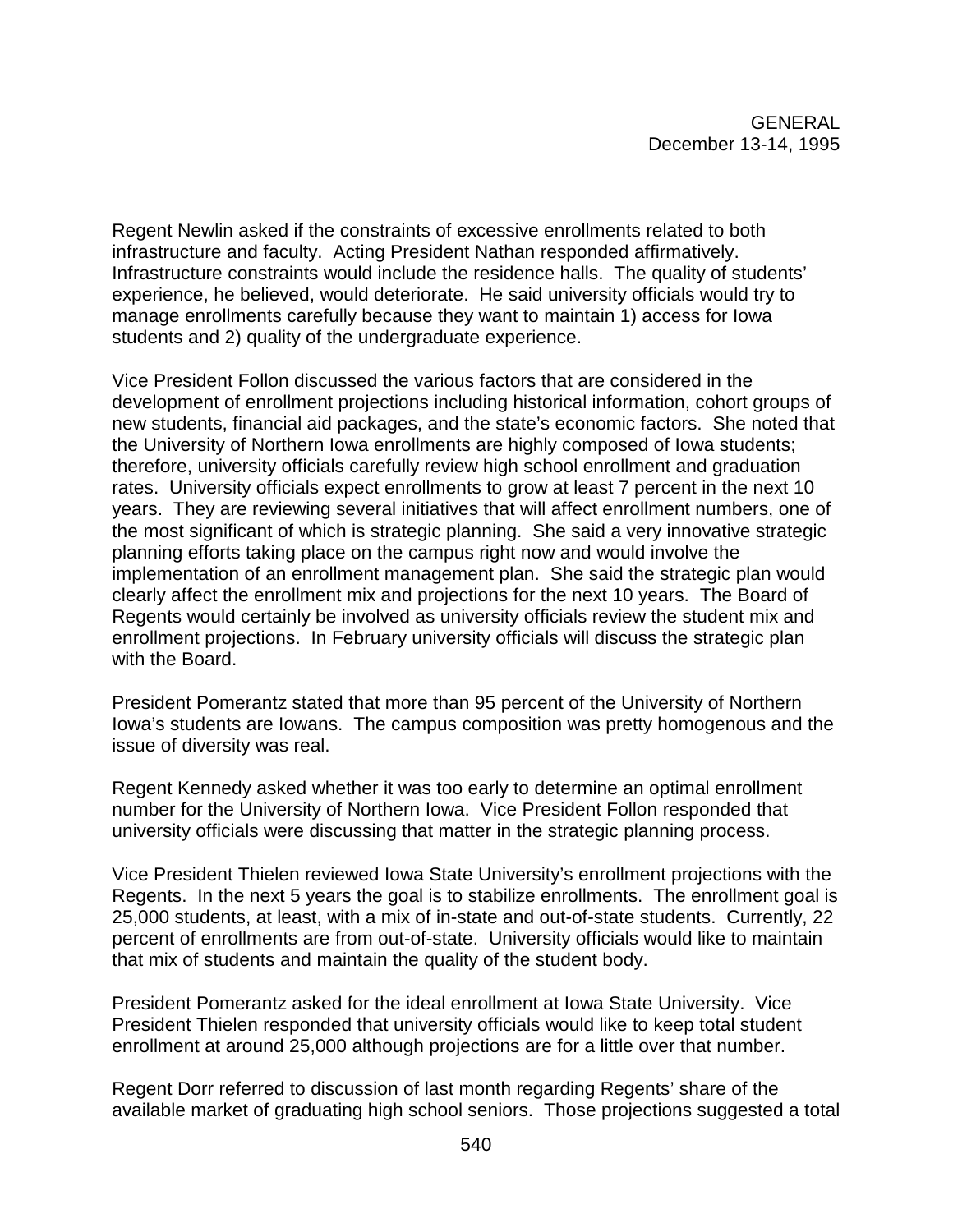enrollment of 3-1/2 percent more students in the year 2003. He said that somehow those numbers did not relate to the enrollment projections of the universities.

Vice President Thielen responded that the in-state student market share for Regent universities was not anticipated to decline. He believed that for the next 2 to 3 years the predictions were fairly accurate.

Interim Provost Becker noted that, historically, university officials have never been great at making projections for enrollment levels.

President Jischke stressed that the numbers were estimates and were merely predictions.

Superintendent Johnson stated that Iowa School for the Deaf officials cannot control the number of students who enroll. Students are referred to the school for a determination of whether an appropriate program can be provided to them. He noted that additional students have enrolled in the last 1 to 2 weeks. Also, school officials have no control over the level of disability of students who enroll -- some have hearing impairments only and others are multiple-handicapped students.

Superintendent Thurman stated that enrollment issues identified by Superintendent Johnson also applied to the Iowa Braille and Sight Saving School. He said that in many ways enrollment is a joint decision of the AEAs, the local school district, parents and Iowa Braille and Sight Saving School officials. He said enrollments were not projected to decrease but neither was a great increase in the number of enrollments projected. Schools officials are doing the best they can to offer the school's services to those in need.

President Pomerantz stated that the worst case for enrollment projections would be to miss the projections and be way below the numbers. Having actual enrollments come in above the projections was a manageable issue. How will university officials respond if the enrollments are less than projected? He said a second issue was coordination with other segments of higher education in the state. Community colleges certainly have capacity for enrollment growth; private colleges have a huge capacity. In terms of the total state higher educational system, there is a significant margin for upside enrollment which would provide a more highly-educated constituency in the state of Iowa. They need to utilize the available resources without replicating resources. There are plenty of facilities to take care of the upside.

President Pomerantz stated that not everyone in the state wishes to attend a higher education institution. Some may choose a craft or other activity. However, if the demand is there, the state has the very substantial capability of responding to the demand.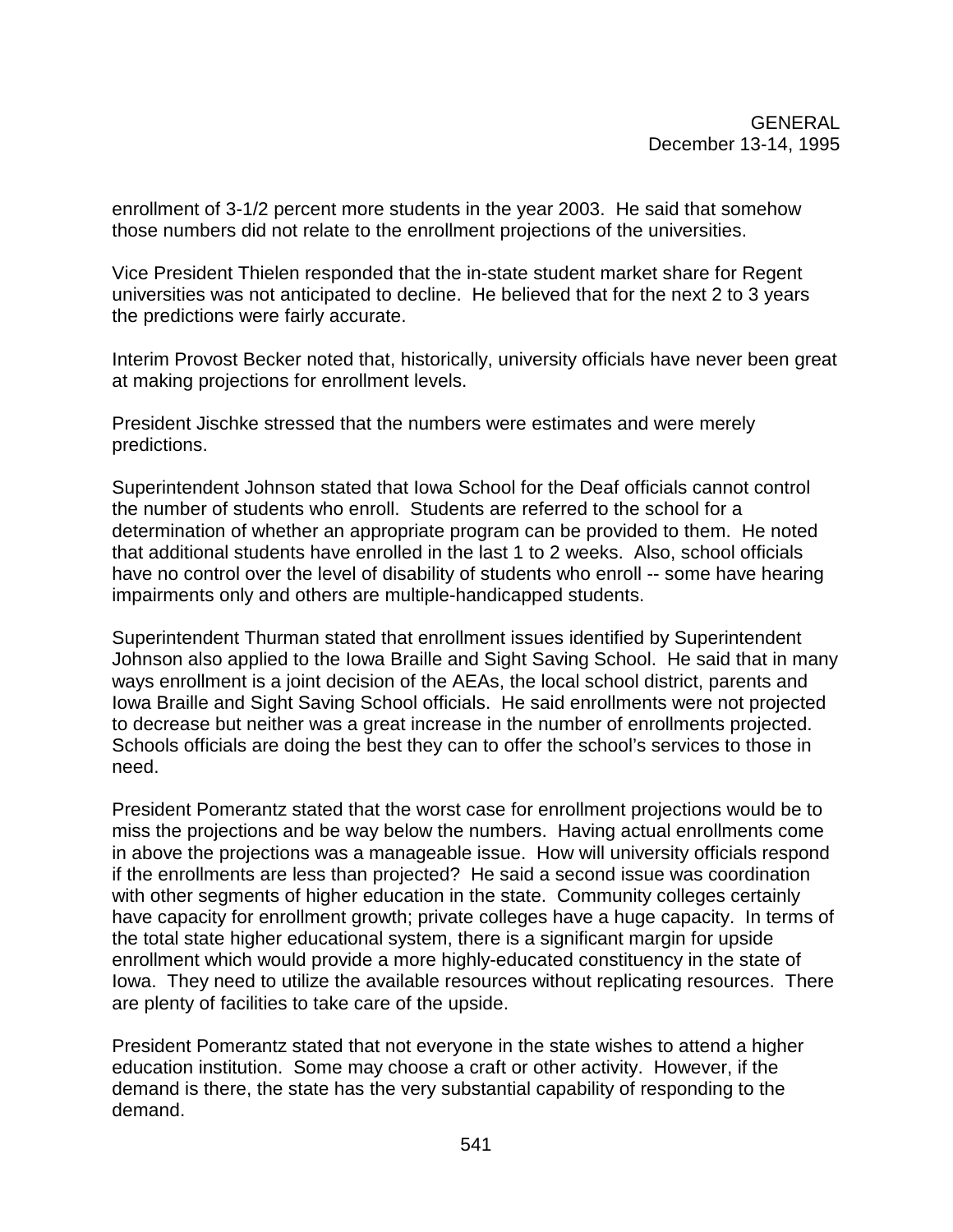Regent Collins stated that the Regents were discussing the accuracy of the projected enrollment figures while the more important issue was the way that education will be delivered. In the future the manner in which individuals are educated will be much different than it is now. It will be more of the on-line type and much less capital intensive.

ACTION: President Pomerantz stated the Board received the report and approved the enrollment projections, by general consent.

**PROPOSED PART-TIME TUITION AND MISCELLANEOUS FEES**. The Board Office recommended the Board (1) approve the proposed part-time tuition rates for the Regent universities, effective Summer 1996, as presented, and (2) give preliminary consideration to the proposed miscellaneous fees and charges for 1996-97 as presented, with final approval docketed for the January Board meeting.

No new fees were proposed this year.

Increases in tuition-related areas are tied to increases in tuition rates approved in November and are routine.

Increases in orientation fees, returned check charges, and student ID card replacement fees were proposed at two or more of the universities to make charges consistent across the universities, cover increased costs, or meet statutory requirements.

University of Iowa officials requested an increase from \$7500 to \$8100 in the instrument management system fee that will be charged to dental students in the entering class of 1997. This fee has been routinely raised for each entering class for the past several years and covers the increased costs associated with the upgrading and modernization of central sterilization equipment and facilities and to meet OSHA standards on blood-borne pathogens. The fee is paid over four years and though subsequent classes may pay higher fees, the class of 1997 will pay no more than \$8100.

University of Northern Iowa officials requested an increase in the musical instrument rental fee in the School of Music, which has been unchanged for at least 10 years, in order to cover increased costs of repairs to the equipment.

MOTION: Regent Newlin moved to (1) approve the proposed part-time tuition rates for the Regent universities, effective Summer 1996, as presented, and (2) give preliminary consideration to the proposed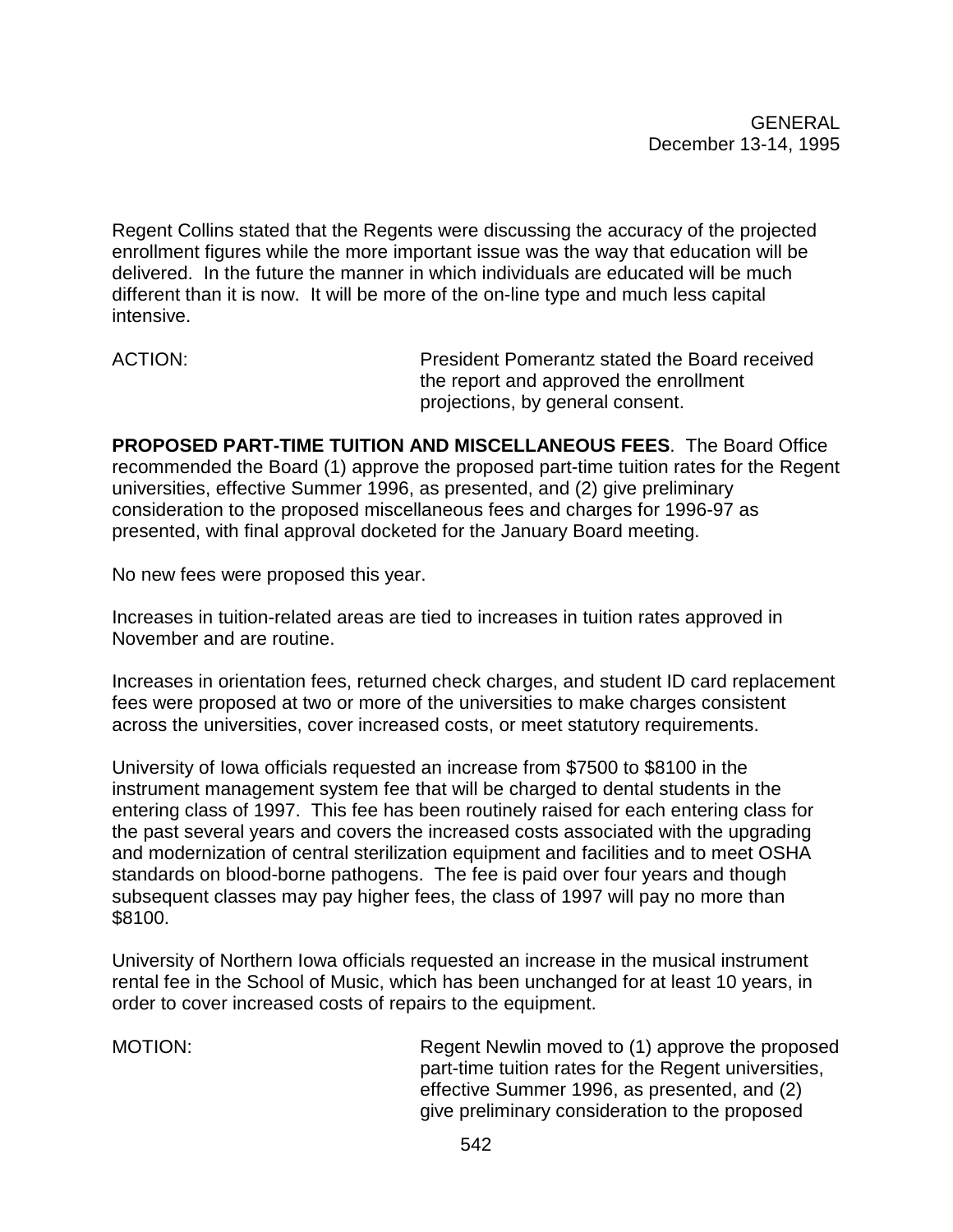miscellaneous fees and charges for 1996-97 as presented, with final approval docketed for the January Board meeting. Regent Kennedy seconded the motion.

Regent Dorr referred to what he considered to be an interesting article in the Des Moines Register, written by Mark Seibert, suggested that some fees assessed by the K-12 system may not be legal. He questioned whether all of the Regents' fees were appropriate, and asked that someone check into it.

Director Barak stated that the Board of Regents has statutory responsibility to set fees but that he would check to make sure everything was legal.

VOTE ON THE MOTION: Motion carried unanimously.

**REPORT ON PROFESSIONAL DEVELOPMENT LEAVES**. The Board Office recommended the Board receive the report on professional development leaves during the 1994-95 academic year.

In September 1993 the Board approved recommendations for faculty development leave processes and these were implemented at each university. Regentwide 141 faculty, distributed as shown in the table below, were on professional development leave during 1994-95:

| University                   | Number on Leave |
|------------------------------|-----------------|
| University of Iowa           | 72              |
| <b>Iowa State University</b> | 50              |
| University of Northern Iowa  | 19              |

The following table shows total salary, fringe benefit, and replacement costs for the 1994-95 leaves.

| University                   | Salary & Benefits | <b>Replacement Costs</b> | Total       |
|------------------------------|-------------------|--------------------------|-------------|
| University of Iowa           | \$2,910,039       | \$120,000                | \$3,030,039 |
| <b>Iowa State University</b> | \$1,997,433       | \$103,501                | \$2,100,934 |
| University of No. Iowa       | \$571,622         | \$176,301                | \$747,923   |
| <b>Regent Total</b>          | \$5,479,094       | \$399,802                | \$5,878,896 |

University of Iowa officials reported an additional \$45,858 in research costs for faculty scholars in 1994-95.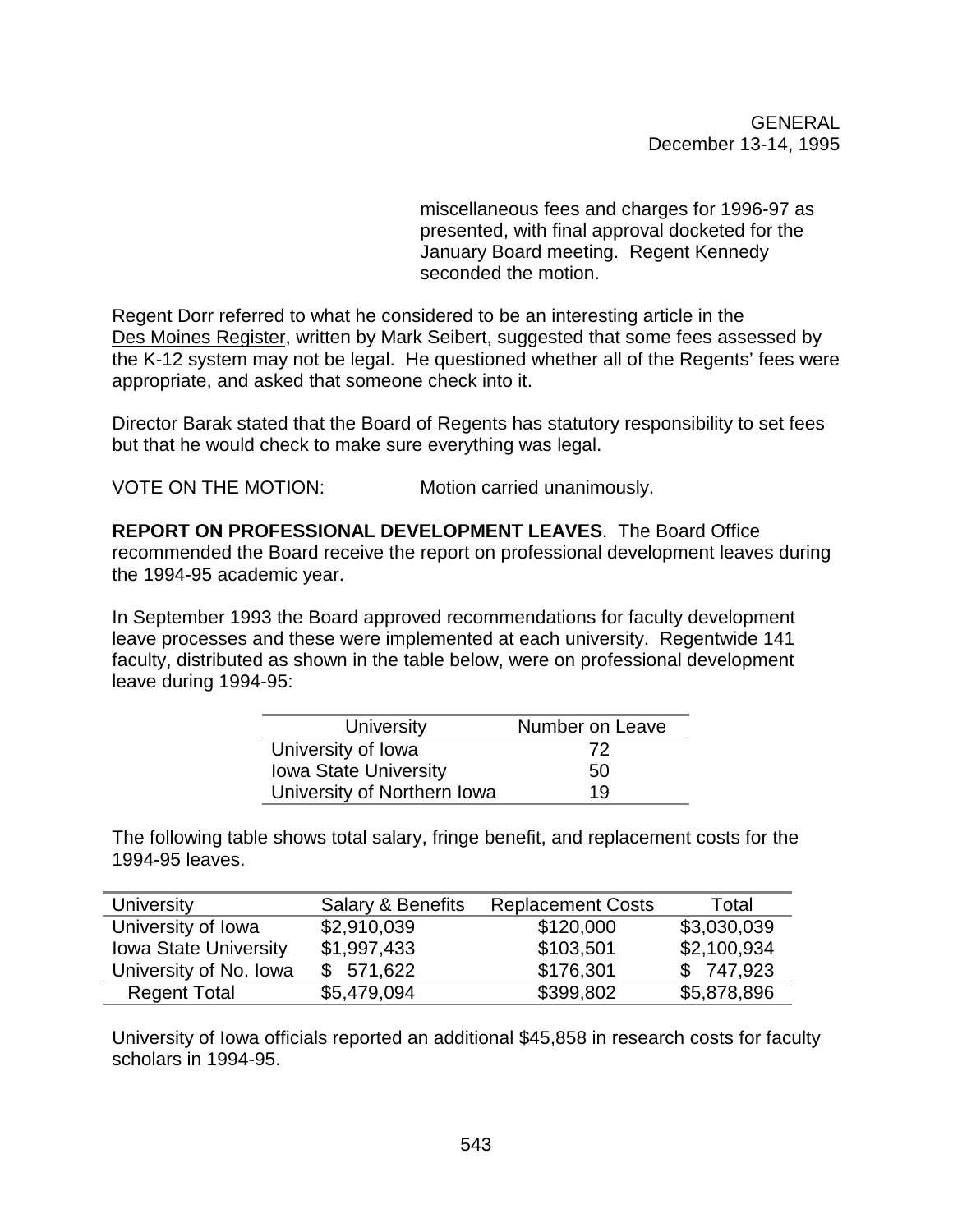Associate Provost Betsy Altmaier reviewed the information for the University of Iowa. She stated that some of the ways that teaching is impacted by the development leave program includes new materials, new techniques, and research on teaching-related issues.

Provost Kozak reviewed the information for Iowa State University. He pointed out that partial costs for improvement leaves are being handled at the college level; therefore, costs had dropped in the last 2 years. He said this was part of the university's block budgeting process. He noted that faculty had placed an emphasis on ways in which research flows back into coursework.

Regent Newlin asked for a plan with respect to absorption of replacement costs at the college level. Provost Kozak responded that the number had been relatively stable and was therefore able to be handled in the current budget. The percent is very consonant with the percent of faculty at Iowa State University.

Regent Collins asked for an explanation of how the total cost of the developmental leave programs could be approximately \$5.8 million while the replacement costs were approximately \$399,000. Provost Kozak responded that it was a calculus matter done in terms of the total faculty salary versus replacement salary.

President Jischke stated that in some cases other members of the faculty pick up the teaching responsibilities of the absent faculty. In other cases additional people have been hired and in still other cases a class offering is postponed until a faculty member returns.

Acting Provost Becker stated that many faculty while on developmental assignment will continue to guide their graduate assistants; therefore, the faculty member does not need to be completely replaced.

Provost Kozak stated that Interim Provost Becker's remark was particularly true for those faculty at Iowa State University who are in science and engineering. Some faculty indicated they would write papers while on leave which included a strong coupling with their graduate students.

President Pomerantz asked how university officials would respond if a taxpayer were to ask what the universities received in exchange for the almost \$6 million/year allocated to faculty leave.

Provost Kozak stated that last year Provost Marlin gave a wonderful response to the question. He said that the resulting product has to do with the way in which faculty on developmental leave will take advantage of new knowledge that is being created at other institutions. That new knowledge is then folded back into the educational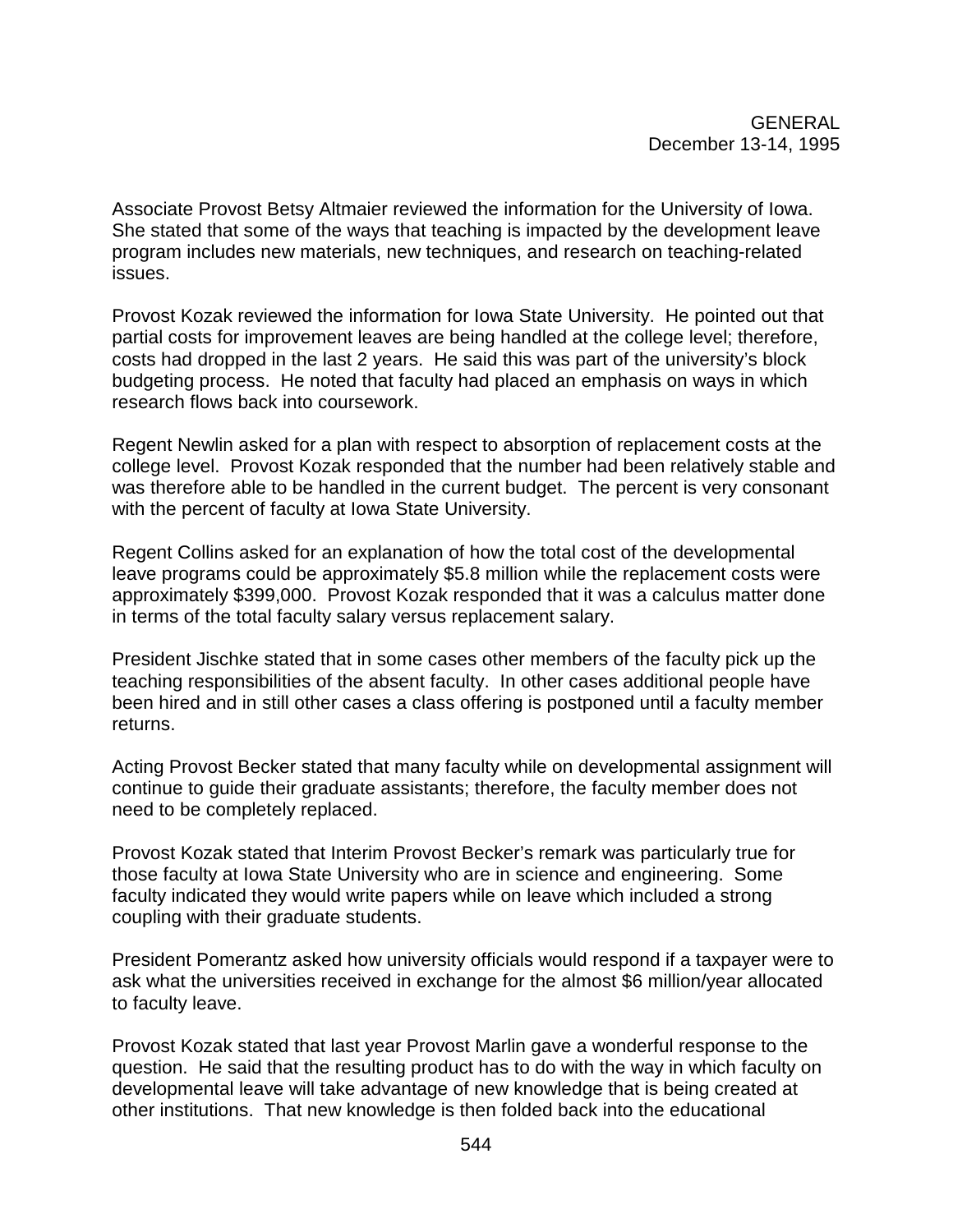experience of Iowans when the faculty return to the Regent institutions. A faculty member seeks to gain new knowledge from a developmental leave. The knowledge is transformed back into the way the faculty members conduct their research programs or in which they teach students. He said there was also the issue of the level of activity that characterizes peer institutions. Regent university officials wish to provide the same opportunities for faculty at Regent institutions as are provided for peers. He noted that Iowa State University probably should be providing more faculty leaves but what was being granted was what could be afforded.

Provost Kozak stated that there is an effort on Iowa's Regent universities' campuses to recruit the very best faculty. To do this they must be competitive in relation to what is offered by their peers. In this regard, he said Iowa State University has made some major appointments in the last 2 years. He believes the university is competitive in the opportunities it provides to faculty.

Provost Marlin stated that one of the reasons the universities are questioned as to why they are providing developmental assignments is the use of the term "leave" which she said was a misnomer because faculty are actually being reassigned. She said significant scholarly activity, often involving student participation, is the product of the developmental assignments. The competitive awards contribute to the intellectual vitality of the university. She noted that replacement costs at the University of Northern Iowa were higher than replacement costs of the other universities because they cannot let courses not be taught. Faculty have fairly high teaching loads.

Regent Tyrrell asked, if university officials had to reduce their budgets, where developmental assignments would rank in a priority listing.

Provost Marlin responded that, speaking for herself, developmental assignments would rank fairly high. Developmental assignments contribute to teaching, research and service and enable the university to attract and retain the best faculty.

Regent Tyrrell stated that much discussion is taking place on a national level regarding the evolution of the educational system and the large amounts of money with which it has been endowed. Perhaps the patience of taxpayers will not be as great in the coming years as in the past. He acknowledged the dedication to quality of faculty but said he was also concerned about the amount of money being spent for these leaves. He suggested that some serious thinking take place about the future of these types of leaves.

Provost Marlin responded that developmental assignments were opportunities to do serious thinking. She referenced the University of Northern Iowa's listing of activities that took place while faculty were on developmental assignments, one of which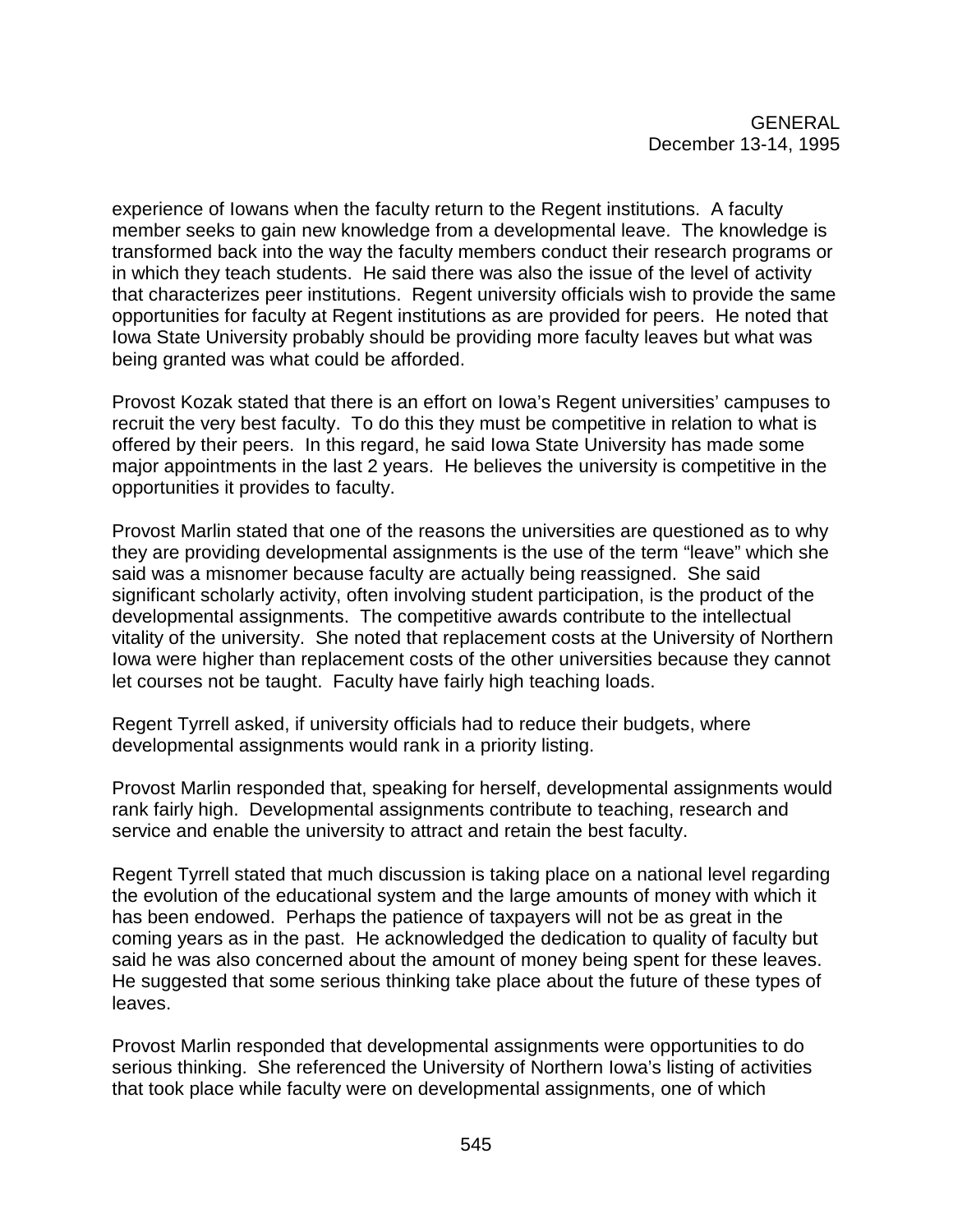included research on how to assist faculty in the use of the Iowa Communications Network.

Regent Newlin asked whether Provost Marlin was suggesting that the word "reassignment" would better describe the activity. Provost Marlin responded affirmatively, noting that most faculty were still working full time.

The Regents discussed the wording and were informed that "leave" was language used in the law governing developmental assignments.

President Pomerantz stated that the Regents would send the message that a change in wording was desired.

Regent Kennedy asked whether it would be possible to have exchanges of faculty with other institutions. Provost Marlin responded that some of that is done but there usually is a cost because of differing salaries. Certainly some of the replacement costs have gone to paying international faculty.

President Jischke stated that Iowa State University typically has 500 international visitor scholars coming to the university doing much the same thing as ISU's faculty do when they go elsewhere and study. One of the ways in which this effort is facilitated is to ask visiting scholars to take on some teaching assignments. Recently an individual from Poland taught in the Mathematics Department. People from all around the world have assisted with teaching exchanges.

With regard to the earlier question concerning priority ranking of faculty developmental assignments should it be necessitated by budget constraints, President Jischke said he would argue that even more emphasis should be placed on it because it means that faculty would be more productive. He stressed that he would argue for more investment in faculty and staff development.

Acting President Nathan observed that it was unfortunate in the sense of how cost accounting is done. He said there is an implication that faculty are simply not available to students when, in fact, most faculty stay on campus and continue many of the activities for which they are paid. Therefore, the cost estimate for replacement is very deceptive and needs to be put into perspective, as well. Faculty do not stop working for the university simply because they emphasize one aspect of their position more than other aspects.

ACTION: President Pomerantz stated the Board received the report on professional development leaves during the 1994-95 academic year, by general consent.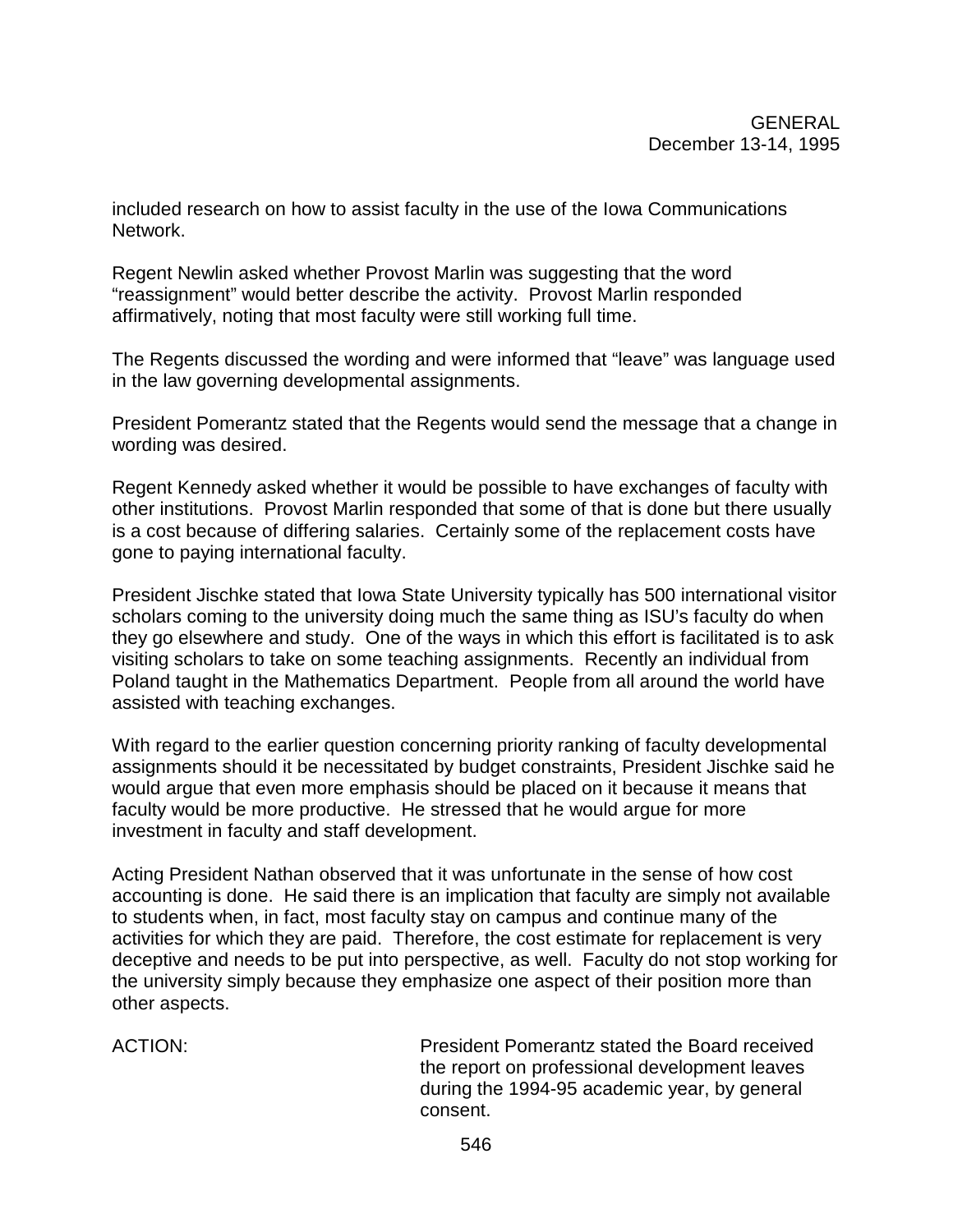**REQUEST FOR PROFESSIONAL DEVELOPMENT LEAVES**. The Board Office recommended the Board approve the requests for professional development leaves for 1996-97.

Officials of the Regent universities submitted requests for 160 faculty professional development leaves for 1996-97. The distribution of leaves approved by the Board for 1995-96 and requested for 1996-97 are as follows:

| University                       | 1995-96 | 1996-97 |
|----------------------------------|---------|---------|
| University of Iowa               | 96      | 89      |
| <b>Iowa State University</b>     | 53      | 46      |
| University of Northern Iowa      | 23      | 25      |
| <b>Total Regent Universities</b> | 172     | 160     |

Total costs of the leaves including salary and benefits for faculty on leave, costs of hiring replacements, and costs for reimbursed research related expenses are estimated at \$6.7 million. Frequently not all the requested leaves are actually taken; some are canceled and some may be postponed to later years.

The new global scholars program at the University of Iowa will provide development opportunities for faculty members with established research and teaching records who have not previously oriented their teaching and research internationally.

Faculty requested leave for a wide variety of purposes including conducting research on site in the United States and other countries, preparing scholarly publications and writings, developing new curriculum and instructional materials, and composing artistic works.

MOTION: Regent Kennedy moved to approve the requests for professional development leaves for 1996-97. Regent Newlin seconded the motion. MOTION CARRIED UNANIMOUSLY.

# **DWIGHT D. EISENHOWER MATH AND SCIENCE GRANT RECOMMENDATIONS**.

The Board Office recommended the Board approve the Dwight D. Eisenhower grants for 1995-1996 subject to grantee completion of certain stipulated requirements and making appropriate adjustments to the proposed grant costs.

This year, grant requests totaling \$993,119 were received from colleges and universities within Iowa. To fund projects for the coming year, the following funds are available: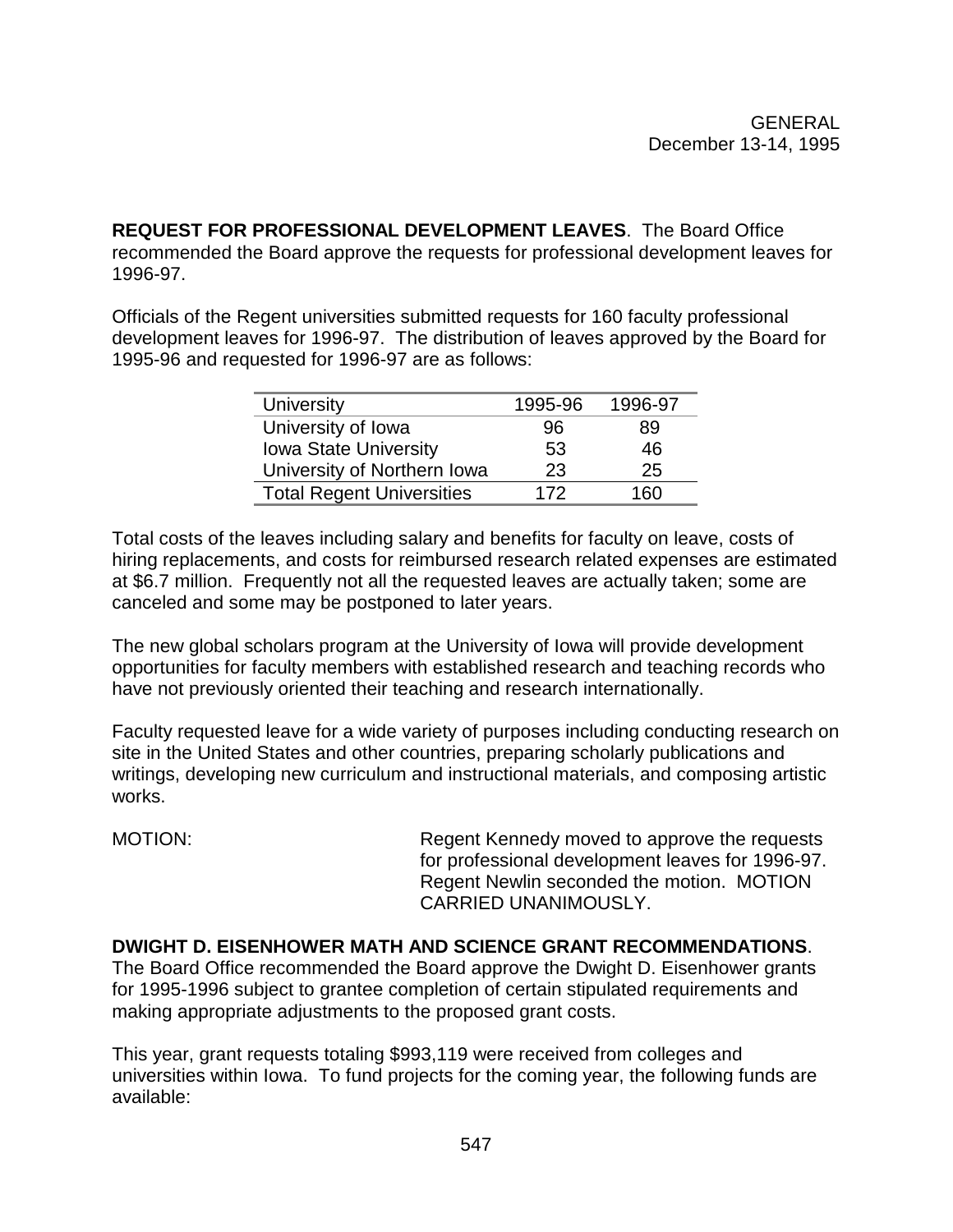\$340,386 in new funds 46,114 in unused funds from the previous grant year \$386,500 total funds available

The Dwight D. Eisenhower Advisory Committee consists of unpaid volunteers from the various colleges and universities in the state, elementary math and science teachers, and school administrators. The committee reviewed the grant requests and recommended funding for the following projects:

Institution: Iowa State University Title Elementary Math and Science: Modeling Reform Proposed Eisenhower Funding: \$130,524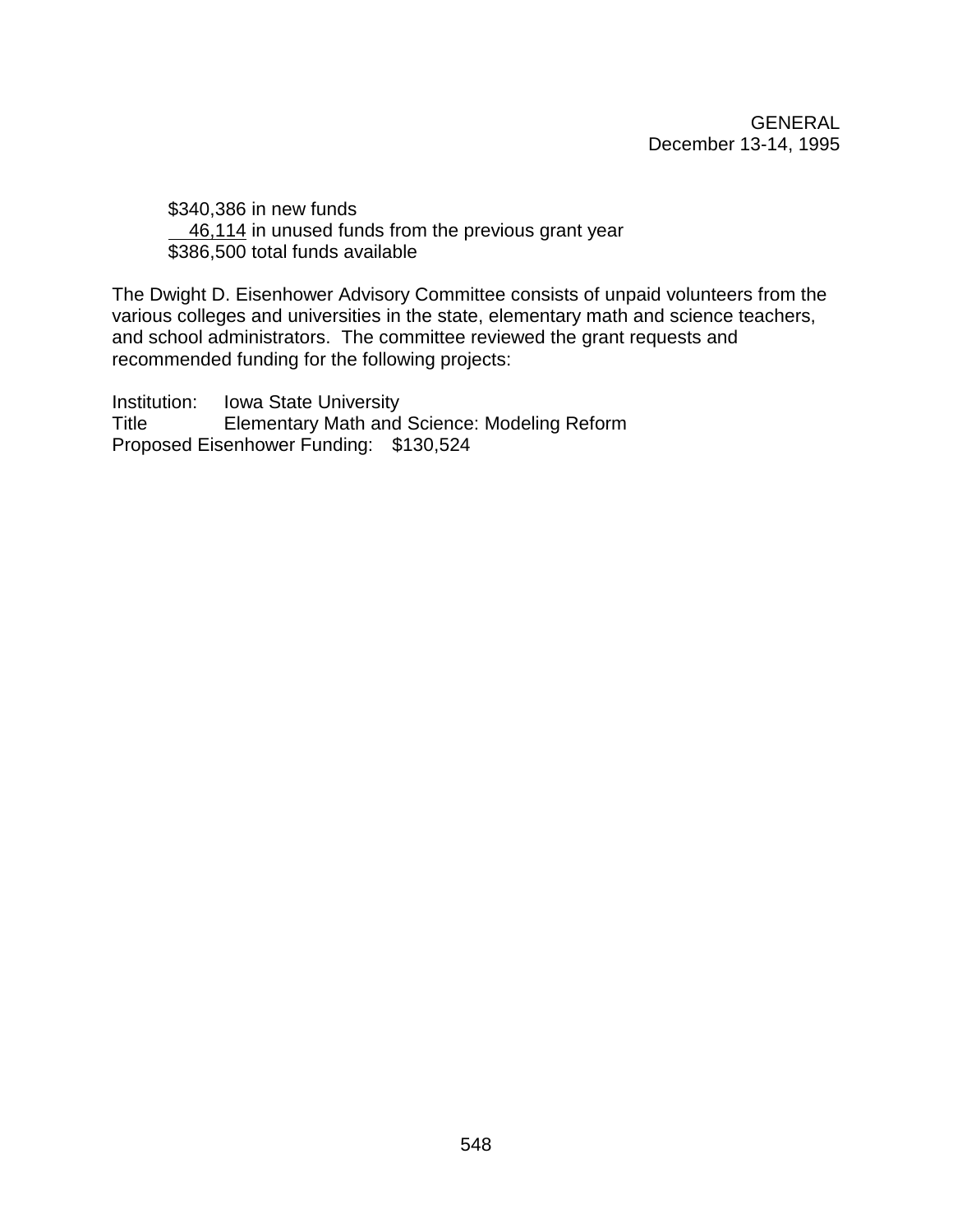Institution: University of Northern Iowa Title: Demonstration Teams to Improve Mathematics Education (D-TIME) Proposed Eisenhower Funding: \$107,147

Institution: University of Iowa Title: Project MECCA: Modeling Exemplary Cross-Curricula Activities Proposed Eisenhower Funding: \$99,924

Institution: University of Iowa Title: Modeling Innovation in Mathematics Education (MIME) Proposed Eisenhower Funding: \$48,900

MOTION: MOTION: Regent Newlin moved to approve the Dwight D. Eisenhower grants for 1995-1996 subject to grantee completion of certain stipulated requirements and making appropriate adjustments to the proposed grant costs. Regent Pellett seconded the motion. MOTION CARRIED UNANIMOUSLY.

**REPORT ON EDUCATIONAL TELECOMMUNICATIONS COUNCIL MEETINGS**. The Board Office recommended the Board receive the report on the Educational Telecommunications Council (ETC) meetings held September 29 and October 26, 1995.

On September 29 the Educational Telecommunications Council (ETC) met at Iowa Public Television. Below is a summary of some of the items discussed at this meeting. The entire report is on file in the Board Office.

Part III Sites. The first Part III site, Battle Creek-Ida Grove High School, is on the network. The best place to find an update of Part III sites and their anticipated connection dates is on the Iowa Database which is updated every week.

Star Schools. Pam Johnson reported that the grants and contracts officer had informed her that the Star Schools information was sent to Washington, DC on September 15, 1995. The Star Schools grant will provide resources needed to develop the ICN in local schools.

Internet. The ICN has tentatively established prices for Internet service for AEAs and K-12. Tommy Thompson and ICN staff met with AEA administrators to discuss concepts and costs and these costs should be finalized in a couple of weeks.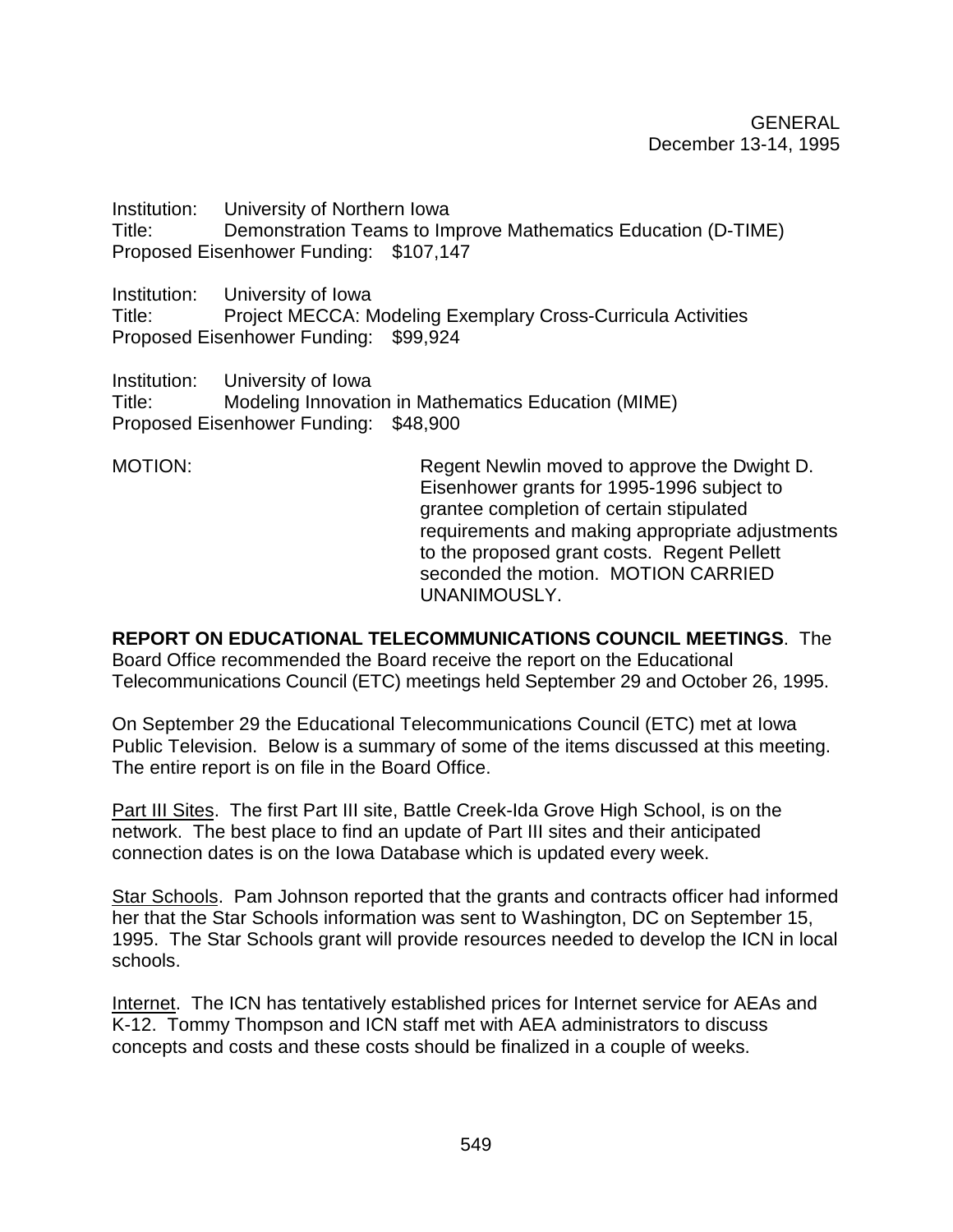An Iowa Dialogue on Issues Surrounding Utilization of Technology in Schools. This conference was held at the University of Northern Iowa on November 29-December 1, 1995. Fifteen school district superintendents were invited to bring a team made up of a board member, administrator, teacher, AEA representative, and community leader to the conference. If this conference is a success, it could be replicated in other regions of the state.

Task Force Study. An updated matrix of the task force study was provided to the ETC. The 461 Task Force expected to send the final report to the Iowa Technology and Telecommunications Council (ITTC) by October 13, 1995. There was an in-depth discussion about the 461 study and members began preparations for drafting a paper to be submitted to the ITTC that will provide input from the council to the ITTC of their concerns about the possible sale of the ICN.

On October 26, 1995 the Educational Telecommunications Council (ETC) met at Iowa Public Television. Below is a summary of some of the items discussed at this meeting. The entire report is on file in the Board Office.

Hearings for School Improvement/Technology. As a result of discussions at the Education Commission of the States (ECS) meeting last summer, four technology hearings were held so that those out in the field could give some input to legislators.

ITTC Meeting on October 25, 1995. Dick Opie gave a brief review of the decision of the ITTC to recommend to the Governor that the state of Iowa continue as owner of the ICN, at least until the year 2000 legislative session.

Videoconference Update. A nationwide videoconference from the National School Boards Association Technology Conference in Atlanta will be downlinked at IPTV and transmitted to 10 ICN sites. IPTV was able to use Star Schools money to pay license fees to PBS for the 10 license sites.

Internet. Tommy Thompson spoke to the AEA Chief Administrators about the role the AEAs might play in helping support K-12 connections for Internet service. As a followup, Al Wood and a number of AEA personnel (media and/or technology consultants) had a discussion about the specific roles the AEA would play. The group plans to have an on-going dialogue via the Internet and the ICN to do problem solving/trouble shooting concerning technical connections.

Office of Technology Assessment (OTA). The OTA which developed reports, gathered information, published documents, and provided other services important to distance education and technology in schools was closed in September. Paul Bowers suggested that people should let their legislator know that this is a major loss.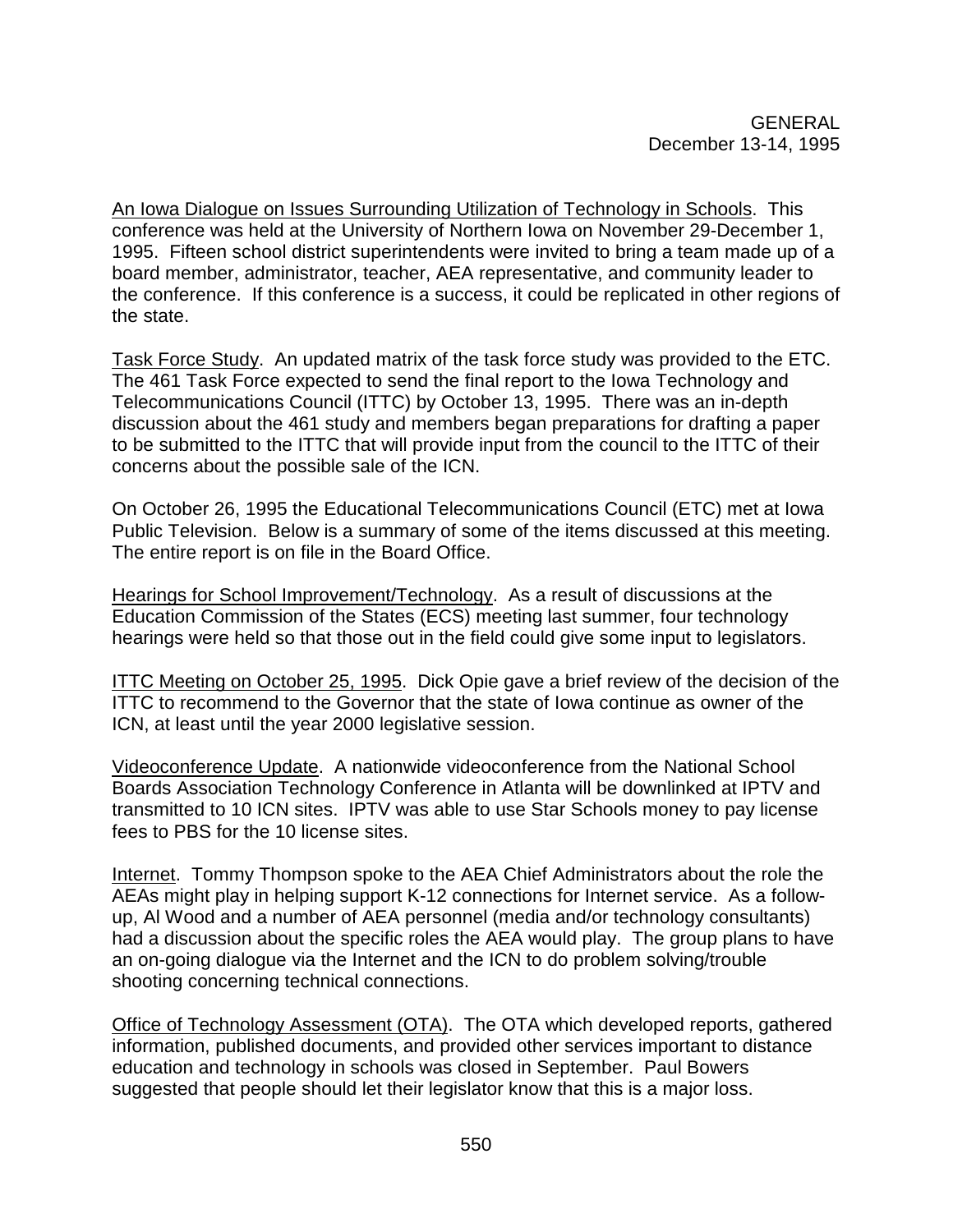Fee Arrangements for Shared K-12 Classes. Pam Johnson asked the ETC members to consider their stand concerning fees that might be charged between and among K-12s, particularly for sharing of teachers. Should the ETC provide some guidelines, is it a local control issue, should the market take care of it, if schools should attempt to charge exorbitant fees how should that be handled?

Authorized Users of the ICN. Statute clearly defines the authorized users of the ICN. It does not define the authorized uses. The policy has been that the authorized user defines their institutional policy of authorized uses. It was suggested that the ETC might want to produce a sample policy concerning authorized uses.

Advisory Committees and Communication. Paul Bowers reported the operations committee recommendation that formalized advisory sub-committees be established--a technology advisory group, user advisory group, and an Internet advisory group as well as the formalization of the existing technical committee's relationship to the ETC. It was also recommended that periodic ICN meetings be held where all of the advisory groups could come together and meet with the ETC for information sharing.

Regent Dorr said it was his impression that this group was not working to create educational opportunities for students; a lot of turf battles were taking place.

Director Barak stated he believed that the group viewed its responsibilities in a much narrower light than did Regent Dorr. He said the group is statutorily appointed and includes representatives from numerous groups. With groups the size of this magnitude it becomes difficult to move in any particular direction.

President Pomerantz stated that strategic issues for the Regents going forward concerning technology would be how and what do with it, how it will be governed, and all the implications of that.

Regent Dorr stated, as the former Regent representative to this group, that he was unable to meet with them more than once a month.

President Pomerantz asked whether the Board has formulated a recommendation concerning this subject.

Regent Tyrrell responded that he had distributed to the Regents a report on the Iowa Coordinating Council for Post-High School Education's preliminary strategic planning for higher education in the state. The Regents will need to develop a sector policy. He encouraged them to do so and that it encompass what was now being discussed.

President Pomerantz stated that this appeared to be a leadership issue. He was unsure what the Regents could bring to the issue but that they can try.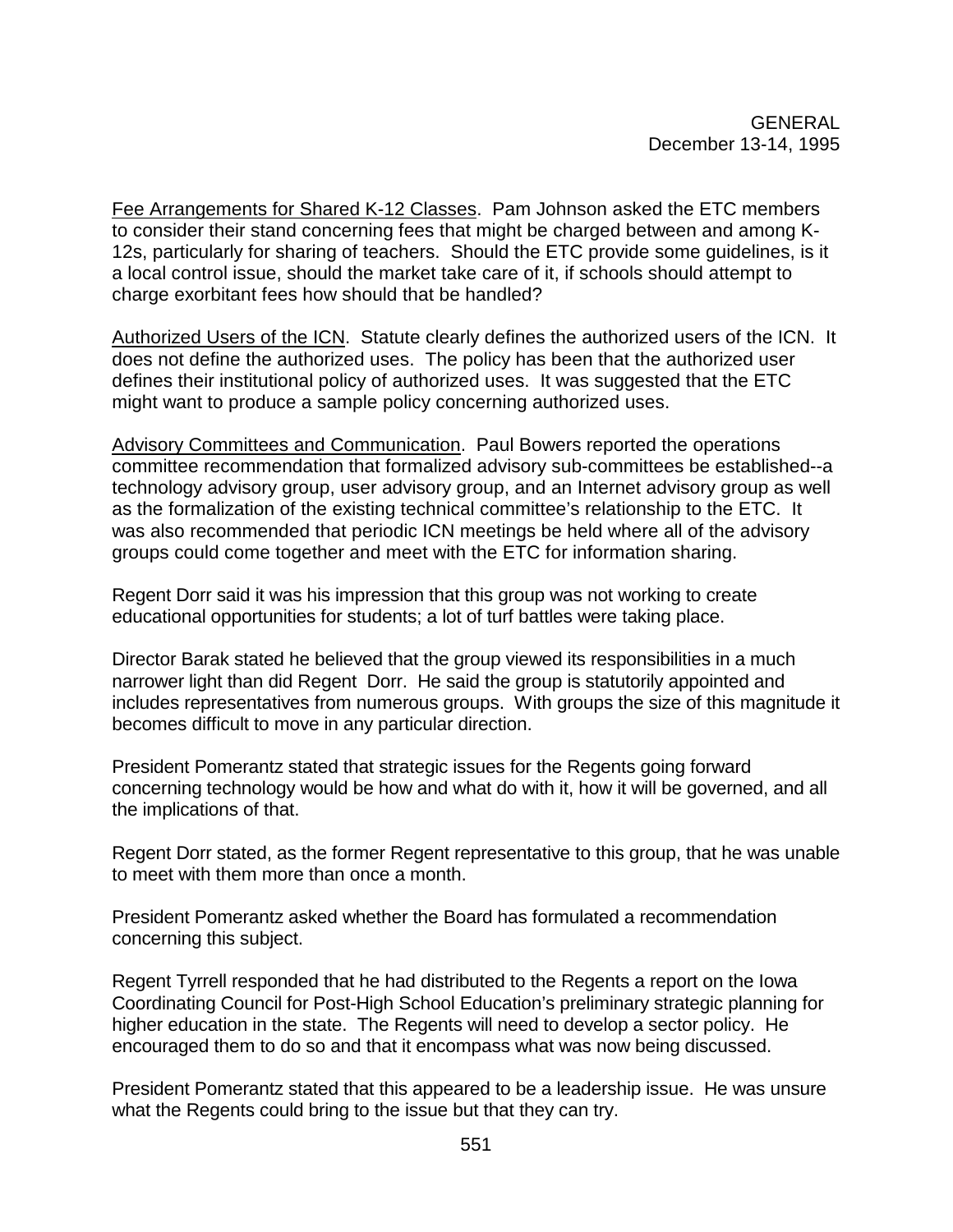Regent Tyrrell said the Regents should certainly explore the matter and see what they should be doing and of what they should be aware.

ACTION: President Pomerantz stated the Board received the report on the Educational Telecommunications Council (ETC) meetings held September 29 and October 26, 1995, by general consent.

**ANNUAL GOVERNANCE REPORT ON AFFIRMATIVE ACTION**. The Board Office recommended that the Board receive the affirmative action reports.

There was a net increase of 14 women and 54 minority employees at the Regent institutions during the program year from October 1, 1994, through September 30, 1995.

Women appointed to Executive/Administrative/Managerial positions increased a total of one, from 26.1 percent to 26.3 percent of the total work force, increasing by two at the University of Iowa and decreasing by one at the University of Northern Iowa. Minorities appointed to Executive/Administrative/Managerial positions increased a total of four, from 7.0 percent to 7.6 percent of the total work force, increasing by three at Iowa State University and one at the University of Northern Iowa.

Women appointed to Tenured/Tenure Track Faculty increased by five, from 23.7 percent to 23.9 percent of the total work force, increasing by one at Iowa State University and by five at the University of Northern Iowa, and decreasing by one at the University of Iowa. Minorities appointed to Tenured/Tenure Track Faculty decreased by six, from 11.0 percent to 10.8 percent of the total work force, decreasing by two at the University of Iowa and by four at the University of Northern Iowa.

Women appointed to Non-Tenure Track Faculty increased by 11, increasing by 15 at Iowa State University and by five at the University of Northern Iowa, and decreasing by seven at the University of Iowa and by two at the Iowa School for the Deaf; however, this represented a decrease in women from 52.7 percent to 52.1 percent of the total work force, as 19 men were hired during this time period. Minorities appointed to Non-Tenure Track Faculty decreased by three, from 14.3 percent to 13.4 percent of the total work force, decreasing by one at Iowa State University and by two at the University of Northern Iowa.

Women appointed to Professional and Scientific positions increased by 22, increasing by 41 at Iowa State University and by two at the Iowa School for the Deaf, and decreasing by 19 at the University of Iowa and by two at the University of Northern Iowa; however, this represented a decrease in women from 62.5 percent to 61.8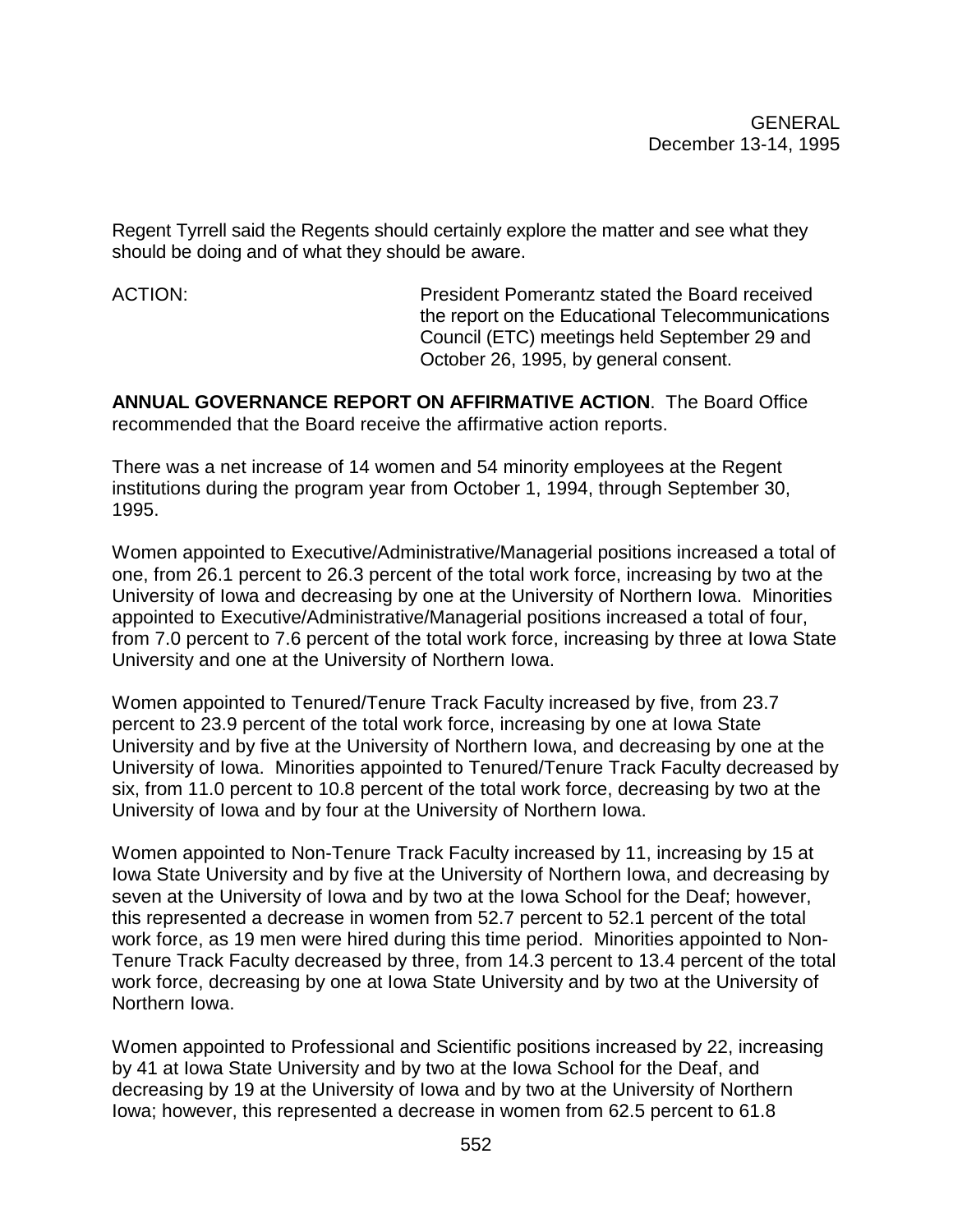percent of the total work force, as 102 men were hired during this time period. Minorities appointed to Professional and Scientific positions increased by 26, from 6.8 percent to 7.1 percent of the total work force, increasing by 13 at both the University of Iowa and Iowa State University.

Women appointed to Secretarial/Clerical positions decreased by 36, from 88.6 percent to 88.1 percent of the total work force, decreasing by 28 at the University of Iowa and by 19 at Iowa State University, and increasing by five at the University of Northern Iowa, by four at the Iowa School for the Deaf, and by two at the Iowa Braille and Sight Saving School. Minorities appointed to Secretarial/Clerical positions increased by five, from 2.8 percent to 2.9 percent of the total work force, increasing by three at the University of Iowa, and by one at both Iowa State University and the Iowa School for the Deaf.

Women appointed to Technical/Paraprofessional positions decreased by 26, from 61.0 percent to 59.8 percent of the total work force, decreasing by 22 at the University of Iowa, and by four at both Iowa State University and the Iowa School for the Deaf, and increasing by four at the University of Northern Iowa. Minorities appointed to Technical/Paraprofessional positions increased by three, from 3.2 percent to 3.7 percent of the total work force, increasing by two at the University of Iowa, and by one at both the University of Northern Iowa and the Iowa Braille and Sight Saving School, and decreasing by one at Iowa State University.

The total number and percentage (6.9 percent) of women appointed to Skilled Crafts positions remained unchanged, increasing by two at Iowa State University and by one at the University of Northern Iowa, and decreasing by two at the University of Iowa and by one at the Iowa School for the Deaf. Minorities appointed to Skilled Crafts positions increased by three, from 3.1 percent to 3.5 percent of the total work force, increasing by three at the University of Iowa and by one at the University of Northern Iowa, and decreasing by one at Iowa State University.

Women appointed to Service/Maintenance positions increased by 37, from 53.3 percent to 54.0 percent of the total work force, increasing by 29 at the University of Iowa and by 12 at Iowa State University, and decreasing by three at the University of Northern Iowa and by one at the Iowa School for the Deaf. Minorities appointed to Service/Maintenance positions increased by 22, from 8.2 percent to 8.9 percent of the total work force, increasing by 18 at the University of Iowa, by four at the University of Northern Iowa, and by one at the Iowa School for the Deaf, and decreasing by one at Iowa State University.

Regent Smith reviewed with the Regents the discussion of the Priority Study Group on Affirmative Action at its meeting that morning. Institutional officials were encouraged to consider self-studies. The study group would be requesting specific information from each of the institutions.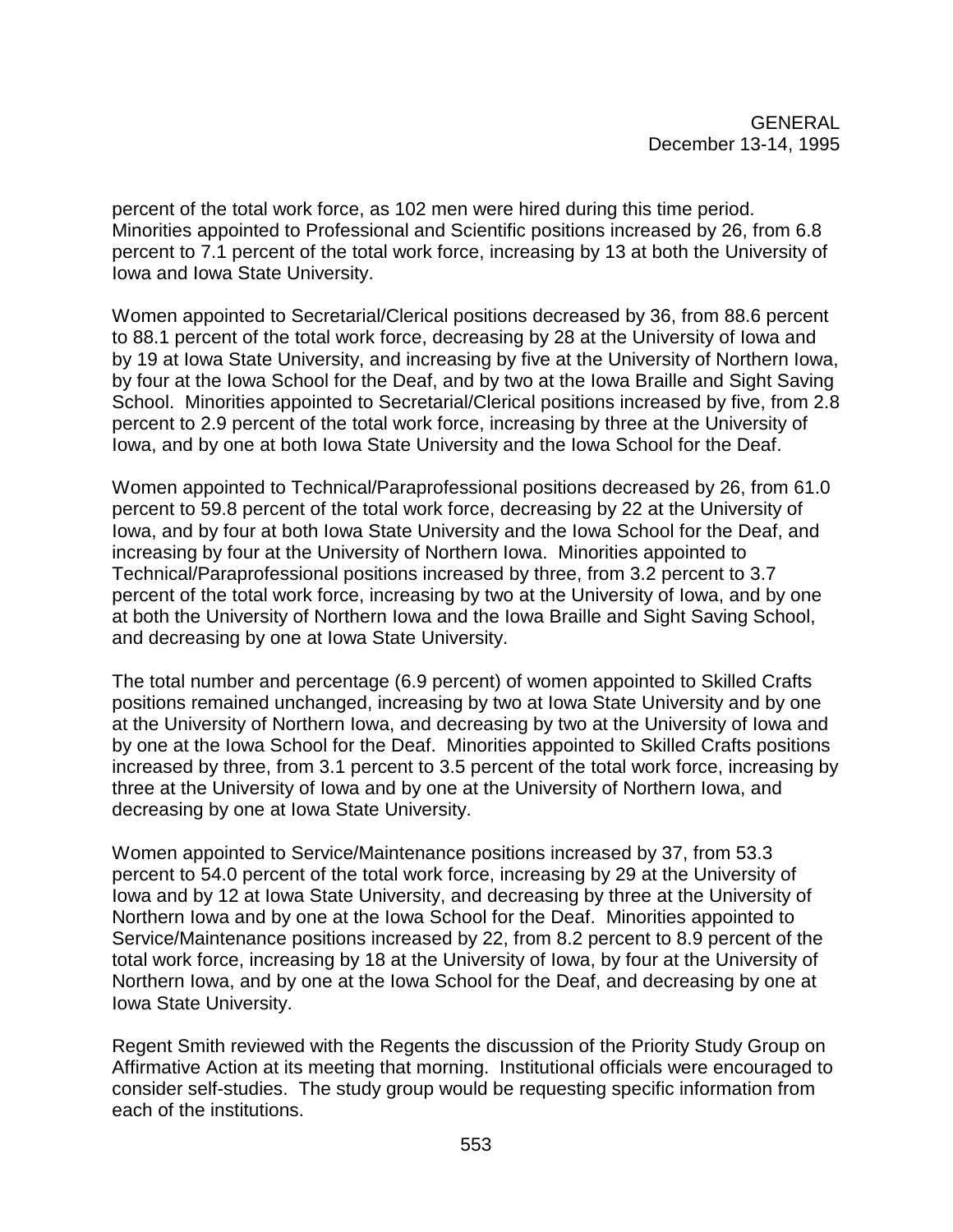Regent Tyrrell asked how individual institutional goals are established. Regent Smith responded that the current practice is for each institution to establish individual goals. The study group members want to have dialogue concerning how institutional officials establish those goals, and whether the goals are being supported and maintained.

President Pomerantz asked for the ramifications of not meeting the goals. Regent Smith responded that the goals in many areas were not met, which was another reason to examine further the issues.

Regent Collins noted that at its next meeting, the study group members would be discussing the feasibility of hiring an outside consultant to review how the institutions are doing instead of relying only on self analysis.

Regent Tyrrell said he hoped that a part of the study would look at the applicant pool and what the institutions can do to increase the applicant pool.

President Pomerantz noted that the University of Northern Iowa had met the faculty goals but not the student goals, which was somewhat unusual.

Regent Mahood stated that even though some of the goals had been met, institutional officials were not satisfied and were working to improve continually upon their performance.

ACTION: President Pomerantz stated the Board received the affirmative action reports, by general consent.

**PROPOSALS FOR LEGISLATIVE PROGRAM**. The Board Office recommended the Board approve the report on proposals submitted for inclusion in the Board's legislative program.

Three proposals were submitted for consideration for inclusion in the Board's legislative program. The first two proposals were discussed fully in the November docket.

In November, the University of Northern Iowa submitted a proposal regarding transcript fraud. Since the November meeting a question has been raised regarding the need for a new law to deal with this problem. The Board Office is currently working with the Attorney General's Office to determine if current laws are adequate to address transcript fraud. If it is determined by the Attorney General's staff that current legislation is inadequate, a proposal will be included in the legislative program.

In November, the Board was apprised of a proposed revision by the Iowa Coordinating Council for Post-High School Education of Iowa's "Registration Law" for out-of-state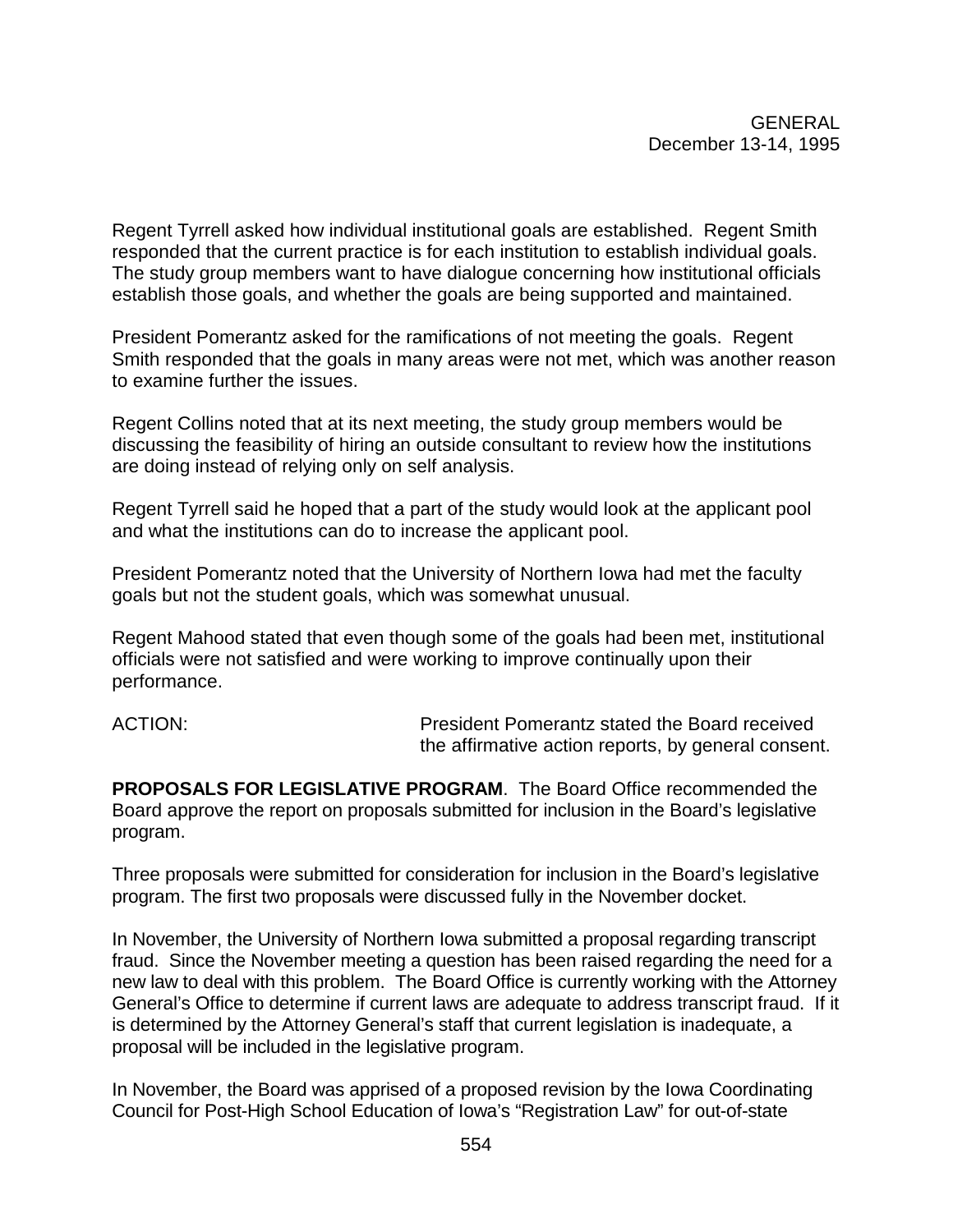institutions wishing to operate in Iowa. Concerns have been raised about the adequacy of Iowa's current law. The Coordinating Council proposed some changes to strengthen this law. It was recommended that the Board endorse this effort.

Legislation is being considered by the Governor and the legislature that would provide funding to K-12 institutions for instructional technology. It is important that the two special schools and the University of Northern Iowa Price Lab School under the Board of Regents be appropriately included in this funding so that the students at these institutions can be provided with the best instruction possible.

MOTION: MOTION: Regent Collins moved to approve the report on proposals submitted for inclusion in the Board's legislative program. Regent Mahood seconded the motion. MOTION CARRIED UNANIMOUSLY.

**REPORT ON CAMPUS MASTER PLANS**. The Board Office recommended the Board (1) receive the campus master plan reports from the University of Iowa, Iowa State University and the University of Northern Iowa; (2) request the University of Iowa to evaluate the need to complete a formal update of its 1990 campus planning framework when its next strategic plan is completed; (3) request Iowa State University to reevaluate its 1991 master plan and its focus on new construction during the university's review of its strategic plan to be presented to the Board next spring; and (4) request the University of Northern Iowa to evaluate, after completion of its next strategic plan, the need to complete a formal, comprehensive campus master plan update.

The University of Iowa's campus master plan was most recently presented to the Board in June, 1990, Iowa State University's plan in June, 1991, and the University of Northern Iowa's plan in February, 1991.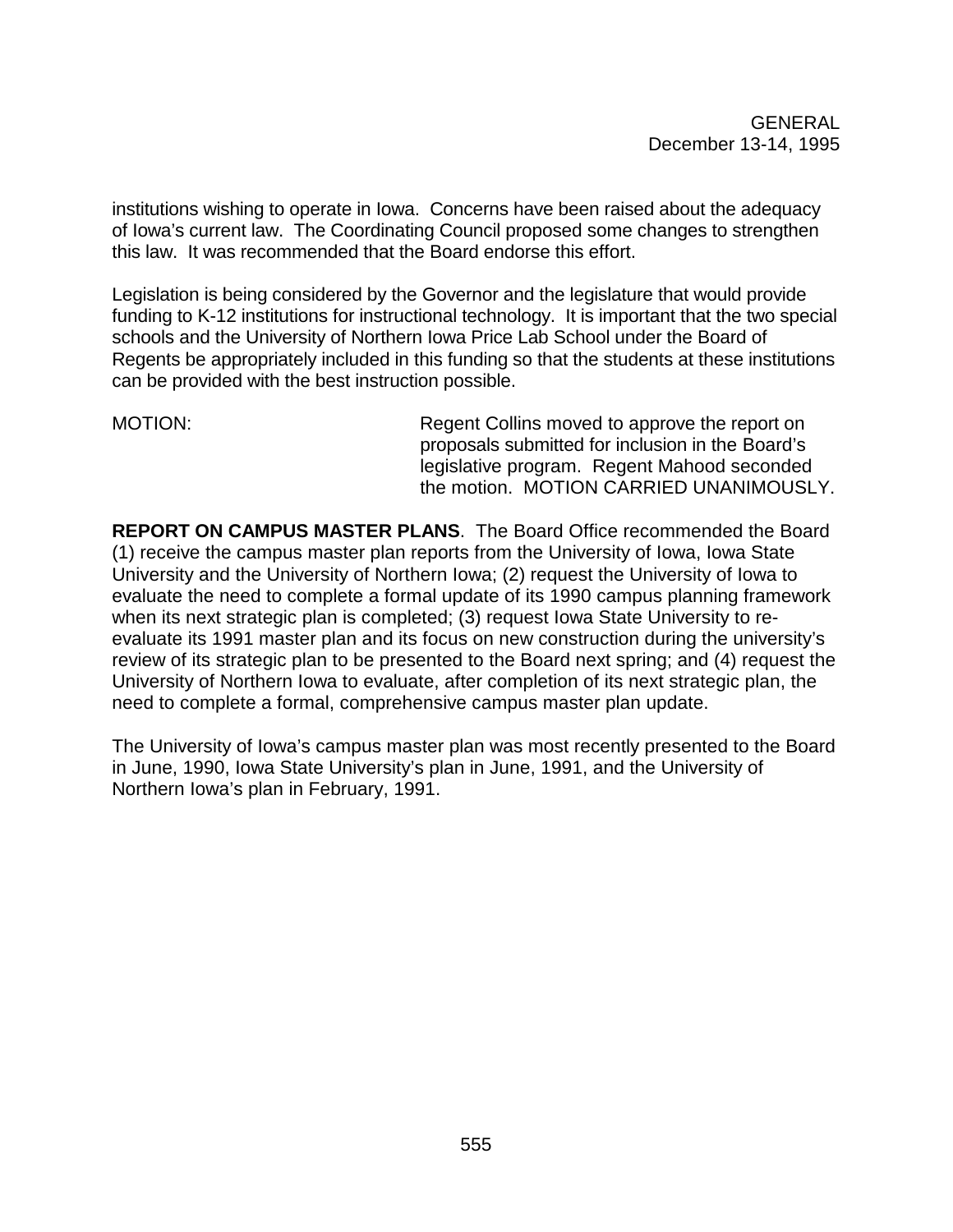#### University of Iowa

Since 1990 nine detailed area studies have been completed; three additional area studies are underway or have been proposed.

The university's 1989 strategic plan "Achieving Distinction" included goals, objectives and strategies which addressed the physical environment; it focused on rebuilding and improving the physical infrastructure. The plan recommended that more attention be paid to increasing classroom availability and improving research and laboratory space.

New construction and renovation projects completed or underway have increased classroom availability and improved research and laboratory space.

In September and October 1995 the Board received a progress report on strategic planning at the university; development of a "new plan" is on hold pending the arrival of Dr. Coleman and a review of strategic planning as a part of the organizational audit.

The Board Office recommended that the 1990 planning framework be re-evaluated when the new strategic plan is completed.

#### **Iowa State University**

The 1991 campus master plan was intended to guide the general physical growth of the campus during the next twenty-five years. University officials acknowledged in its 1995 report that realization of the plan depends upon actual program development and growth, and a partnership in funding including State and external non-State funds to support the expanded space needs.

As the university embarks on its strategic plan for 1995-2000, which was presented to the Board in April, 1995, the principles and guidelines established in the campus master plan will continue to be kept in perspective and adjusted, as needed, to support effectively the university's goals.

One of the strategies for improving physical facilities detailed in the university's strategic plan is to improve the condition and maintenance of existing facilities, including continued efforts to reduce the backlog of deferred maintenance and to modernize existing facilities. Due to the need to modernize existing facilities, the Board Office recommended that university officials re-evaluate its 1991 master plan and its focus on new construction during the university's next review of its strategic plan.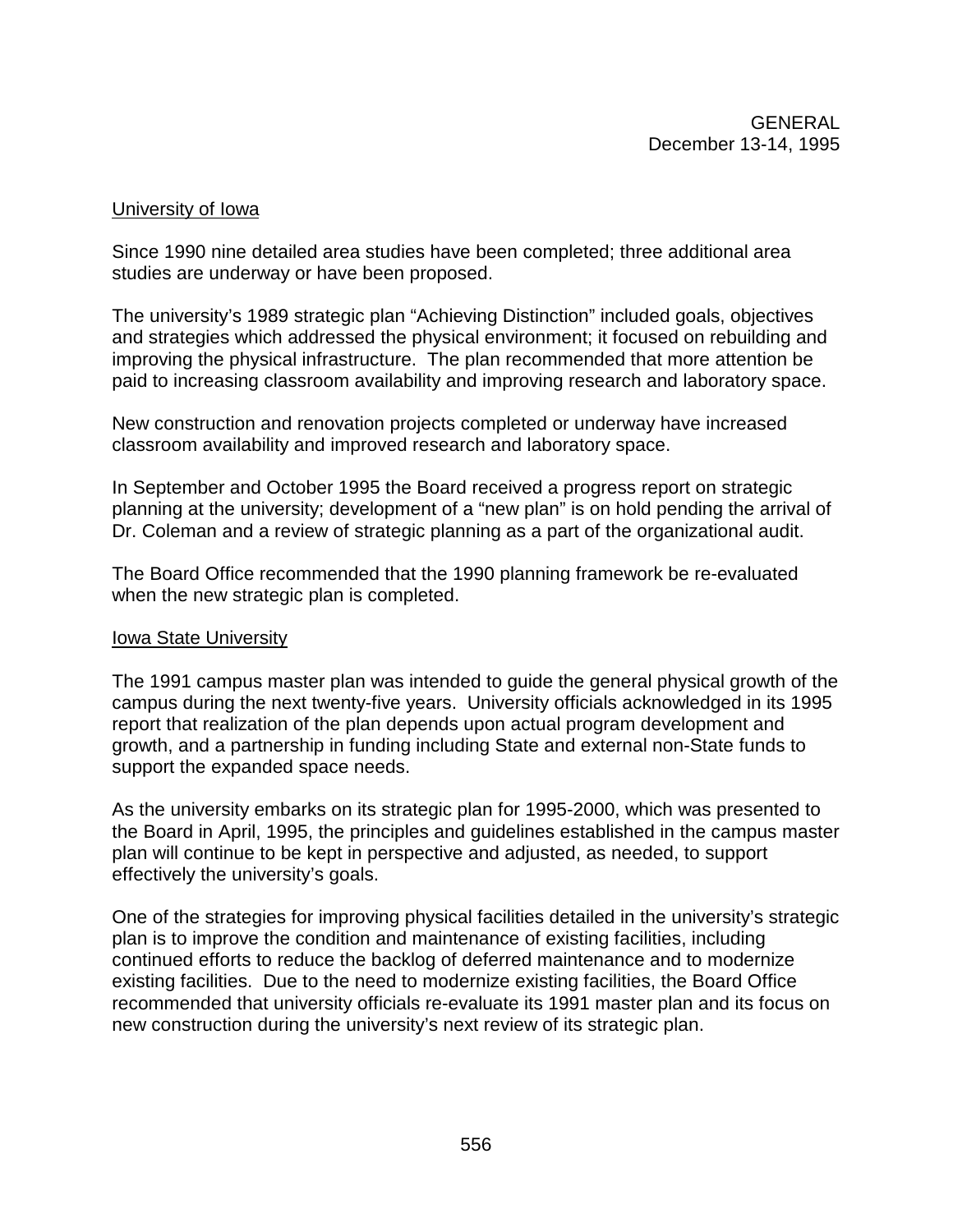#### University of Northern Iowa

The plan as updated in 1991 identified as problems aging facilities with uses other than those expected in a modern campus, an unbalanced distribution of parking, undesirable traffic patterns, pedestrian/vehicular conflicts, inadequate sidewalk layout, and areas of poorly placed and maintained trees and shrubs.

Every campus area except the extreme northeast campus area is within a six minute walk of a major parking lot. Continual efforts are being made to address parking in this area of campus, including construction of a major parking lot on Campus and 22nd Street during the summer of 1995.

Since 1991 there have been major efforts to revitalize pedestrian sidewalks and create pedestrian plaza areas where there are significant congregations of people on campus.

University officials will update its strategic plan in spring 1996; at that time the university should evaluate whether the campus master plan as prepared in 1991 should be formally updated.

Mr. Gibson reviewed with the Regents the University of Iowa's campus master plan including the campus boundaries/land ownership. He said the university consists of 96 acres on the east campus, 340 acres on the west campus plus 500 acres on the Oakdale campus. The university is very constrained on at least three edges of the campus by community developments. He noted that the Cleary Walkway had dramatically changed the character of the Pentacrest. University officials intend to bring to the Board in January or February a project for athletic fields. He reviewed the buildings which are currently under construction and sites for future development.

President Jischke stated that in June 1991, immediately following his arrival at Iowa State University, the Board was presented with the university's campus master plan to provide the framework to guide the physical development of the campus for the next quarter of a century. He asked Vice President Madden to provide an update of that plan.

Vice President Madden provided the Regents with a historical perspective of the changes that have taken place since 1991 and where the campus is headed. He said that future growth needs for the next quarter of a century would not require the acquisition of additional real estate in the Ames area. He noted that the university has been adding an average of 90,000 gross square feet/year since 1880. Iowa State University is a pedestrian-structured campus. Campus planning studies are underway that would affect traffic flow areas. He said university officials view the campus master plan as a dynamic document and that most of the growth is not driven by enrollment changes.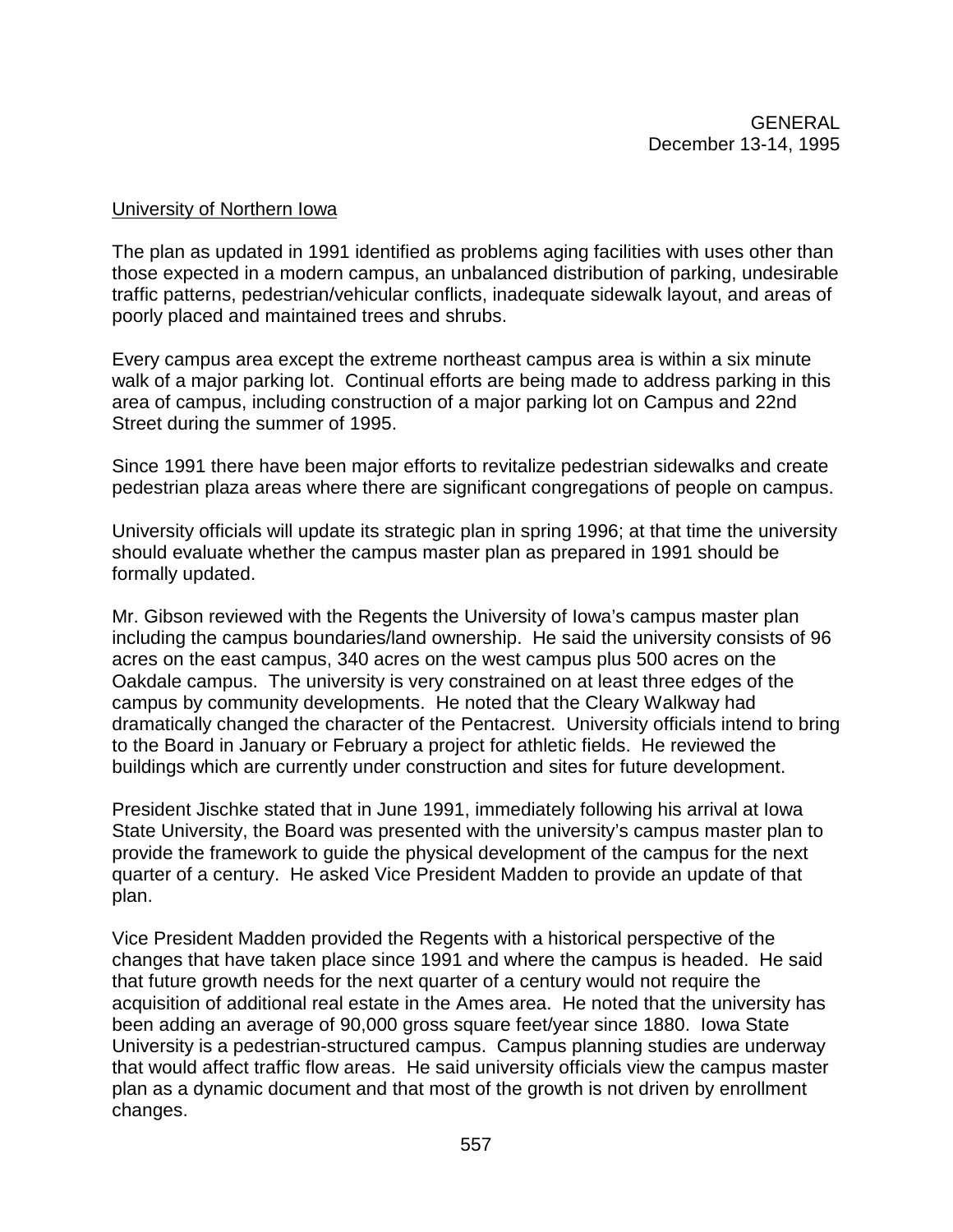Vice President Conner introduced Morris Mickelson.

Mr. Mickelson stated that University of Northern Iowa officials were nearing completion of the university's strategic planning process. He said facilities planning has a close relationship to the strategic plan. He reviewed the university's campus plan history and direction with the Regents, as well as the land and properties that university officials are interested in purchasing if they become available. He reviewed the long-range vehicle circulation plan for the pedestrian-oriented University of Northern Iowa campus as well as long-range plans for parking, open landscaped spaces, electrical /connections plan and steam distribution tunnels.

Mr. Mickelson concluded by expressing appreciation for the Board's support of the University of Northern Iowa.

MOTION: Regent Kennedy moved to (1) receive the campus master plan reports from the University of Iowa, Iowa State University and the University of Northern Iowa; (2) request the University of Iowa to evaluate the need to complete a formal update of its 1990 campus planning framework when its next strategic plan is completed; (3) request Iowa State University to re-evaluate its 1991 master plan and its focus on new construction during the university's review of its strategic plan to be presented to the Board next spring; and (4) request the University of Northern Iowa to evaluate, after completion of its next strategic plan, the need to complete a formal, comprehensive campus master plan update. Regent Mahood seconded the motion. MOTION CARRIED UNANIMOUSLY.

**APPROVAL OF VENDOR WITH POTENTIAL CONFLICT OF INTEREST**. The Board Office recommended that the Board approve the request of Iowa State University to add ProMap Corporation to the list of approved vendors with a potential conflict of interest.

Robert Mortensen is president of ProMap Corporation, a computer mapping software and services vendor.

ProMap Corporation has been contacted by various companies and individuals seeking help in the area of digital soil map file formats and importing these maps into their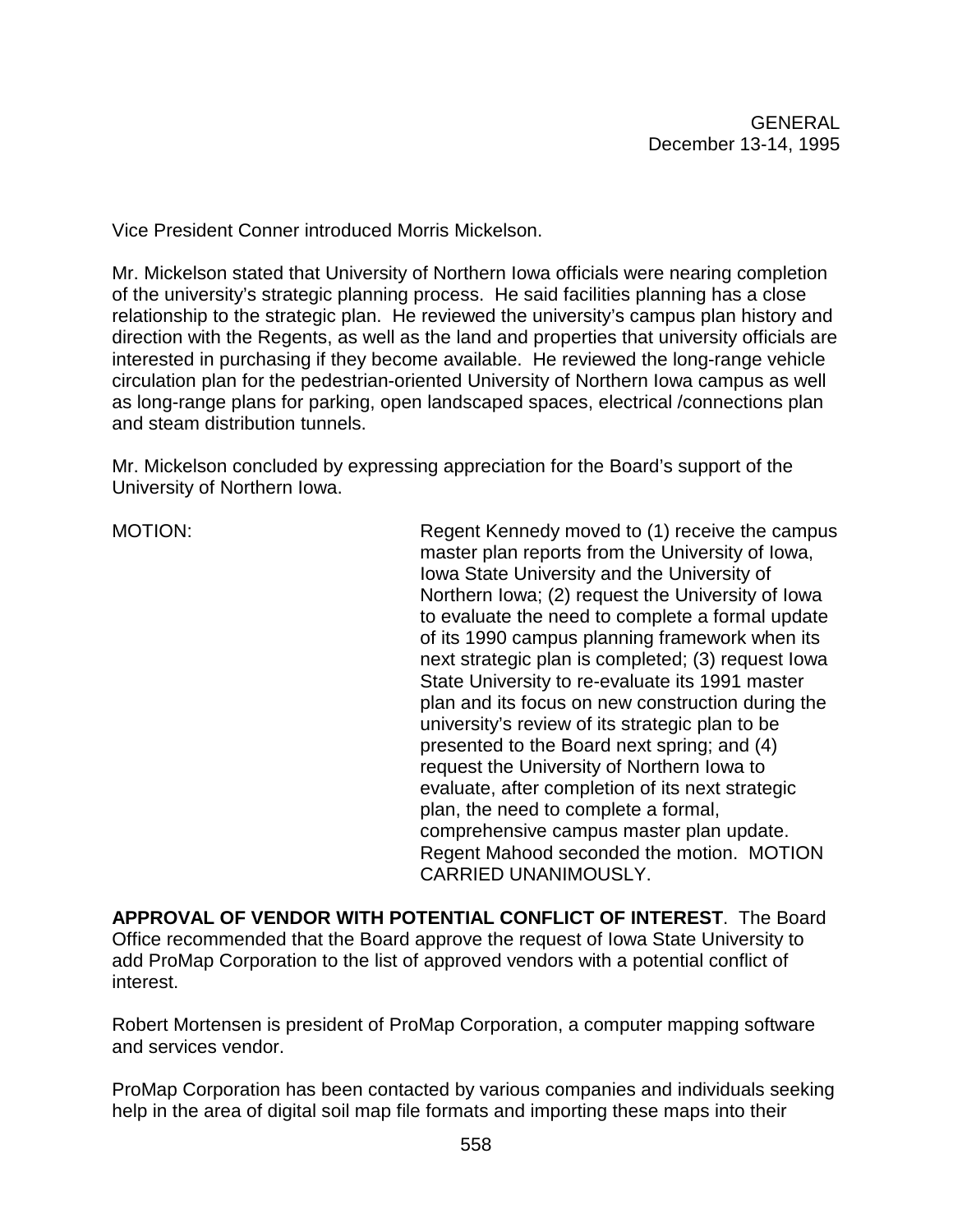various mapping systems. As a result, ProMap Corporation has developed unique methods to customize interfaces to commercial software programs to allow enhanced use of the Iowa Cooperative Soil Survey Resource Facility data base.

Robert Mortensen is employed as an ag specialist in the Department of Agronomy at Iowa State University, whose job responsibilities include maintaining the digital map data and map informational data bases developed by the Iowa Cooperative Soil Survey Resource Facility at Iowa State University.

The mission of the ISU Agronomy Department is to transfer soil survey maps, on a county-by-county basis, from a printed form to an electronic form, georeferenced and supported by a soil property and interpretation database; these completed products are available for a fee to any private vendor. This new technology involves customizing commercial mapping software to allow ease of use for specific applications that will enhance the extension personnel's ability and the Agronomy Department personnel's ability to stay abreast of site specific farming applications and the various research activities supporting this new technology.

University officials wish to purchase customized mapping software services for selected projects from outside vendors such as ProMap Corporation. As stated in a letter from Gerald A. Miller, Professor and Extension Agronomist, decisions concerning purchases of commercial software to support the digitizing project are made by project principal investigators.

Mr. Mortenson's job responsibilities with the Department of Agronomy do not allow him to influence purchases related to computer mapping services.

MOTION: Regent Mahood moved to approve the request of Iowa State University to add ProMap Corporation to the list of approved vendors with a potential conflict of interest. Regent Tyrrell seconded the motion, and upon the roll being called, the following voted: AYE: Collins, Dorr, Kennedy, Mahood, Newlin,

Pellett, Pomerantz, Smith, Tyrrell.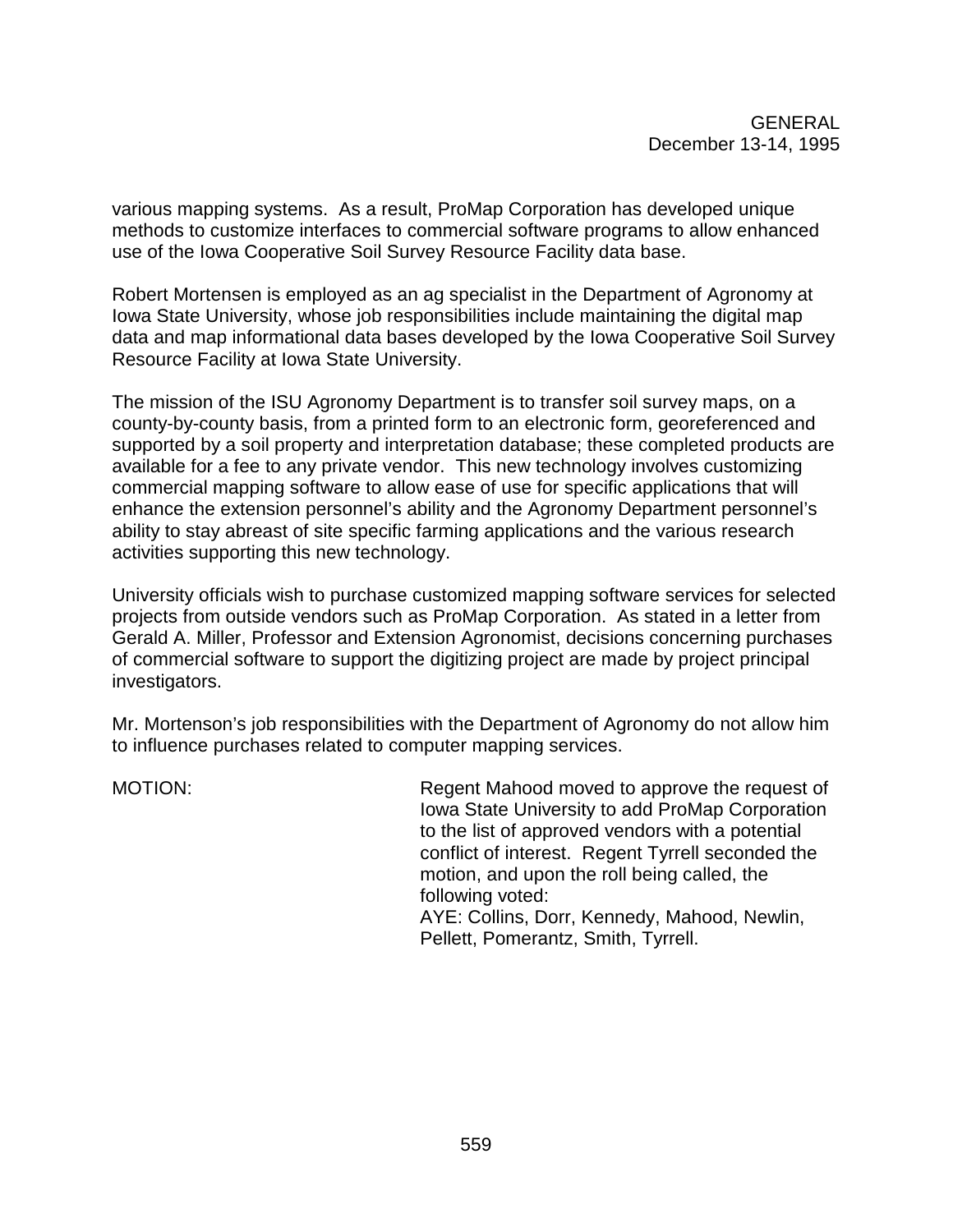GENERAL December 13-14, 1995

### NAY: None. ABSENT: None.

MOTION CARRIED UNANIMOUSLY.

**BOARD OFFICE PERSONNEL TRANSACTIONS**. The Board Office reported that there were no transactions on its Register of Personnel Transactions this month.

**REPORT ON AFFILIATED ORGANIZATIONS**. The Board Office recommended the Board receive reports on the following affiliated organizations:

SUI Alumni Association SUI Facilities Corporation SUI Foundation SUI Research Foundation SUI Student Publications, Inc. SUI Oakdale Research Park ISU Alumni Association ISU Foundation ISU Memorial Union ISU Press ISU Research Foundation UNI Alumni Association UNI Foundation

The independent audits for the fiscal year ended June 30, 1995, of each of the thirteen affiliated organizations presented this month found compliance in all material respects. Regent affiliated organizations at the University of Iowa, Iowa State University, and the University of Northern Iowa extend the outreach of the universities and enrich campus experiences.

Affiliated organizations comprise a wide variety of special activities and interests, such as channeling contributions, obtaining patents, serving as an educational and service unit for alumni and friends and advancing knowledge in the field of testing.

Affiliated organizations are required to provide annual reports to the Board of Regents for docketing within six months following the end of their fiscal year. Irregularities or significant issues found by auditors are brought to the Board's attention immediately.

The annual reports and financial information of the organizations presented in this report are on file at the Board Office.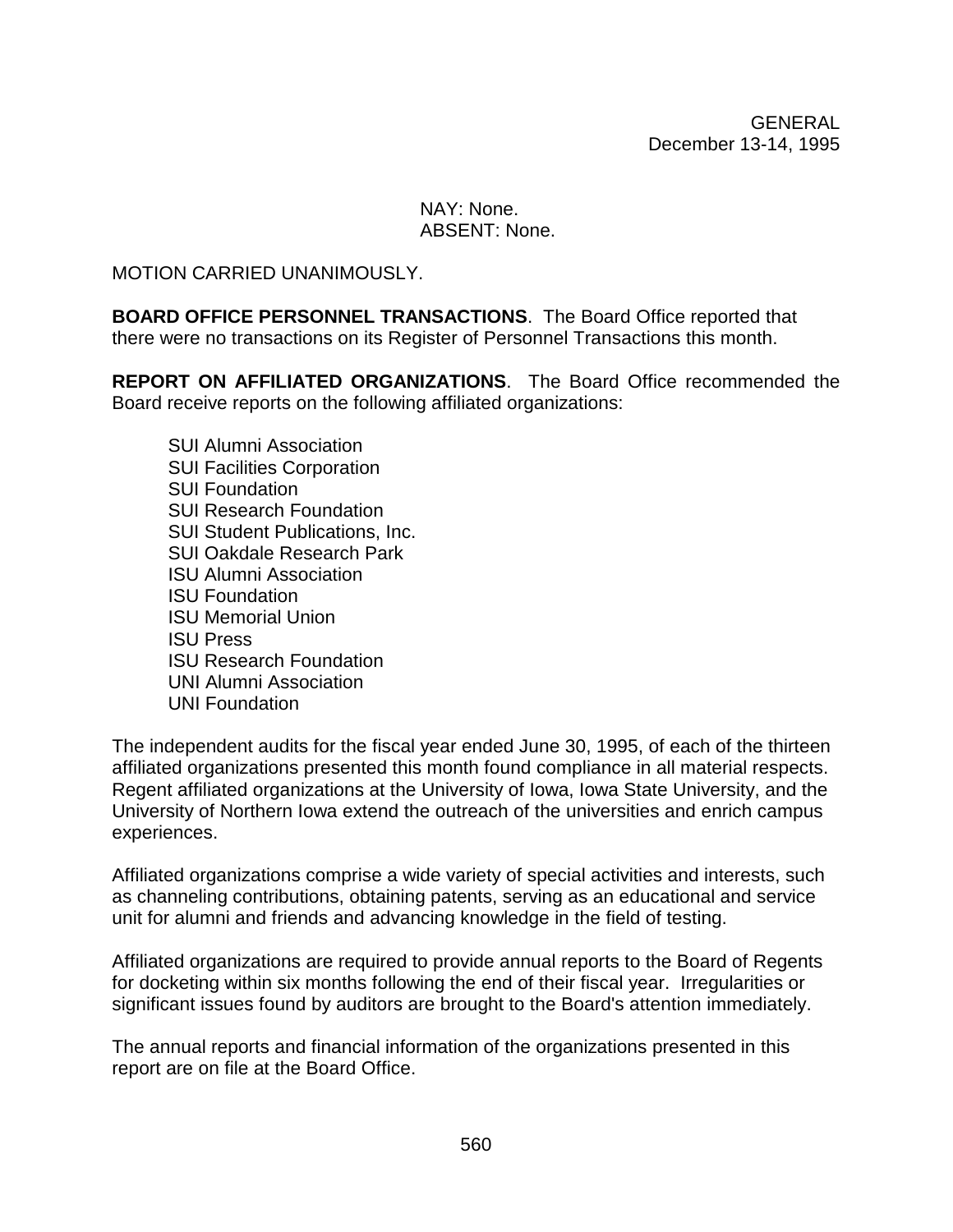ACTION: The reports on affiliated organizations were received, by consent.

### **STATUS REPORT ON THE BOARD OFFICE BUDGET FOR FISCAL YEAR 1996**.

The Board Office recommended the Board receive the report.

Anticipated expenditures are expected to be very close to the budgeted amount for fiscal year 1996. An adjustment in the projected expenditures was made increasing Advertising and decreasing Outside Services by \$1,360.

ACTION: The report was received by consent.

**BOARD MEETINGS SCHEDULE**. The Board Office recommended the Board approve the Board Meetings Schedule.

| January 17, 1996        | Telephonic                                   |                    |
|-------------------------|----------------------------------------------|--------------------|
| February 21-22          | University of Iowa                           | <b>Iowa City</b>   |
| <b>March 20-21</b>      | Iowa State University                        | Ames               |
| April 17-18             | University of Northern Iowa                  | <b>Cedar Falls</b> |
| May 15 (p.m.)           | Iowa Braille and Sight Saving School         | Vinton             |
| <b>May 16</b>           | University of Iowa                           | <b>Iowa City</b>   |
| June 19-20              | University of Northern Iowa                  | <b>Cedar Falls</b> |
| <b>July 17-18</b>       | <b>Iowa State University</b>                 | Ames               |
| September 18-19         | University of Iowa                           | <b>Iowa City</b>   |
| October 16-17           | University of Northern Iowa                  | <b>Cedar Falls</b> |
| November 20-21          | <b>Iowa State University</b>                 | Ames               |
| December 11             | To be Determined                             | Des Moines         |
| <b>January 15, 1997</b> | Telephonic                                   |                    |
| February 19-20          | University of Iowa                           | <b>Iowa City</b>   |
| March 19-20             | <b>Iowa State University</b>                 | Ames               |
| April 16-17             | University of Northern Iowa                  | <b>Cedar Falls</b> |
| <b>ACTION:</b>          | The Board Meetings Schedule was approved, by |                    |

consent.

President Pomerantz then asked Board members and institutional officials if there were additional general or miscellaneous items for discussion. There were none.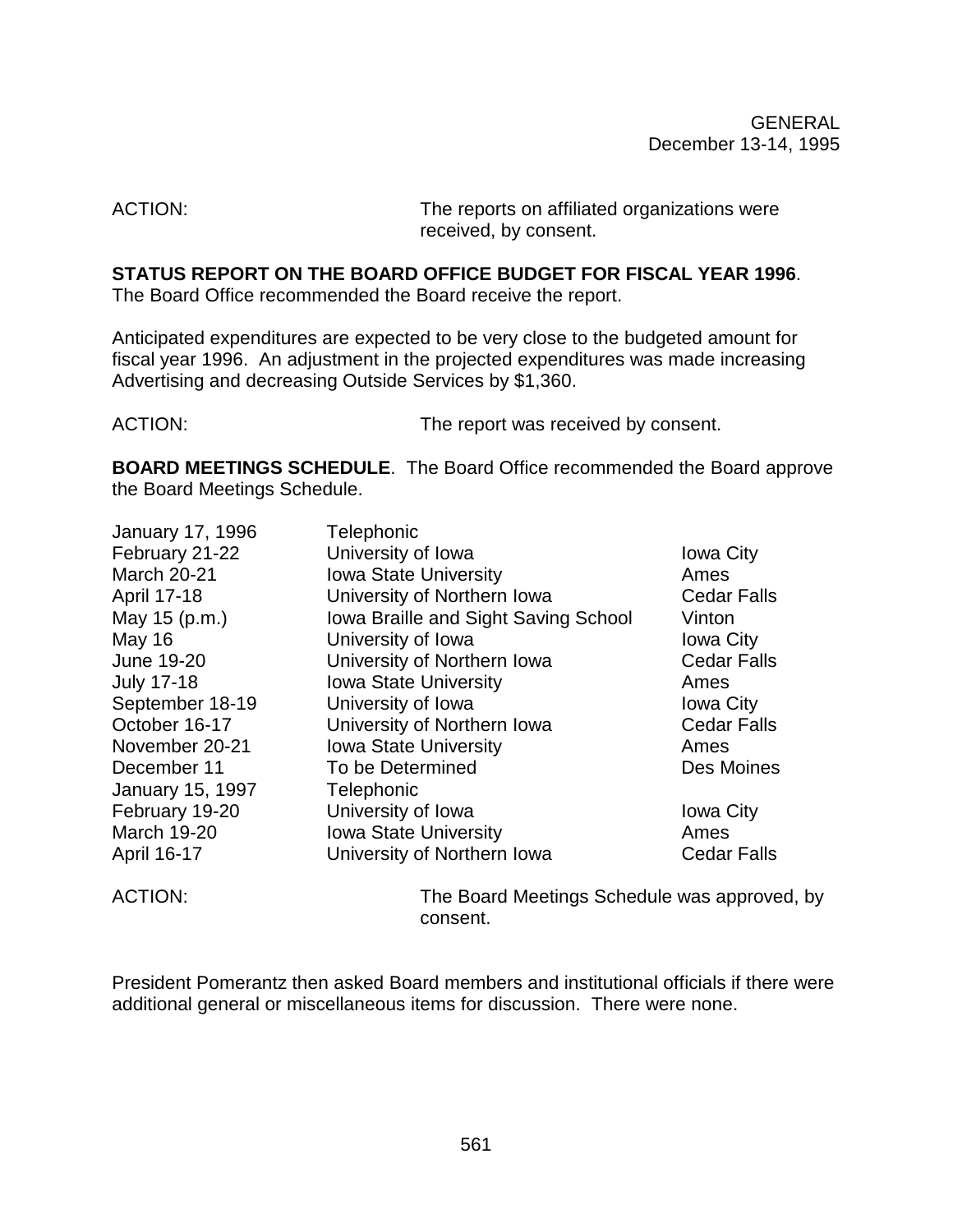GENERAL December 13-14, 1995

## STATE UNIVERSITY OF IOWA

The following business pertaining to the State University of Iowa was transacted on Wednesday, December 13, 1995.

**RATIFICATION OF PERSONNEL TRANSACTIONS**. The Board Office recommended the Board ratify personnel transactions, as follows:

Register of Personnel Changes for October 1995.

Change the appointment date of MARY SUE COLEMAN as President of the University of Iowa to December 27, 1995, instead of December 31, 1995.

Provided for the Board's information was the appointment of THOMAS ROCKLIN as Director of the University of Iowa Center for Teaching effective January 1, 1996.

MOTION: Regent Collins moved to ratify personnel transactions, as presented. Regent Kennedy seconded the motion. MOTION CARRIFD UNANIMOUSLY.

**A. CRAIG BAIRD CENTER**. The Board Office recommended the Board refer the request for the A. Craig Baird Center for Public Advocacy and Debate at the University of Iowa to the Interinstitutional Committee on Educational Coordination and the Board Office for review and recommendation.

University of Iowa officials requested the Board's approval for the establishment of the A. Craig Baird Center for Public Advocacy and Debate within the Department of Communication Studies in the College of Liberal Arts. The purpose of the proposed center is to support opportunities for students to debate public issues; to encourage the scholarly study and promotion of public advocacy and debate; and expand public forums and media debate of public issues.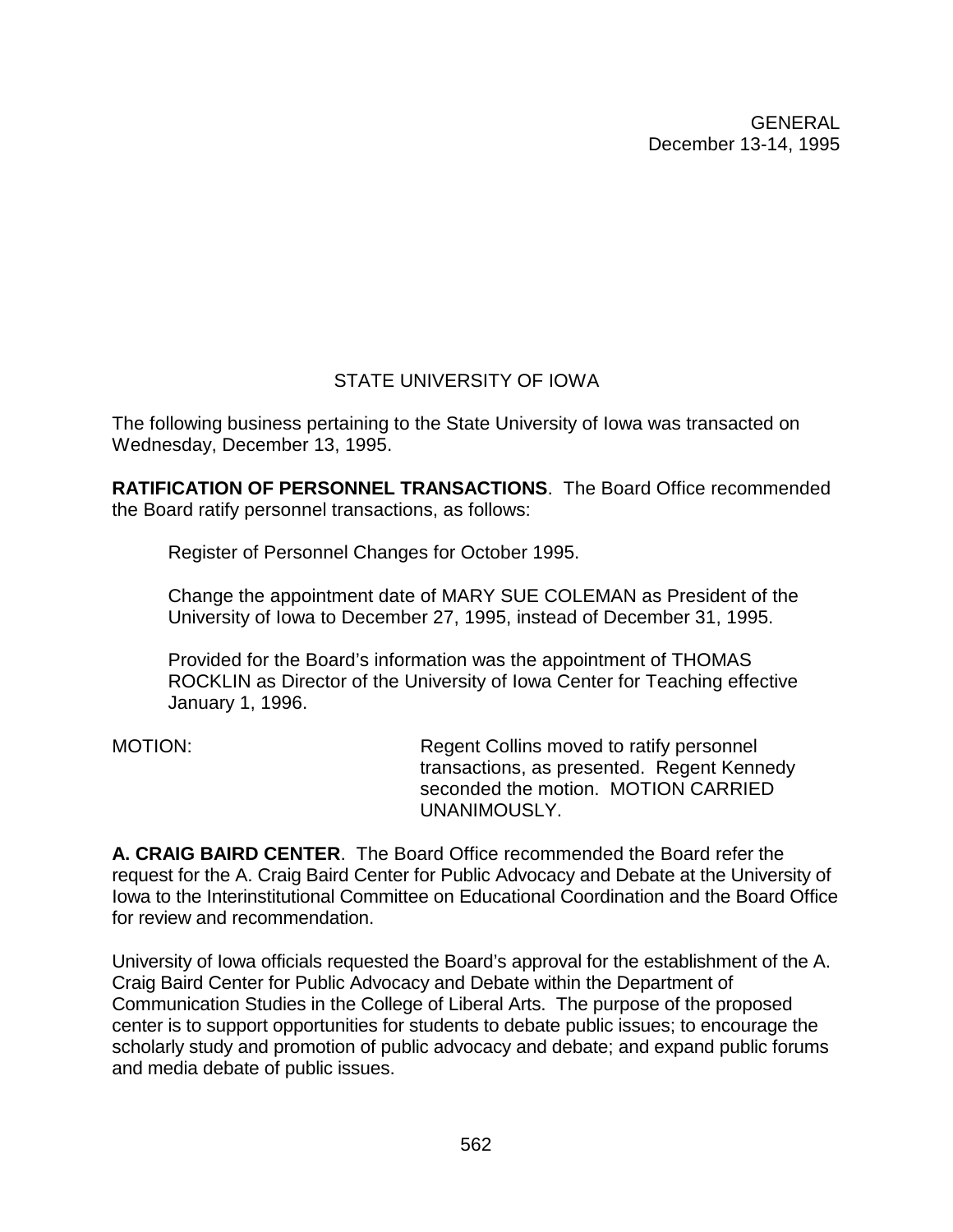The center will provide new contexts for the study and practice of debate and argumentation and assist the Department of Communication Studies in developing its undergraduate and graduate curricula in argumentation and debate.

University officials indicated that no such center exits in Iowa. A strong program in intercollegiate debate does exist at the University of Northern Iowa. However, the center is considered to be an asset in attempts to develop state-wide cooperative activities.

The proposed funding would come from an endowment established for A. Craig Baird, a former professor and debate coach in the Department of Communication Studies. The fund was created to support the A. Craig Baird Distinguished Professorship and other activities consonant with the educational missions and outlook of Professor Baird.

Twenty-five percent of the proposed funding of the center will come from Continuing Education. Estimated cost will be approximately \$25,000.00 annually. This cost estimate includes faculty, staff, and clerical salaries, supplies, equipment, travel and other costs.

The proposed Director of the Center is a faculty member of the Department of Communication Studies and will devote approximately half time to the Center.

ACTION: This request was referred by consent.

**NAME CHANGE - BBA IN MANAGEMENT SCIENCES**. The Board Office recommended the Board refer the request for change in the name of the BBA degree in Management Science to the Interinstitutional Committee on Educational Coordination and the Board Office for review and recommendation.

University of Iowa officials requested that the name of the BBA degree in Management Sciences be changed to the BBA degree in Management Information Systems.

The current degree focuses entirely on what is now conventionally called "Management Information Systems" while the title of the degree more frequently refers to the discipline that focuses on mathematical optimization. The proposed change to the B. B. A. in Management Information Systems will provide a more appropriate name for the degree.

There are no substantial financial or academic changes involved in this title change.

ACTION: This request was referred by consent.

**PROPOSED REVISION OF POLICIES ON PROFESSIONAL ETHICS AND ACADEMIC RESPONSIBILITY AT THE UNIVERSITY OF IOWA**. The Board Office recommended: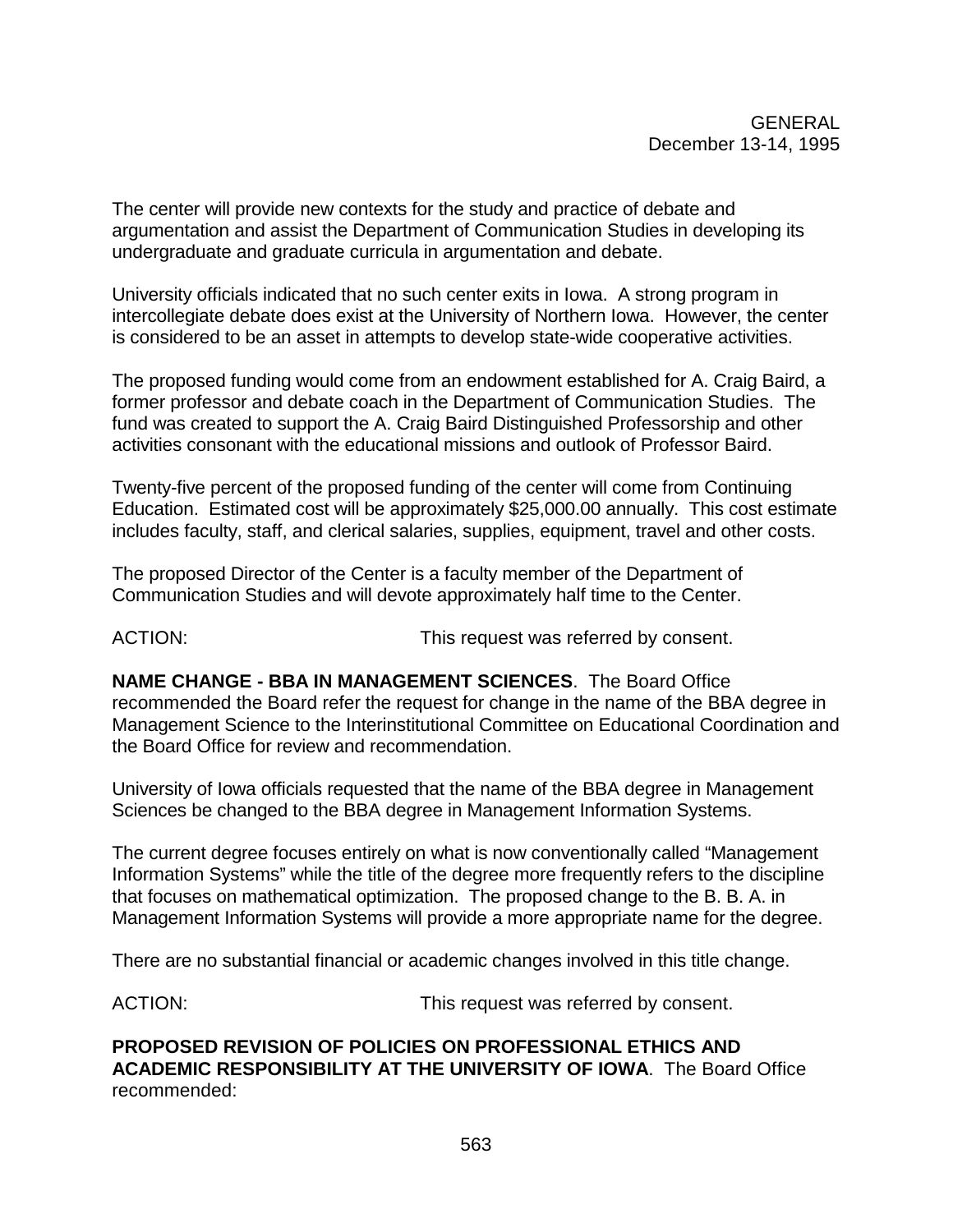- (1) If the University of Iowa Faculty Senate approves the proposed policy on Professional Ethics and Academic Responsibility concerning responsibilities to students as submitted to it by its president and by the Faculty Council for action at its meeting on December 12, that the Board of Regents approve it.
- (2) If the University Faculty Senate has not approved the proposal, that the item be eliminated from the December docket of the Board of Regents.

The proposed policy, submitted to the Board of Regents by the President of the University of Iowa Faculty Senate and by the Faculty Council, would revise the current university policies on Professional Ethics and Academic Responsibility concerning responsibilities to students. These proposed policies would supersede the policies as amended by the Board of Regents in early 1994.

The President of the University Faculty Senate and the Faculty Council recommended the adoption of the enclosed policies by the full Faculty Senate at a scheduled meeting on December 12.

The proposals were supported by the university administration.

University officials stated that this proposal "represents a distinct enhancement of the existing policy, developed in 1973 on good teaching practices, emphasizing faculty responsibilities to students." The essence of existing policy on Professional Ethics and Academic Responsibility is maintained and elaborated in the proposal.

The proposed policy places the responsibility for good pedagogical practices upon the faculty members of the university and delineates clearly their responsibilities to their students.

Acting Provost Becker stated that this issue was ushered through the faculty by the Faculty Senate officers. He introduced Warren Piette, President, University of Iowa Faculty Senate.

Professor Piette discussed how the proposed policy was developed including the oncampus review process. He said he was before the Board with four roles. The first was as a parent. With two children in K-12, he was finding many issues much more important than he once recognized. He said his second role was as a member of the faculty who interacts with students on a daily basis.

Professor Piette was before the Board officially as President of the Faculty Senate. He reported that there was a consensus among the faculty that they needed to move on and address the other important issues with which they are faced. Since February, the Faculty Senate officers have been working in the avenues available to them to move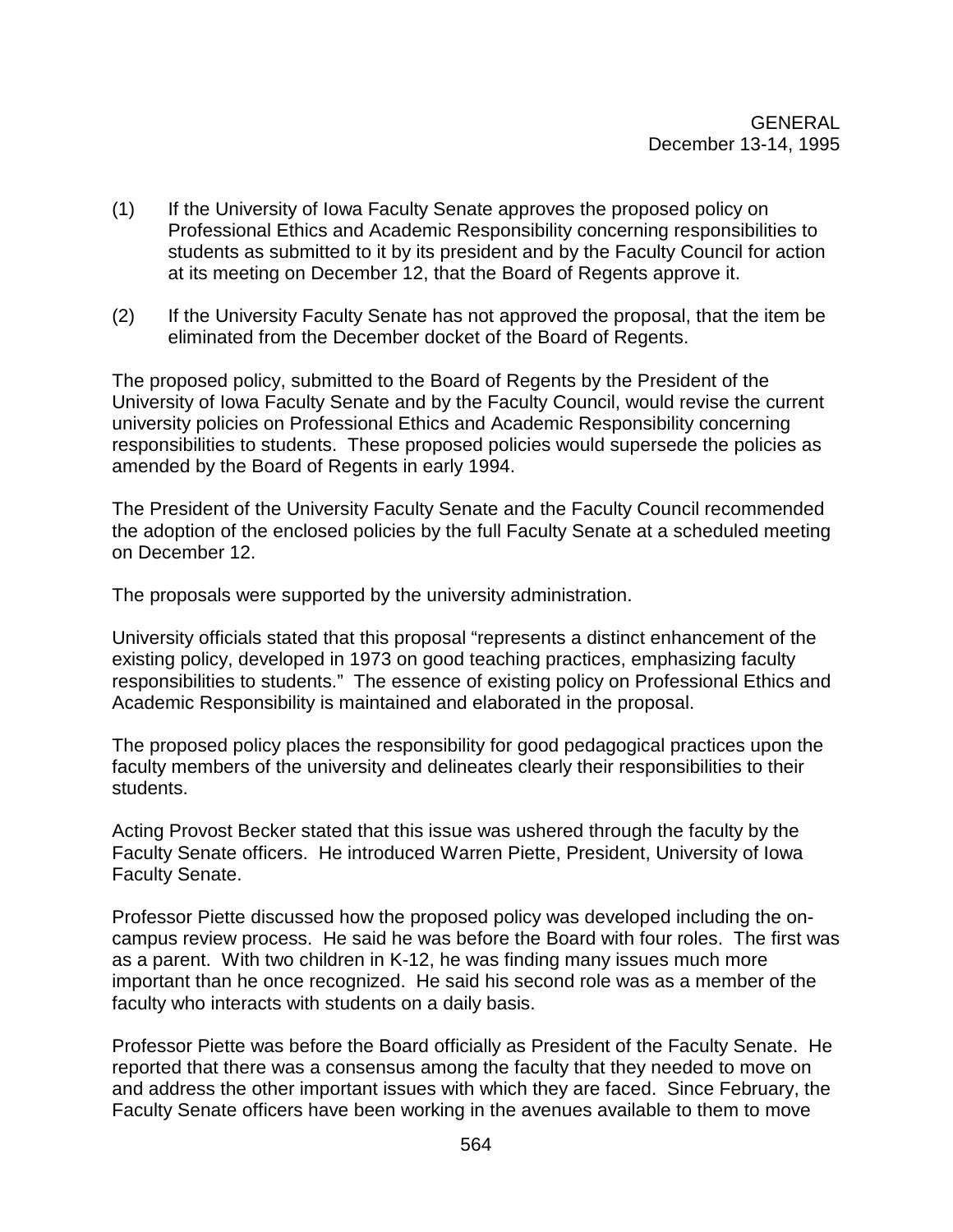this discussion to an environment where the true light of reason could prevail. In his role as a physician, Professor Piette stated that he was driven by his oath to try to mend.

Professor Piette stated that as he has been moving this issue forward, he has been trying to provide an appropriate environment in which to do so. The controversial nature of the subject has hurt the faculty, hurt the students, hurt the university and, he believed, has hurt the Board of Regents. He said it was time to heal. Faculty overwhelmingly support this policy and he believed the policy, as proposed, addressed the Regents' concerns.

Regent Collins stated that the Regents have five constituencies: students, faculty, administration, legislature and the taxpayers.

President Pomerantz asked whether the Governor would be included as a constituent. Regent Collins responded that he included the Governor through the legislative group.

Regent Collins stated that sometimes the interests of constituents are the same, such as quality education, but many times they are not the same. When they are not the same is when the Regents need to listen to all the constituencies and give them an opportunity to speak their minds.

Regent Collins reviewed the history of this issue. He stated that in 1992 and 1993 some explicit sexual movies depicting anal and oral sex were shown in a German class and in an art class at the University of Iowa. He said the Regents directed the three universities to adopt policies to control these situations. Iowa State University and the University of Northern Iowa promptly complied with the request of the Regents. They submitted policies that were accepted by the Board of Regents in October 1993. The University of Iowa did not comply and, therefore, the Board of Regents, after a great deal of discussion and over an extended period of time, established a policy for the University of Iowa.

In January 1994 University of Iowa officials asked that the Board accept a revision of the university's policy. Regent Collins said that again, after a great deal of debate and discussion and over an extended period of time, the Regents did adopt the proposed revisions to the university's policy on notification of class content.

Regent Collins stated that the Regents were now being asked by the University of Iowa to further amend the policy. However, for the first time, there was no lead time for debate or discussion by any of the Regents' constituencies. He said this subject was placed on the docket as far as the public was concerned on Friday to be voted on five days later. He believed it was inappropriate to take this preemptive action without allowing time for input from all interested parties.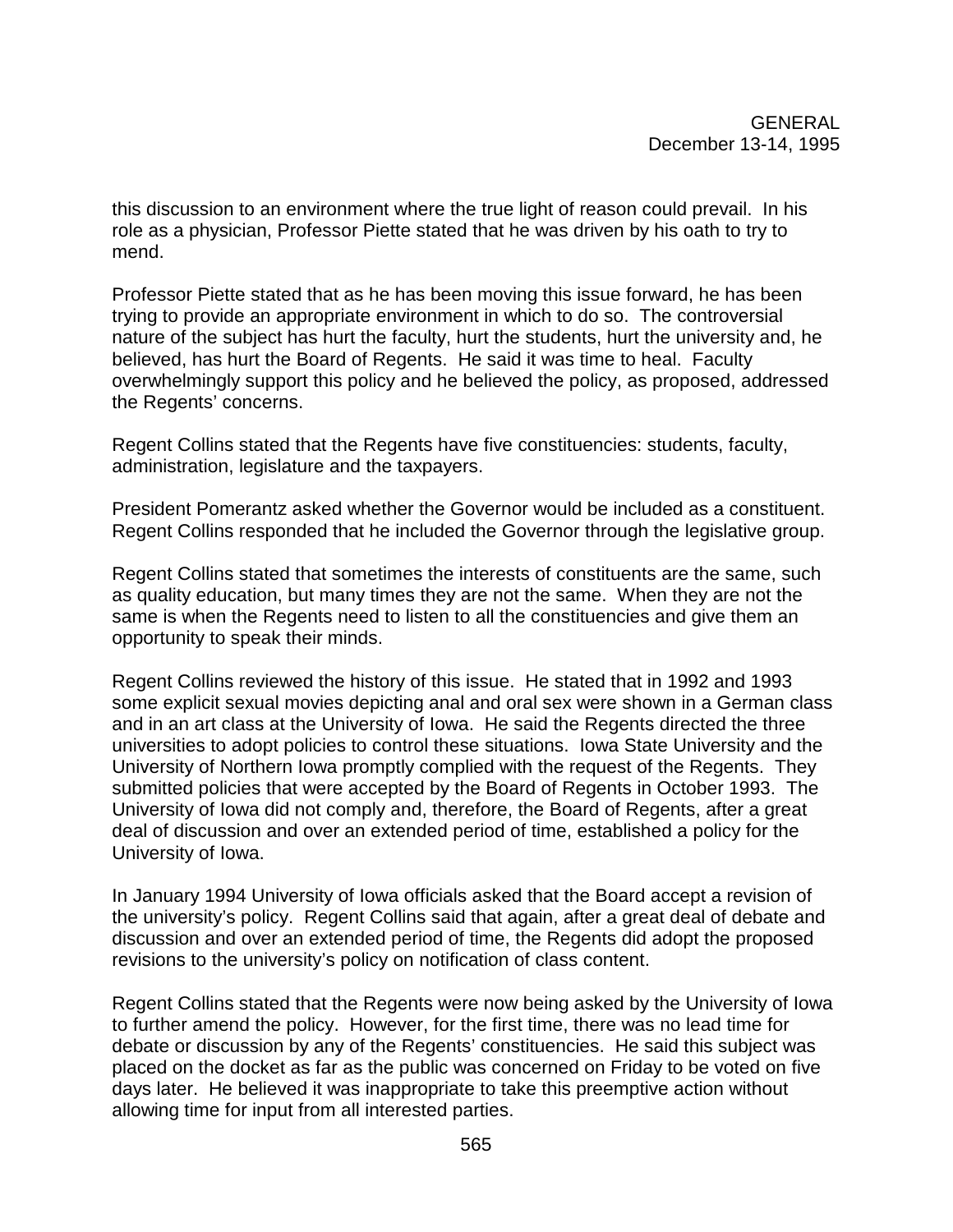Regent Collins stated that if the recommended action was the right action to take, it was the wrong time in which to take it. If it is the right action to take, it will still be the right action in January after everyone has had an opportunity to speak to the matter. He said he did not want to rush the policy through in order to get the issue behind them. The constituents have a right to be heard. He questioned why this policy change was being handled differently than the two previous policies. Regent Collins said he believed that to take the action recommended at this meeting would weaken the institution and the Regents' system. He cautioned that the Regents had better handle this issue very carefully or they could do damage to the entire system.

Regent Collins said that if the revised policy is right today, and it may well be, it is going to be even more right after the public has had an opportunity to speak to it.

MOTION: Regent Collins moved to defer action on the proposed policy to a subsequent meeting to be designated by the Board President. Regent Tyrrell seconded the motion.

President Pomerantz said it was clear that the Board has authority to take the proposed action at this meeting. When the Board meets in January it will be by telephone. He stated that the University of Iowa will have a new president taking office on December 27; he believed that it would serve the new administration well to have this matter behind it. He said the Regents need to make it clear to the faculty at the University of Iowa that they cannot continually present changes to the policy for Board action.

President Pomerantz stated that the Board of Regents typically functions on all issues the way it has functioned on this issue. He said that when this matter was first presented to him he suggested that the recommended changes in the policy be forwarded to the Board Office. The Board Office staff reviewed the changes. He said he purposefully did not get involved in the discussions. The policy was then immediately distributed to the Regents. He received his copy of the proposed policy just like every other Regent received their copy. The Regents were to provide input to the Board Office if there were any changes they wished to be incorporated into the policy.

President Pomerantz said the policy before the Board had gone through the appropriate process over a substantial period of time. It was time to get this matter behind them. The new University of Iowa administration, he believed, should not be saddled with this kind of issue. The January Board of Regents meeting will be telephonic. He believed to delay would cause great harm to the system, the university, and the relationship between the faculty, the administration, and the Board. He urged the Regents to vote against the motion.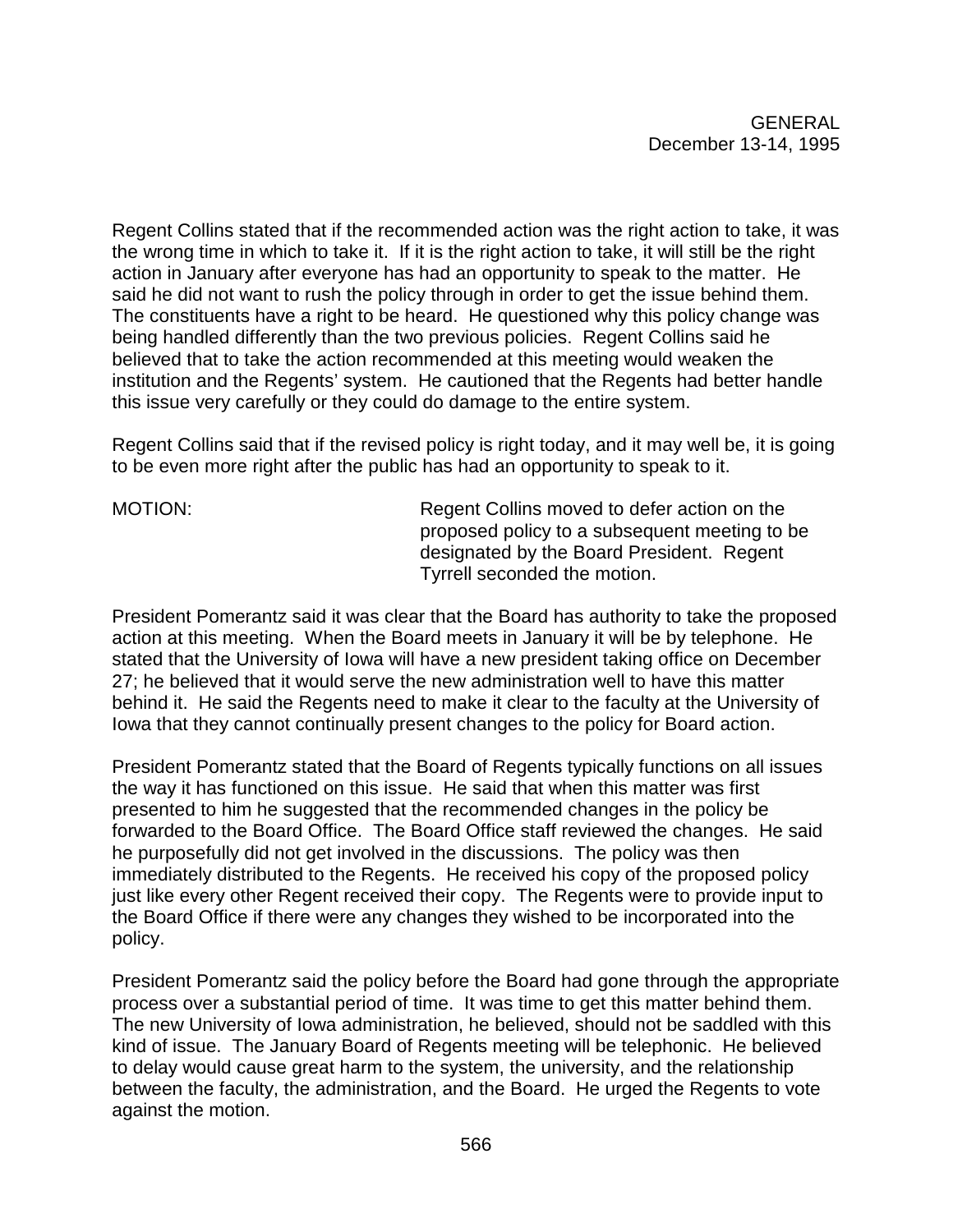Regent Dorr stated that he wished to speak in favor of supporting the motion to defer action on the revised policy until January or February, if necessary. He said it was his belief that a great deal of harm was done when the Board approved the course content policy for the University of Iowa in January 1994. He noted that President Pomerantz was not a member of the Board of Regents at that time. He said the policy was developed and presented to the Regents on a very short-term basis. At that time, Regent Dorr supported the revised policy because the indication was that it was the appropriate thing to do to diffuse this issue. His personal reaction was that it was a horrid policy and he still thinks the existing policy is a horrid policy. He believed that the policy the Board imposed upon the university was much less intrusive than the current policy or the proposed replacement policy. He said the Regents were hurried to adopt the university's first policy revision.

Regent Dorr said he believed that this new policy would probably withstand the scrutiny of 30 days or 60 days. He was fearful that by approving the revised policy in a shortterm manner the Board runs the risk of making some mistakes. He did not question the authority of the Board to address this issue. The Regents were given only a short period of time in which to review this information. As a member of the Board that approved the revised policy as presented by University of Iowa officials in January 1994, he recognized that doing so in a short time frame was a mistake. He thought this newly-revised policy would withstand scrutiny and that it was probably a very good policy. He was concerned that they might do injustice to a good policy by adopting it without allowing adequate time for everyone to have input.

Regent Dorr respectfully submitted that the Regents ought to defer action on this proposed policy. He said that allowing 30 days for review with action to take place at the January 17 telephonic Board meeting would allow the opportunity for those who wished to have some input without unduly delaying policy approval.

Regent Pellett said she appreciated Regent Collins' remarks. She noted that she was a member of the Board of Regents when the previous versions of the class content notification policy were adopted. She stated that much time had been devoted by Professor Piette and the other Faculty Senate officers to ushering this policy through the on-campus review process. She felt, as did many others, that it was time to put this matter to rest.

| <b>VOTE ON THE MOTION:</b> | THE MOTION FAILED WITH REGENTS<br>KENNEDY, MAHOOD, NEWLIN, PELLETT,<br>POMERANTZ AND SMITH VOTING "NO". |
|----------------------------|---------------------------------------------------------------------------------------------------------|
| MOTION:                    | Regent Pellett moved to approve the policy, as<br>presented. Regent Smith seconded the motion.          |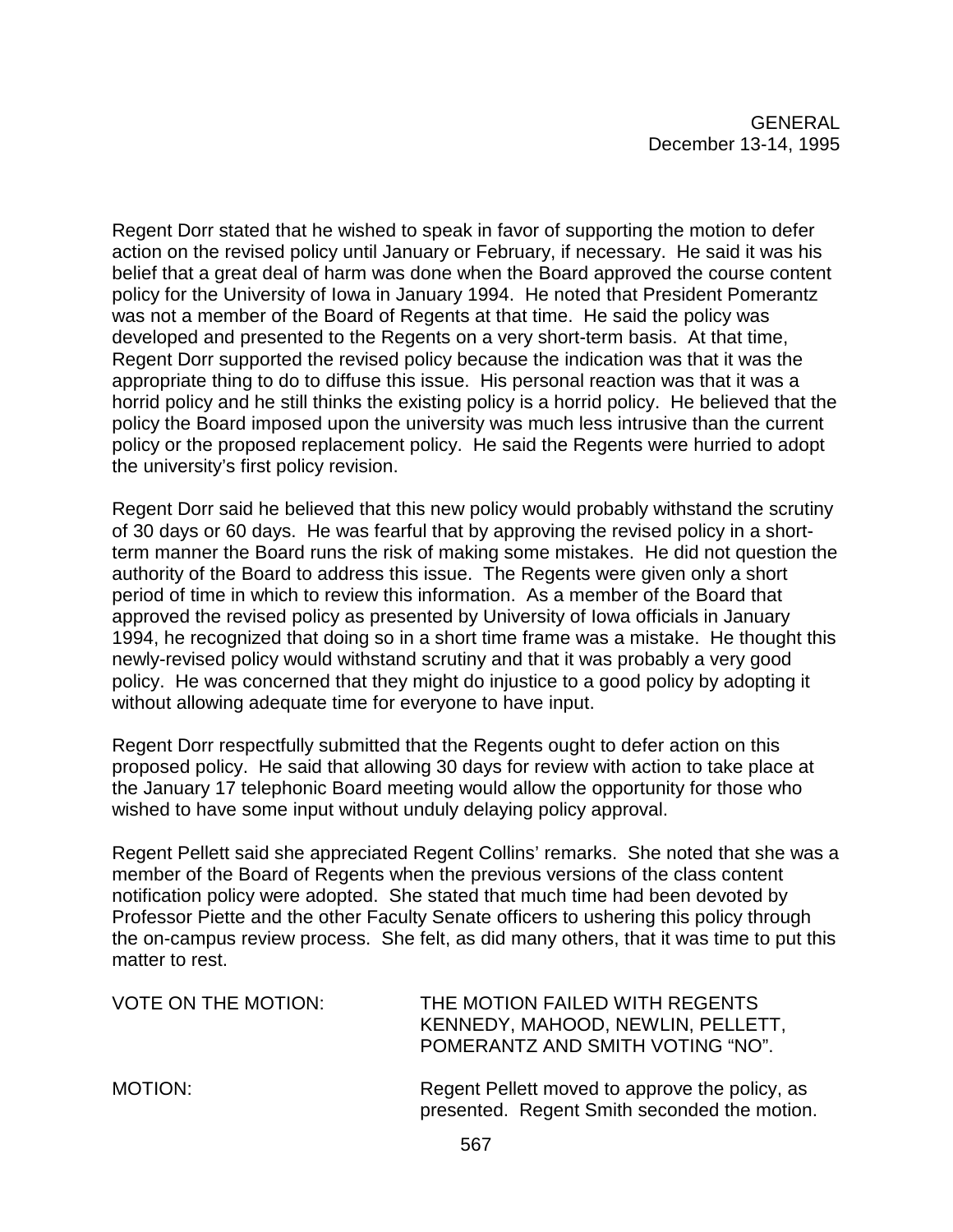Regent Tyrrell stated that he believed it was unfair to accept a policy from the University of Iowa which was less stringent than what was asked of the other two universities. With regard to the reasoning in putting this matter to rest prior to the arrival on campus of Dr. Coleman, he said he believed that doing so would create a furor for the new president. He felt quite strongly that the policy proposed by the University of Iowa was a variation from Regent policy on this subject. He was disappointed that the Board was not going to delay adoption of the policy to allow more time for consideration. For those reasons he said he could not support the policy.

Regent Dorr referred to the specific language in the policy that outlined the complaint procedures. He asked at what point an ombudsman was available to students. He expressed concern about the potential intimidation of students and the adequacy of the complaint process.

Acting Provost Becker responded that it is made clear to students that the ombudsperson is available at any stage in the complaint process. The ombudsperson could be the first person a student goes to if he or she is unhappy with something that goes on in the classroom. Otherwise, the proposed policy would be included within the university's ethics policy. The policy was written so as to protect the rights of both faculty and students.

Professor Piette stated that the sense of the faculty was that there are a variety of issues about which students can raise the intimidation factor. In many instances of perceived problems the matters can, in fact, be worked out very well. Those are handled generally by asking the student to go to a neutral faculty member within the department. He said major responsibilities of faculty are advising and counseling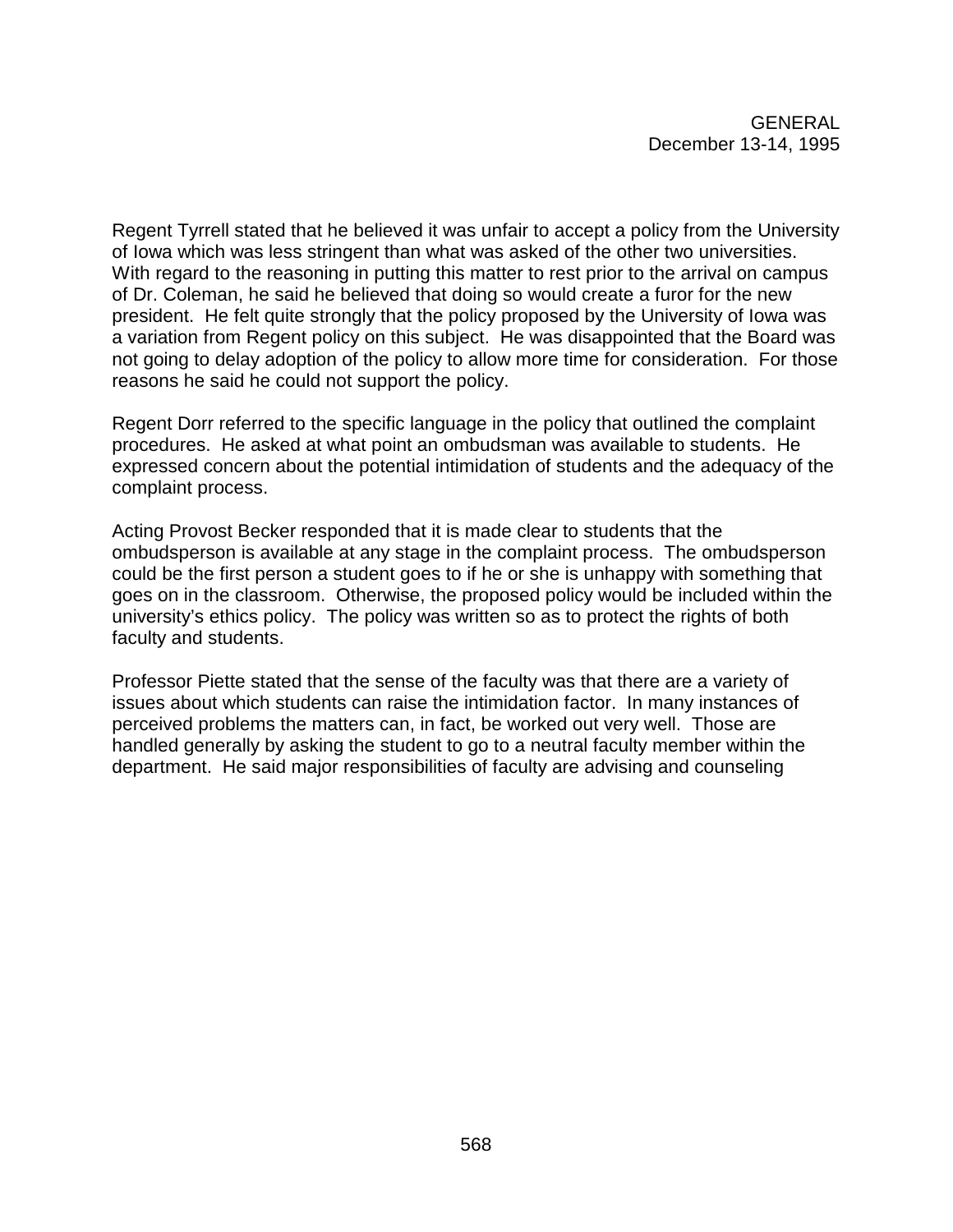students, and resolution of conflict. Faculty feel that the most important step in conflict resolution is within the department or unit, to get a fair hearing of exactly what the problem is from all perspectives, and to see if it can be resolved there.

Regent Dorr asked if there was a fairly clear paragraph in some type of publication that indicates to the students their recourse in a fairly clear-cut manner. He stated that the real issue the evolves out of the two unfortunate incidences at the University of Iowa is that the students ultimately told their parents because they apparently did not feel comfortable going where they needed to go within the institution. Is it going to be made quite clear to students where they can go for non-intimidating recourse?

Professor Piette responded affirmatively.

President Pomerantz stated that should this policy be adopted, the intent of the Board is that the policy be followed.

VOTE ON THE MOTION: MOTION CARRIED WITH REGENTS COLLINS AND TYRRELL VOTING "NO".

**REGISTER OF CAPITAL IMPROVEMENT BUSINESS TRANSACTIONS**. The Board Office recommended the Board approve the university's capital register.

PERMISSION TO PROCEED WITH PROJECT PLANNING

University Hospitals and Clinics--Medical Intensive Care Unit Relocation and Consolidation with Intermediate Medical Intensive Care Step Down Unit

University officials requested permission to proceed with project planning for the consolidation of the Medical Intensive Care Unit with the Intermediate Medical Intensive Care Step Down Unit at the University of Iowa Hospitals and Clinics. This project will provide modern, code-conforming space for the consolidated units and will provide improvements for the care of intensive and intermediate care patients.

#### Medical Intensive Care Unit

The 12 bed Medical Intensive Care Unit at the University of Iowa Hospitals and Clinics provides intensive medical, nursing, respiratory therapy and, when necessary, medical technology skills and resources for patients suffering from serious medical conditions, excluding cardiac illnesses. Many of these patients have either primary or secondary pulmonary complications and are unable to breathe without mechanical ventilator assistance. Others suffer from major multi-system diseases and require continuous evaluation of their physiologic status using highly sophisticated electronic monitoring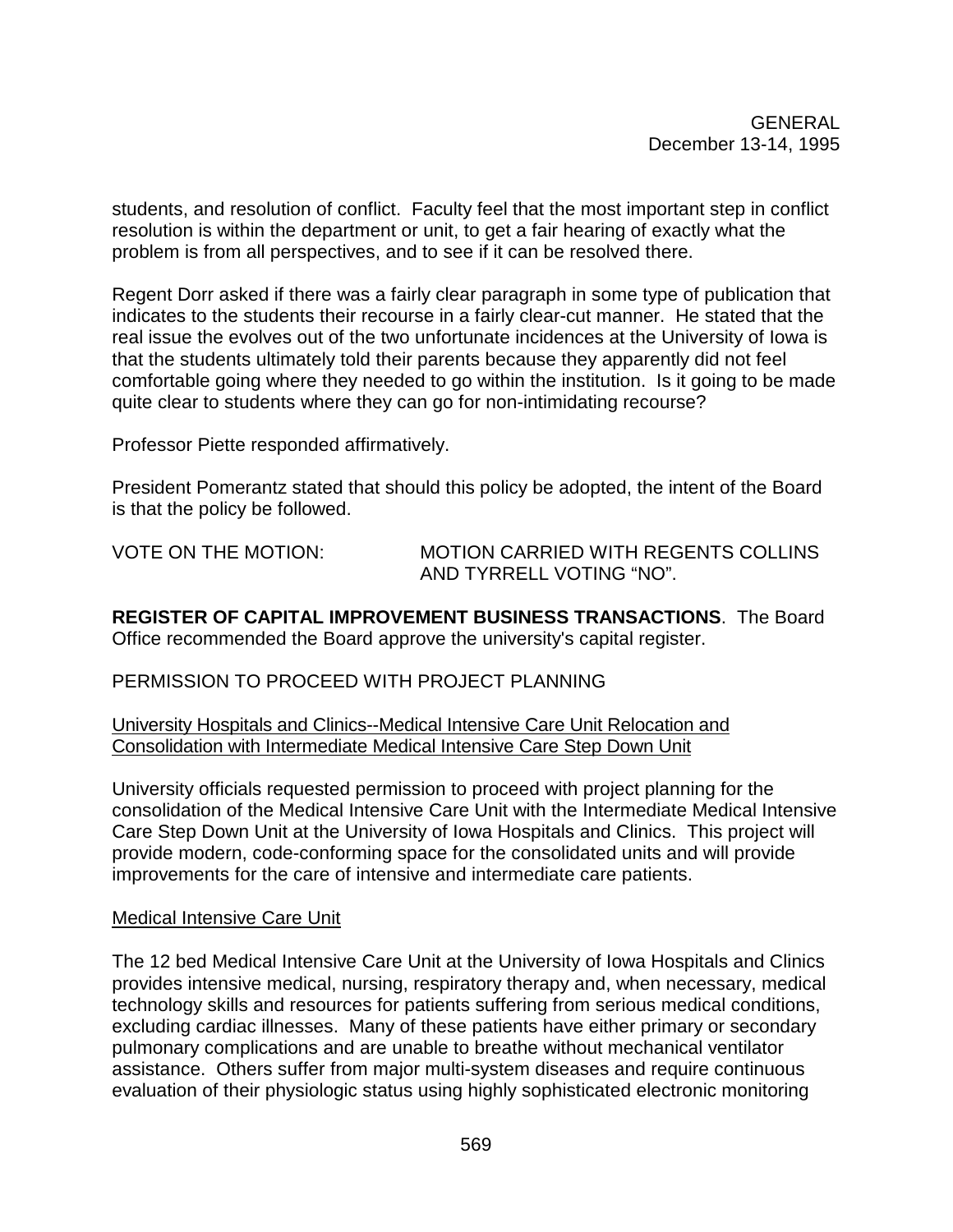devices. A large proportion of these patients are elderly and require an environment that is as quiet and nondisruptive as possible to facilitate their optimal recovery.

The Medical Intensive Care Unit is located in the last remaining open-bed ward in the original 1926-vintage General Hospital. The unit is composed of eight beds in an open ward and four isolation beds located in an adjacent annex. The patient occupancy rate in the Medical Intensive Care Unit consistently exceeds the 80 percent occupancy rate that is considered appropriate for an intensive care unit. Given both recent trends and demographic changes, including the increased incidence of drug-resistant tuberculosis and other respiratory illnesses, and an aging population, it is expected that demand for these beds will increase in the future.

#### Intermediate Medical Intensive Care Step Down Unit

Patients suffering from major pulmonary diseases and other medical illnesses who do not require the intensive resources of the Medical Intensive Care Unit are admitted to the University Hospitals' acute care units, even when they require a higher level of care and resource intensity than is typically available in these units. The geographic separation of these patients from those in the Medical Intensive Care Unit reduces opportunities for providing a continuum of patient care and creates inefficiencies and costly duplication of expensive health care resources.

#### Consolidated Unit

To address adequately the needs of patients requiring intensive and intermediate medical care services, University Hospitals officials proposed to renovate approximately 11,000 gross square feet of former Surgical Intensive Care Unit space on the fifth level of the Carver Pavilion. The project will develop a 20 bed, consolidated Medical Intensive Care Unit and Intermediate Intensive Care Step Down Unit. The facility will be designed to correct the various deficiencies in the Medical Intensive Care Unit and will facilitate the cost-effective sharing of staff and other expensive health care resources. The consolidation of these units will also make possible a program designed to enhance significantly the continuity of care provided to the critically ill patient and will facilitate the implementation of new clinical programs.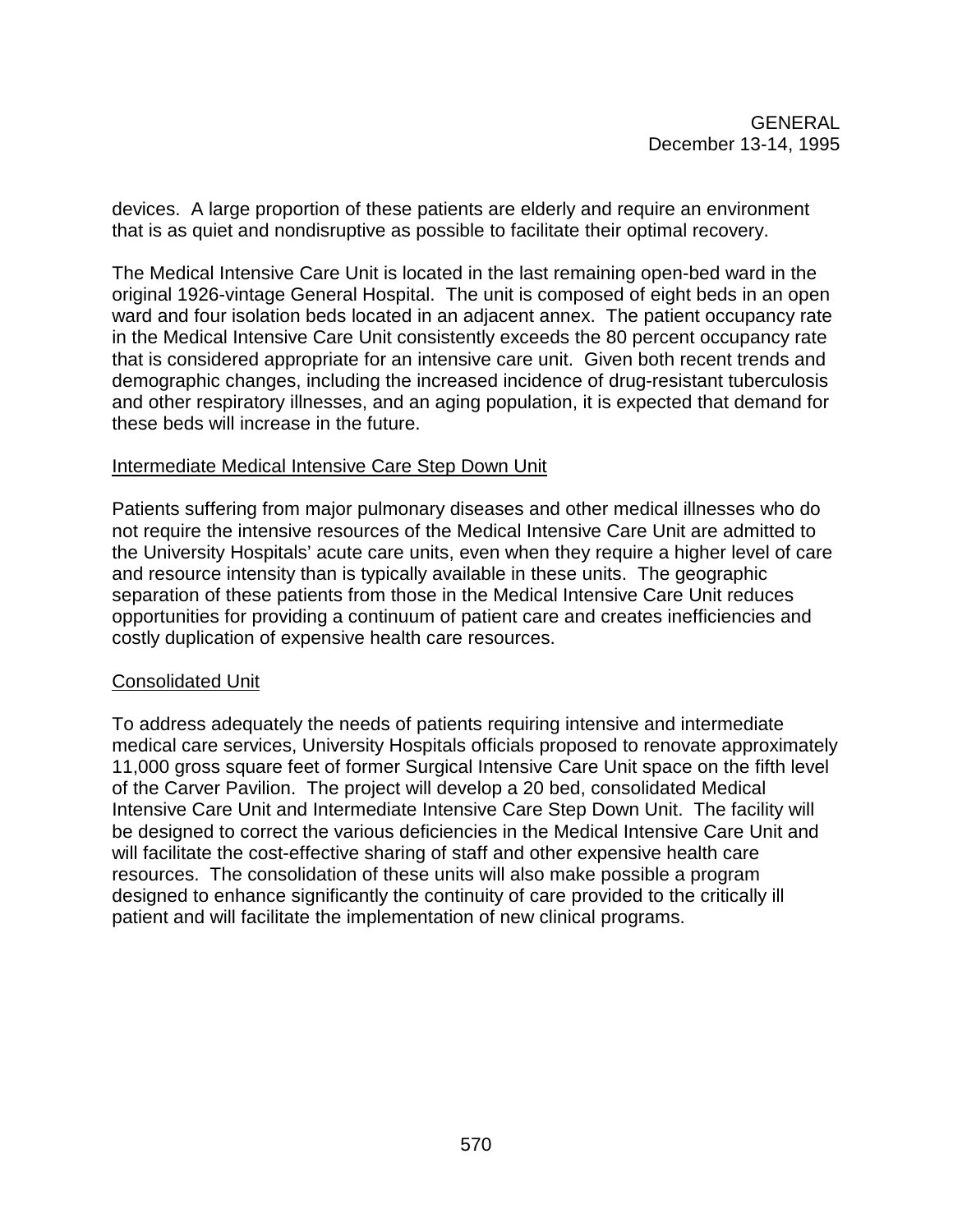## PROJECT DESCRIPTIONS AND BUDGETS

#### Hillcrest Residence Hall--Renovate Restrooms--Phase 1 \$999,000 Source of Funds: Dormitory Improvement Reserves

#### Preliminary Budget

| Construction                          | \$802,300 |
|---------------------------------------|-----------|
| Design, Inspection and Administration |           |
| Consultants                           | 80,300    |
| <b>Architect/Engineering Services</b> | 36,800    |
| Contingencies                         | 79,600    |
| TOTAL                                 | \$999,000 |

University officials requested approval of a project description and budget to renovate and expand the toilet and shower rooms serving the first through fourth floors of the north wing of Hillcrest Residence Hall. The project will bring the facilities up to current Uniform Building Code and Americans with Disabilities Act design standards. The project will require converting one existing student room on each level to restroom space.

Macbride Hall--Replace Windows **\$917,000** Nachara Annual Machael Structure and the Structure of the Structure of Structure and Structure of Structure and Structure and Structure and Structure and Structure and Structure an Source of Funds: Building Renewal

#### Preliminary Budget

| Construction                          | \$797,000 |
|---------------------------------------|-----------|
| Design, Inspection and Administration |           |
| Consultants                           | 1,900     |
| <b>Architect/Engineering Services</b> | 38,000    |
| Contingencies                         | 80,100    |
| <b>TOTAL</b>                          | \$917.000 |

University officials requested approval of a project description and budget to replace the 216 windows in Macbride Hall which was constructed in 1904. The windows have deteriorated to the point where repairs are no longer feasible. In their present condition they pose a safety hazard, waste energy and contribute to occupant discomfort.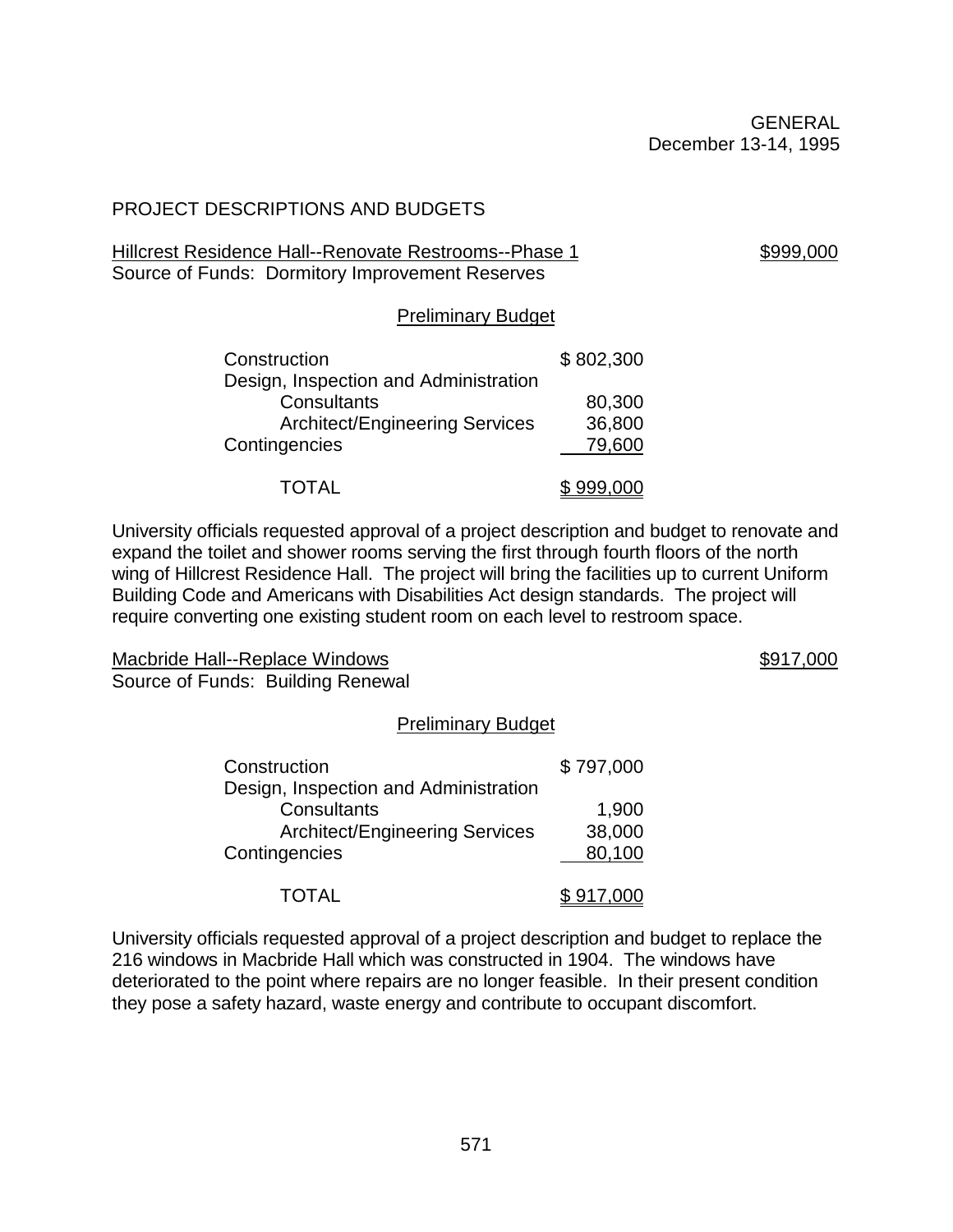| <b>Medical Laboratories--Correct Fire Safety Deficiencies</b>                                                                                                                   | \$509,000        |
|---------------------------------------------------------------------------------------------------------------------------------------------------------------------------------|------------------|
| <b>Preliminary Budget</b>                                                                                                                                                       |                  |
| Construction                                                                                                                                                                    | \$413,300        |
| Design, Inspection and Administration<br>Consultants                                                                                                                            | 27,100           |
| <b>Architect/Engineering Services</b>                                                                                                                                           | 27,300           |
| Contingencies                                                                                                                                                                   | 41,300           |
| <b>TOTAL</b>                                                                                                                                                                    | \$509,000        |
| Source of Funds:                                                                                                                                                                |                  |
| Building Renewal or Income from                                                                                                                                                 |                  |
| <b>Treasurer's Temporary Investments</b>                                                                                                                                        | \$447,000        |
| FY 1996 Capital Appropriation                                                                                                                                                   | 62,000           |
| TOTAL                                                                                                                                                                           | <u>\$509,000</u> |
| University officials requested approval of a project description and budget to correct<br>outstanding fire safety deficiencies in the Medical Laboratories. The corrections are |                  |

outstanding fire safety deficiencies in the Medical Laboratories. The corrections are consistent with inspections of the State Fire Marshal and the application of the Fire Safety Evaluation System.

Hydraulics Laboratory--Upgrade Primary Electrical Service \$445,000 Source of Funds: Utility Enterprise Improvement and Replacement Fund

#### Preliminary Budget

| <b>Materials and Equipment</b>        | \$272,000 |
|---------------------------------------|-----------|
| Construction                          | 80,000    |
| Design, Inspection and Administration | 35,000    |
| <b>Physical Plant Labor</b>           | 18,000    |
| Contingencies                         | 40,000    |
|                                       |           |
| <b>TOTAL</b>                          | \$445,000 |

University officials requested approval of a project description and budget to replace the badly deteriorated electrical substation that provides primary (15 KV) service to the Hydraulics Laboratory. The project will include the installation of a new 15 KV feeder circuit from the Hillcrest Substation to the south side of the Hydraulics Laboratory, and the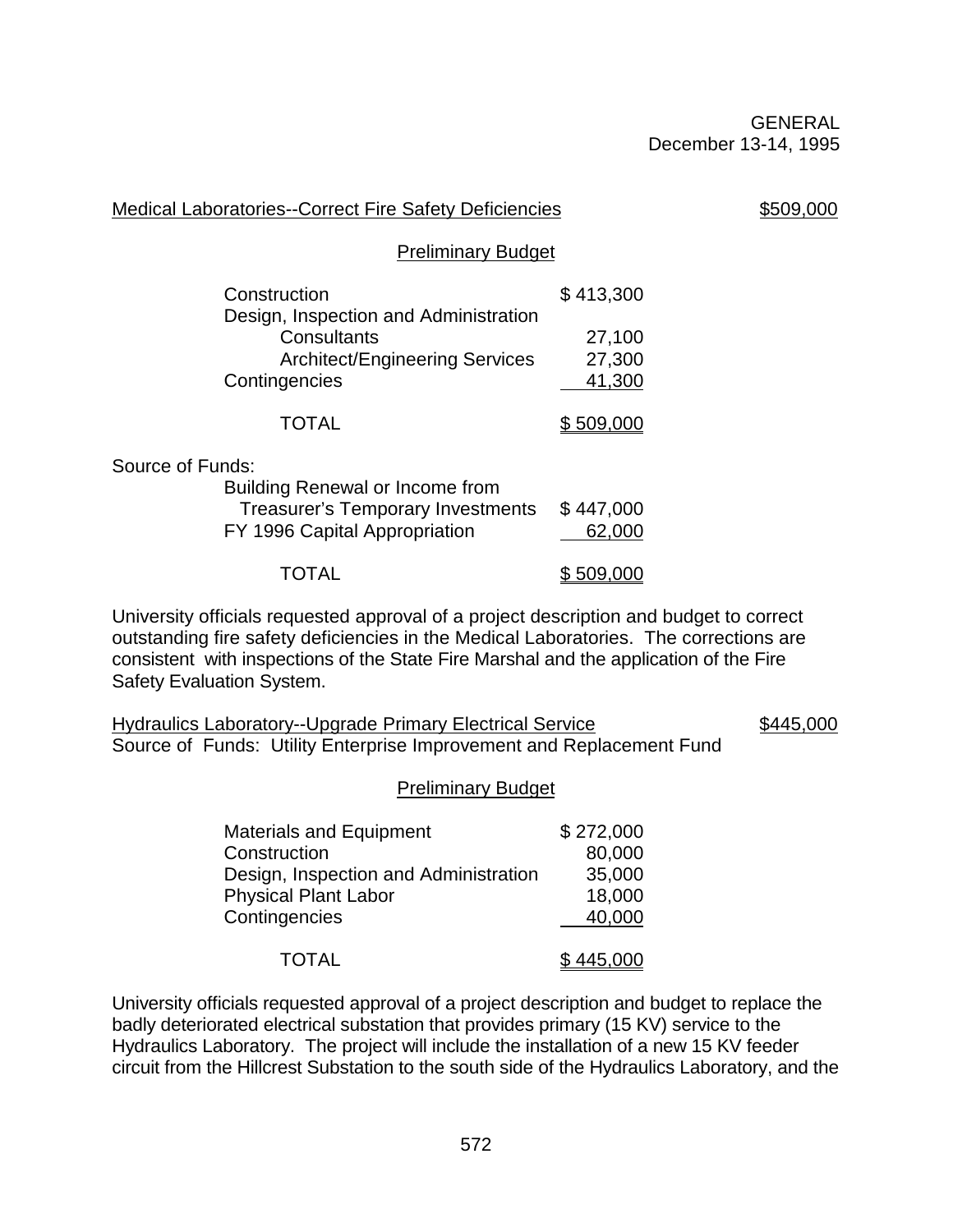installation of a new transformer switch, transformer and secondary service protector. From this service protector, 480 volt power will be extended into the building.

Calvin Hall--Replace Windows **\$328,000** \$328,000 Source of Funds: Building Renewal

#### Preliminary Budget

| Construction                          | \$278,900 |
|---------------------------------------|-----------|
| Design, Inspection and Administration |           |
| Consultant                            | 1,700     |
| <b>Architect/Engineering Services</b> | 19,100    |
| Contingencies                         | 28,300    |
| <b>TOTAL</b>                          | \$328,000 |

University officials requested approval of a project description and budget to replace the 116 windows in Calvin Hall which was constructed in 1884. The windows have deteriorated to the point where repairs are no longer feasible. In their present condition they pose a safety hazard, waste energy and contribute to occupant discomfort.

\* \* \* \* \* \* \*

Institutional Roads--South Grand Avenue **Communicational Budget** \$345,225 Improvements **Revised Budget** Revised Budget \$369,188 Source of Funds: Institutional Roads

#### Project Budget

|                                                       | Original<br><b>Budget</b><br><b>July 1995</b> | <b>Revised</b><br><b>Budget</b><br>Oct. 1995 |
|-------------------------------------------------------|-----------------------------------------------|----------------------------------------------|
| Construction<br>Design, Inspection and Administration | \$267,100                                     | \$291,063                                    |
| Consultants                                           | 46,070                                        | 46,070                                       |
| <b>Architectural/Engineering Services</b>             | 5,345                                         | 5,345                                        |
| Contingencies                                         | 26,710                                        | 26,710                                       |
| TOTAL                                                 | \$345,225                                     | \$369,188                                    |

In July 1995 the university received approval of a project description and budget to reconstruct a portion of South Grand Avenue from the southeast corner of the Pharmacy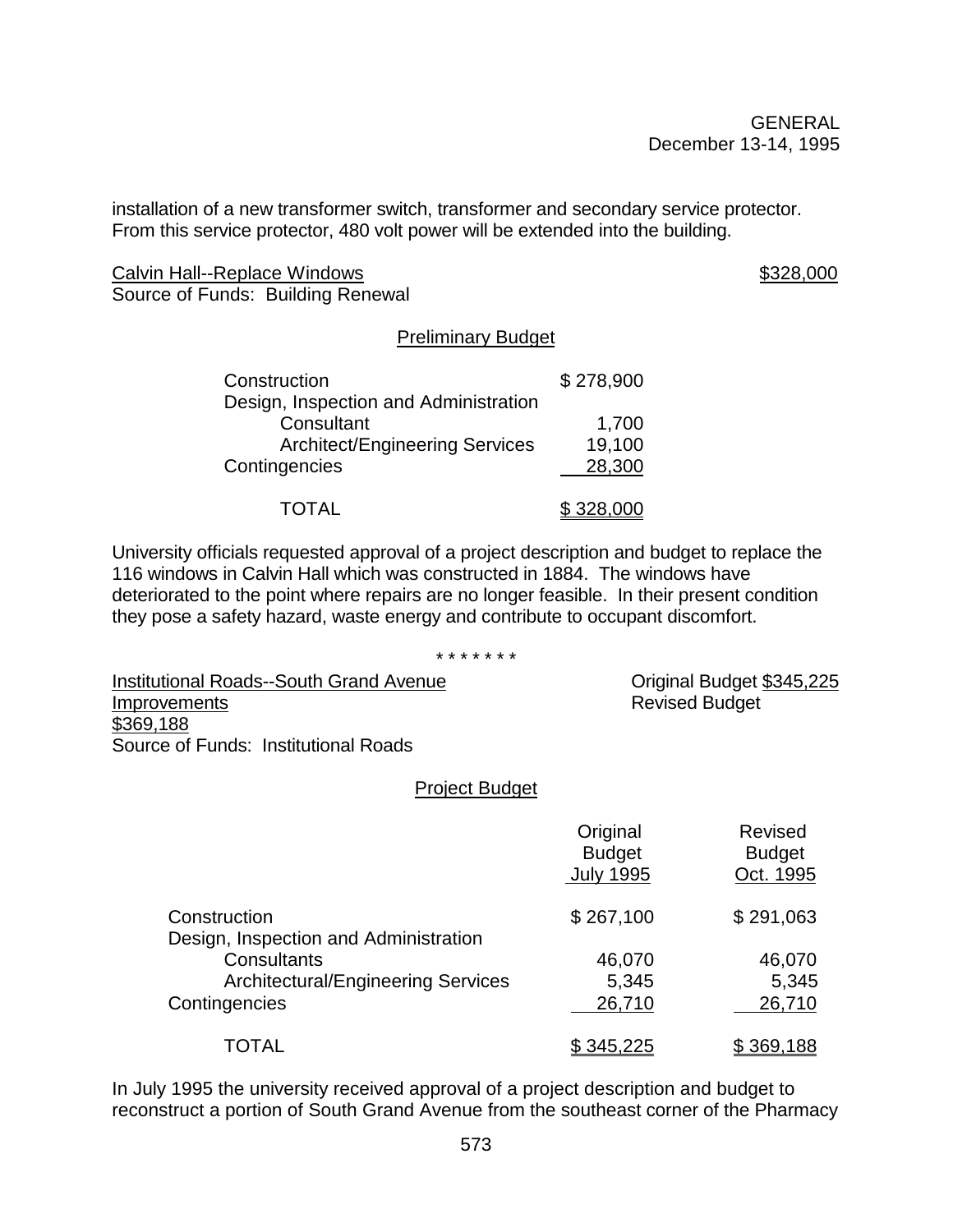Building to the southeast corner of the Medical Laboratories Building. The roadway serves the General Hospital, Pharmacy Building, Medical Laboratories, Medical Research Center, and Bowen Science Building, and provides emergency fire access to the area. The project budget is supplemented with \$147,569 from the Pharmacy Building Addition project.

On August 29, 1995, the university received three bids for the reconstruction project, including site improvements associated with the Pharmacy Building Addition project. The low bid in amount of \$477,631.25 exceeded the engineering estimate by approximately three percent. University officials requested Executive Director approval of a revised project budget and the contract award in an effort to complete the concrete work prior to freezing temperatures.

\* \* \* \* \* \* \*

University officials reported four new projects with budgets of less than \$250,000. The titles, source of funds and estimated budgets for the projects were listed in the register prepared by the university. Included was a project description and budget for the President's Residence--Interior Repairs and Improvements--Phase 2 project in the amount of \$19,625, which was approved by the Executive Director.

\* \* \* \* \* \* \*

# ARCHITECT/ENGINEER AGREEMENTS

Development of South Burlington Street **\$50,000** \$50,000 Herbert Lewis Kruse Blunck, Des Moines, Iowa

The agreement will provide for the preparation of a program for the development of a Physical Plant office and services building (with the possibility for other occupants), with a statement of probable cost and site requirements. The plan will also include a conceptual study for a parking structure to be located at the southwest corner of the intersection of Burlington and Madison Streets. The study will include considerations of land use, vehicular and pedestrian circulation, and the interface of the area with the Iowa City community on the east side of the area and the main campus to the north.

The agreement provides for a fee of \$50,000, including reimbursables.

Medical Laboratories--Correct Fire Safety Deficiencies  $$23,700$ Wehner Pattschull and Pfiffner, Iowa City, Iowa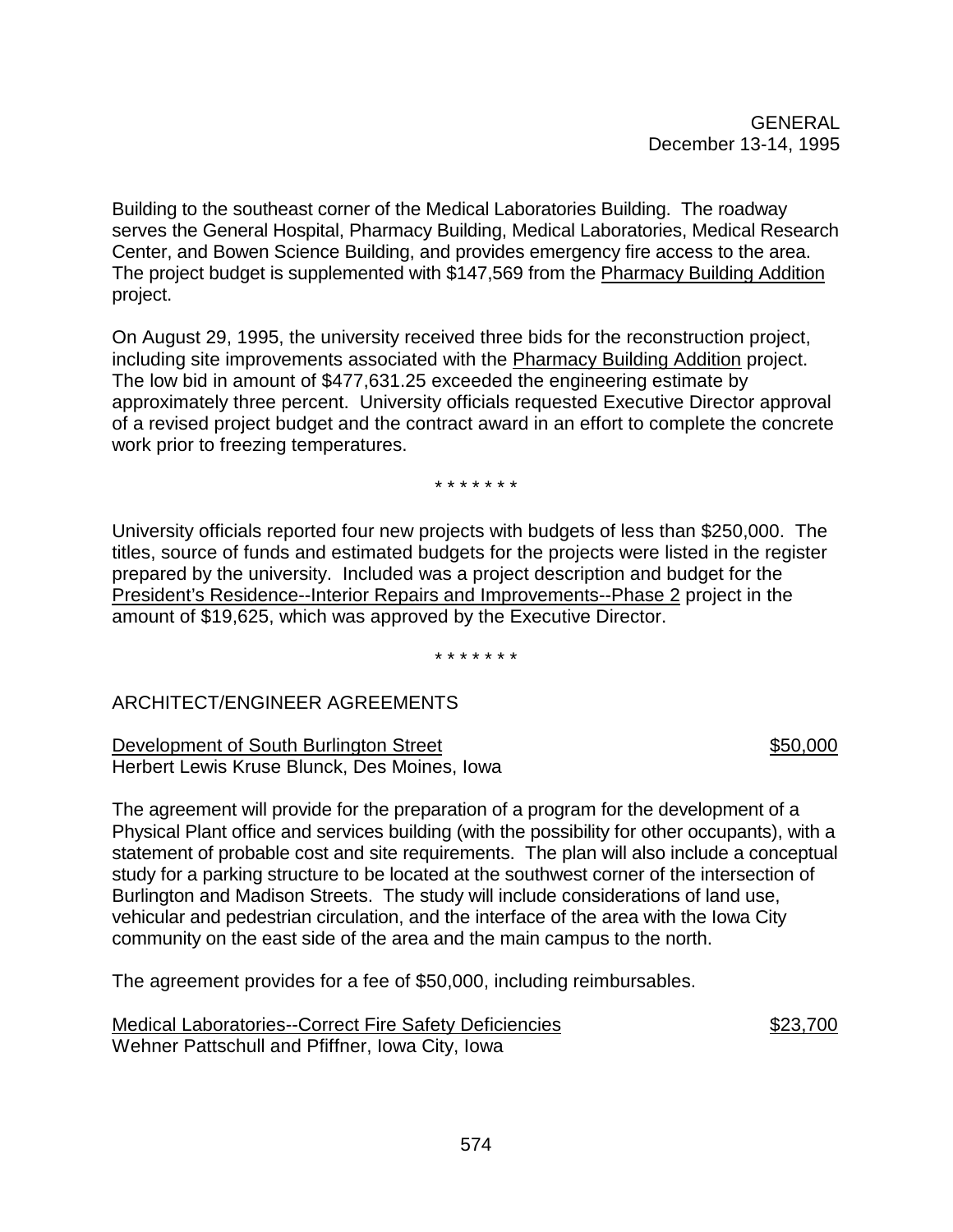University officials requested approval to enter into an agreement with Wehner Pattschull and Pfiffner to provide design services for the project. The agreement provides for a fee of \$23,700, including reimbursables.

#### University Hospitals and Clinics--Emergency Generator Room \$18,230 **Fire Suppression Systems** A & J Associates, Iowa City, Iowa

The agreement provides for a fee of \$18,230, including reimbursables.

West Parking Ramp Expansion Amendment #3 \$59,580 Herbert Lewis Kruse Blunck, Des Moines, Iowa

University officials requested approval of Amendment No. 3 to the agreement with Herbert Lewis Kruse Blunck for the West Campus Parking Ramp Expansion project. The amendment will provide additional construction observation services which are critical to coordinating the connection of the parking ramp to the Pomerantz Family Pavilion at University Hospitals. The connection will include internal passageways at three different levels as well as two exterior connections.

Amendment No. 3 will not result in an increase in the total project budget.

| Campus Fiber Optic Network--Project 3                   | Amendment #1 \$24,488 |
|---------------------------------------------------------|-----------------------|
| Shive-Hattery Engineers and Architects, Iowa City, Iowa | Amendment #2 \$6,594  |

University officials requested approval of Amendments #1 and #2 to the agreement with Shive-Hattery Engineers and Architects for Project 3 of the Campus Fiber Optic Network. The amendment will provide additional services as requested by the university.

Amendment #1 will provide design services for new telecommunication closets in four additional buildings. Amendment #2 will provide electrical design revisions which were made by the university.

Amendments No. 1 and 2 will not result in an increase in the total project budget.

Schaeffer Hall--Remodel and Renewal--Utilities Amendment #1 \$25,244 Shive-Hattery Engineers and Architects, Iowa City, Iowa

University officials requested approval of Amendment #1 to the agreement which will provide design services for an underground electrical vault, primary electrical equipment and electrical cable; these components have been incorporated into the project. These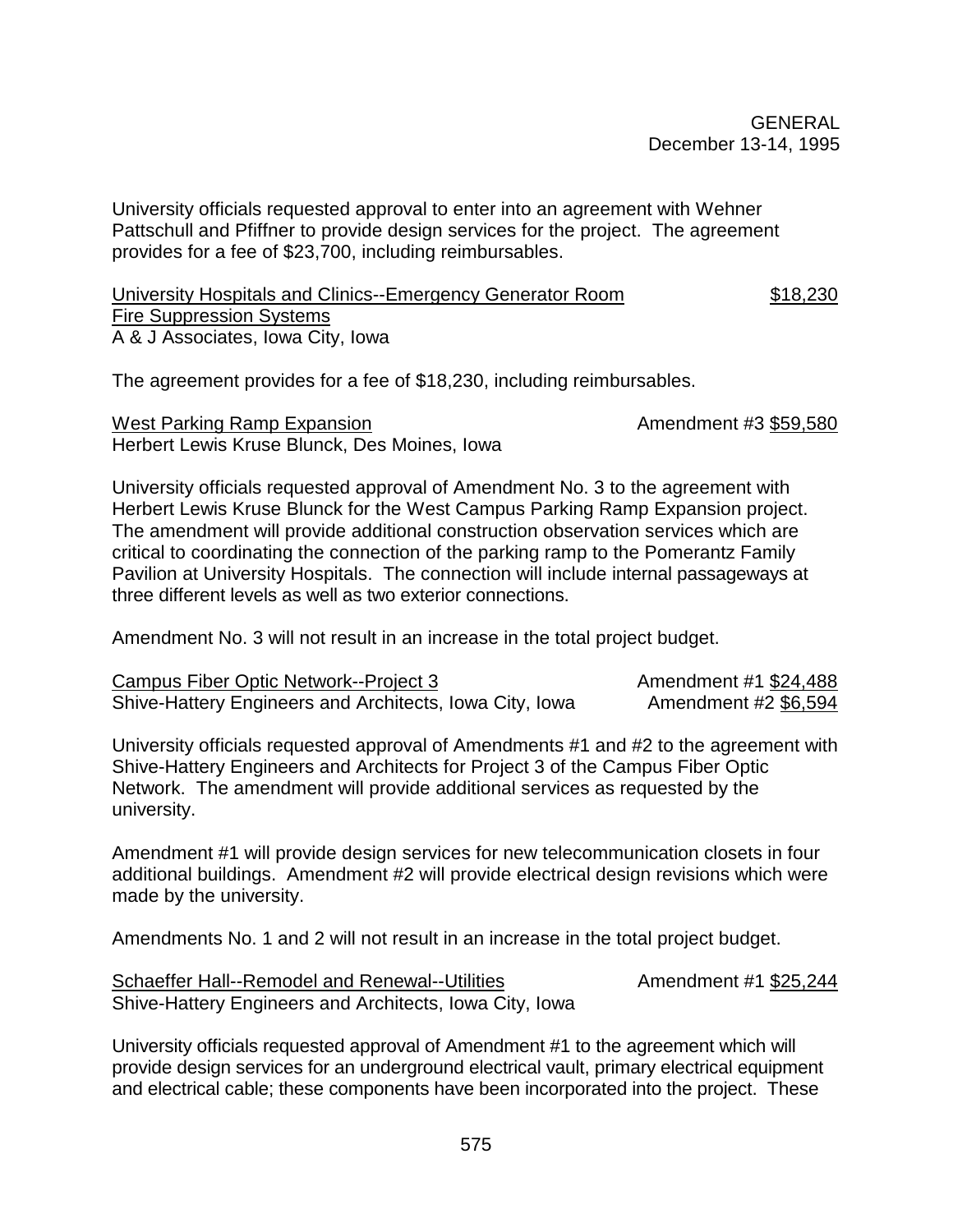additions are the result of a continuing review of the utility services in the vicinity of Schaeffer Hall and will result in improved utility service to the Pentacrest area.

Amendment No. 1 will not result in an increase in the total project budget.

Expansion of the East Campus Chilled Water **Amendment #2 \$13,900** Distribution System Black and Veatch, Kansas City, MO

University officials requested approval of Amendment #2 in the amount of \$13,900 to the agreement with Black and Veatch for the extension of the east campus chilled water system from the Pentacrest to the English-Philosophy Building and the Library. The amendment will provide additional services to revise the proposed route along Jefferson Street; revisions to the route are required to maintain acceptable traffic flow.

Amendment No. 2 will not result in an increase in the total project budget.

#### CONSTRUCTION CONTRACTS

| <b>Expansion of the East Campus Chilled Water System--</b><br><b>Exterior Pipe Installation</b><br>Award to: Hurst and Sons Contractors, Waterloo, Iowa<br>(2 bids received)                                                                             | \$957,000.00        |  |
|----------------------------------------------------------------------------------------------------------------------------------------------------------------------------------------------------------------------------------------------------------|---------------------|--|
| Institutional Roads--South Grand Avenue Improvements--<br><b>Pharmacy Building Addition--Site Development</b><br>Award to: Streb Construction Company, Iowa City, Iowa<br>(3 bids received)                                                              | <u>\$477,631.25</u> |  |
| Hardin Library for Health Sciences--Information Arcade<br>Award to: McComas-Lacina Construction Company, Iowa City, Iowa<br>(6 bids received)                                                                                                            | \$453,314.00        |  |
| CHANGE ORDERS TO CONSTRUCTION CONTRACTS                                                                                                                                                                                                                  |                     |  |
| <b>Water Plant--Sludge Dewatering Improvements</b><br>Mid-America Construction Company of Iowa, Iowa City, Iowa                                                                                                                                          | Deduct \$61,010     |  |
| University officials requested approval of Change Order #3 in the amount of \$61,010,<br>which will bring the total contract deductions to \$109,832. The remaining \$10,168 to be<br>deducted from the contract is under negotiation by the university. |                     |  |

ACCEPTANCE OF COMPLETED CONSTRUCTION CONTRACTS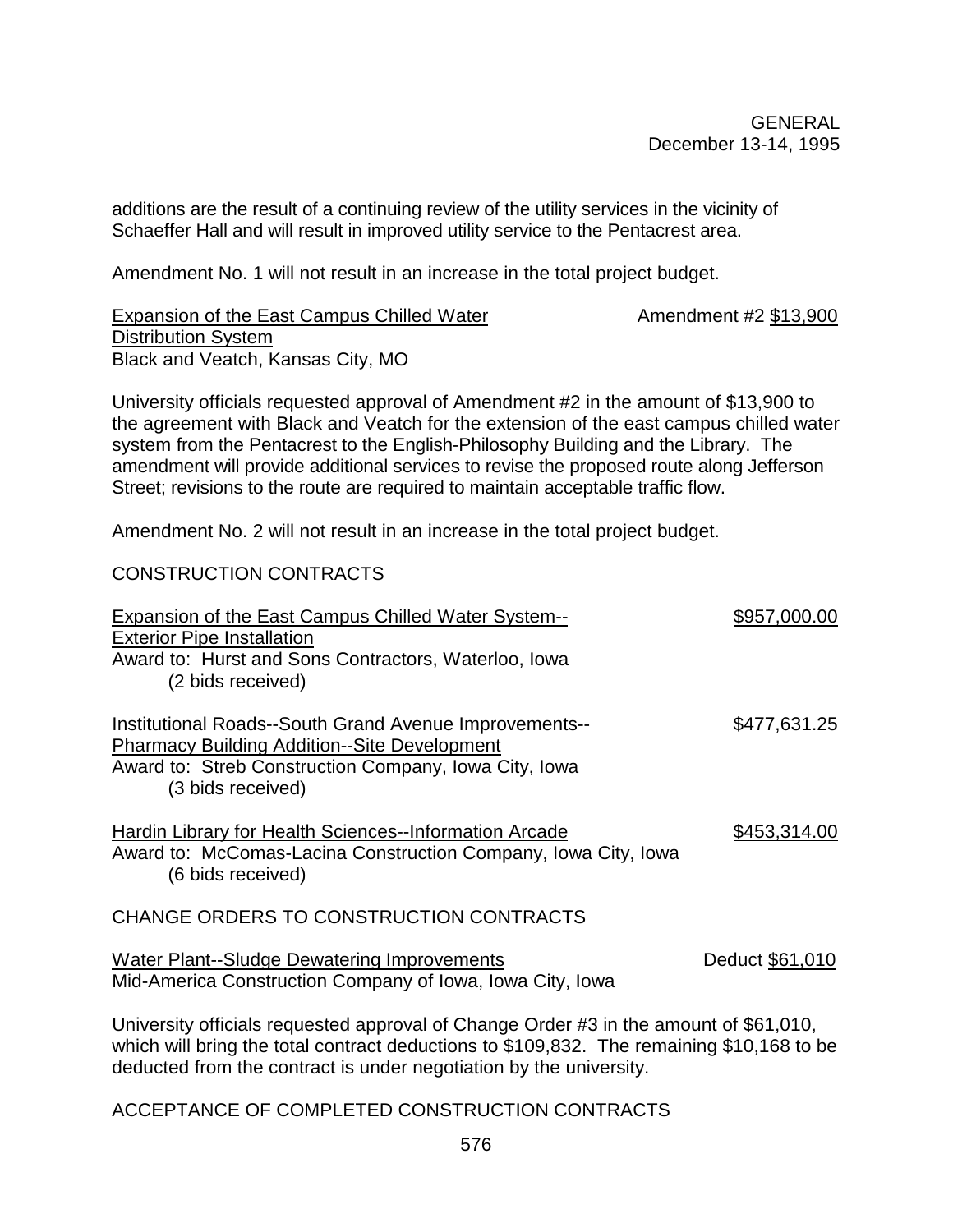| Institutional Roads--UIHC Emergency Drive--South Main Entrance Drive<br>Wolf Construction, Iowa City, Iowa                                |                                                 |                       |
|-------------------------------------------------------------------------------------------------------------------------------------------|-------------------------------------------------|-----------------------|
| Multi-Tenant Facility--Oakdale Research Park--Remodel for Transgenic Facility<br>Modern Piping, Cedar Rapids, Iowa                        |                                                 |                       |
| <b>Recreation Building--Athletic Facilities Improvement Program Addition</b><br>Mid-America Construction Company of Iowa, Iowa City, Iowa |                                                 |                       |
| <b>Art Building--Correct Fire Safety Deficiencies--West Wing</b><br>Enviro Safe Air, North Sioux City, SD                                 |                                                 |                       |
| Multi-Tenant Facility--Oakdale Research Park--Remodel for Transgenic Facility<br>Climate Engineers, Cedar Rapids, Iowa                    |                                                 |                       |
| <b>FINAL REPORTS</b>                                                                                                                      |                                                 |                       |
| <b>West Campus Chilled Water Plant Expansion</b>                                                                                          |                                                 | \$3,994,577.96        |
| University Hospitals and Clinics--CSS and Processed Stores<br>Relocation                                                                  |                                                 | <u>\$3,731,483.53</u> |
| North Campus Chilled Water Plant--Chilled Water Expansion                                                                                 |                                                 | \$1,468,872.60        |
| University Hospitals and Clinics--Main Entrance Site Development<br>and Road Reconfiguration                                              |                                                 | \$605,534.82          |
| MOTION:                                                                                                                                   | Regent Mahood moved to approve the university's |                       |

capital register, as presented. Regent Collins seconded the motion. MOTION CARRIED UNANIMOUSLY.

**APPROVAL OF LEASES**. The Board Office recommended the Board approve leases, as presented.

University officials requested approval to renew its lease as lessor with Kyodo Denshi of Iowa for its use of 275 square feet of space in the Technology Innovation Center at the rate of \$229.17 per month (\$10 per square foot, \$2,750.04 per year) for a one-year period.

University officials requested approval to renew its lease as lessor with Response Television Corporation for its use of 355 square feet of space in the Technology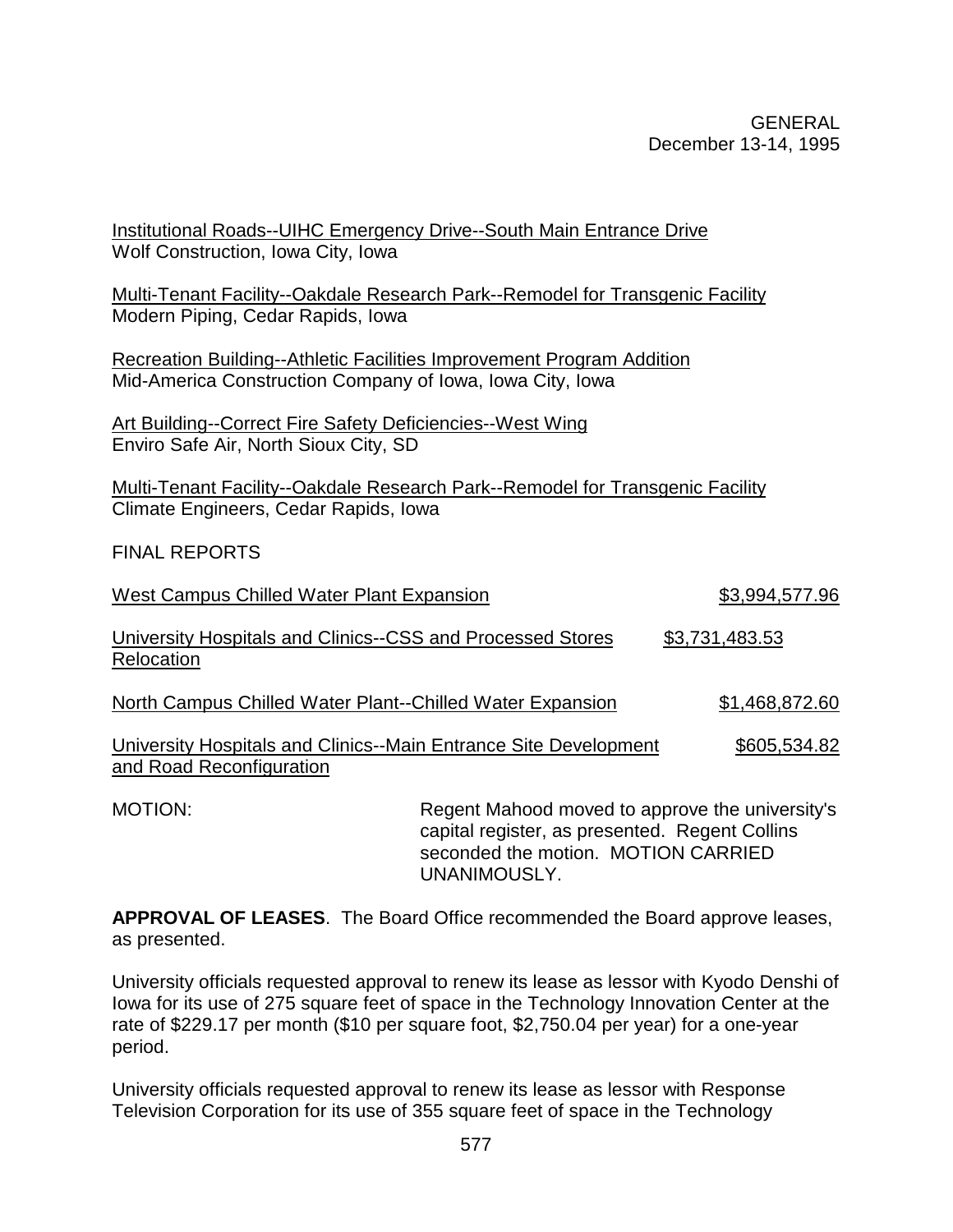Innovation Center at the rate of \$295.83 per month (\$10 per square foot, \$3,549.96 per year) for a six-month period.

University officials requested approval to enter into a sublease as sublessee with Central Iowa Hospital Corporation and Methodist Medical Plaza II Limited Partnership for the university's use of 2,350 square feet of office and clinic space located at the Iowa Methodist Medical Center in Des Moines, Iowa, at the rate of \$2,839.58 per month (\$14.50 per square foot, \$34,075 per year) for a five-year period.

MOTION: MOTION: Regent Newlin moved to approve the leases, as presented. Regent Smith seconded the motion, and upon the roll being called, the following voted: AYE: Collins, Dorr, Kennedy, Mahood, Newlin, Pellett, Pomerantz, Smith, Tyrrell. NAY: None. ABSENT: None.

MOTION CARRIED UNANIMOUSLY.

**REPORT ON STUDENT HEALTH INSURANCE COVERAGE PROGRAM**. The Board Office recommended the Board (1) approve the University of Iowa policy to require health sciences students experiencing significant clinical exposures as a part of their training to have health insurance coverage meeting minimum requirements and (2) approve submission of the rule to the administrative rules process as needed.

The need for medical students to have at least a basic level of health insurance coverage has been recognized by over 85 percent of the nation's Colleges of Medicine which currently require students to have health insurance coverage. The lack of a policy requiring such coverage was identified as problematic in a recent accreditation visit at the University of Iowa College of Medicine.

The proposed policy would require that all students receiving their primary training through one of the health sciences colleges (Dentistry, Medicine, Nursing and Pharmacy) who have significant clinical exposure and potential for acquiring diseases from patients as a part of their training/education maintain health insurance coverage (or the equivalent alternative health care coverage) sufficient to satisfy minimum standards of coverage.

A set of common criteria will be set-up for waivers.

Only students admitted beginning Fall Semester, 1996 and thereafter will be required to demonstrate proof of health insurance coverage.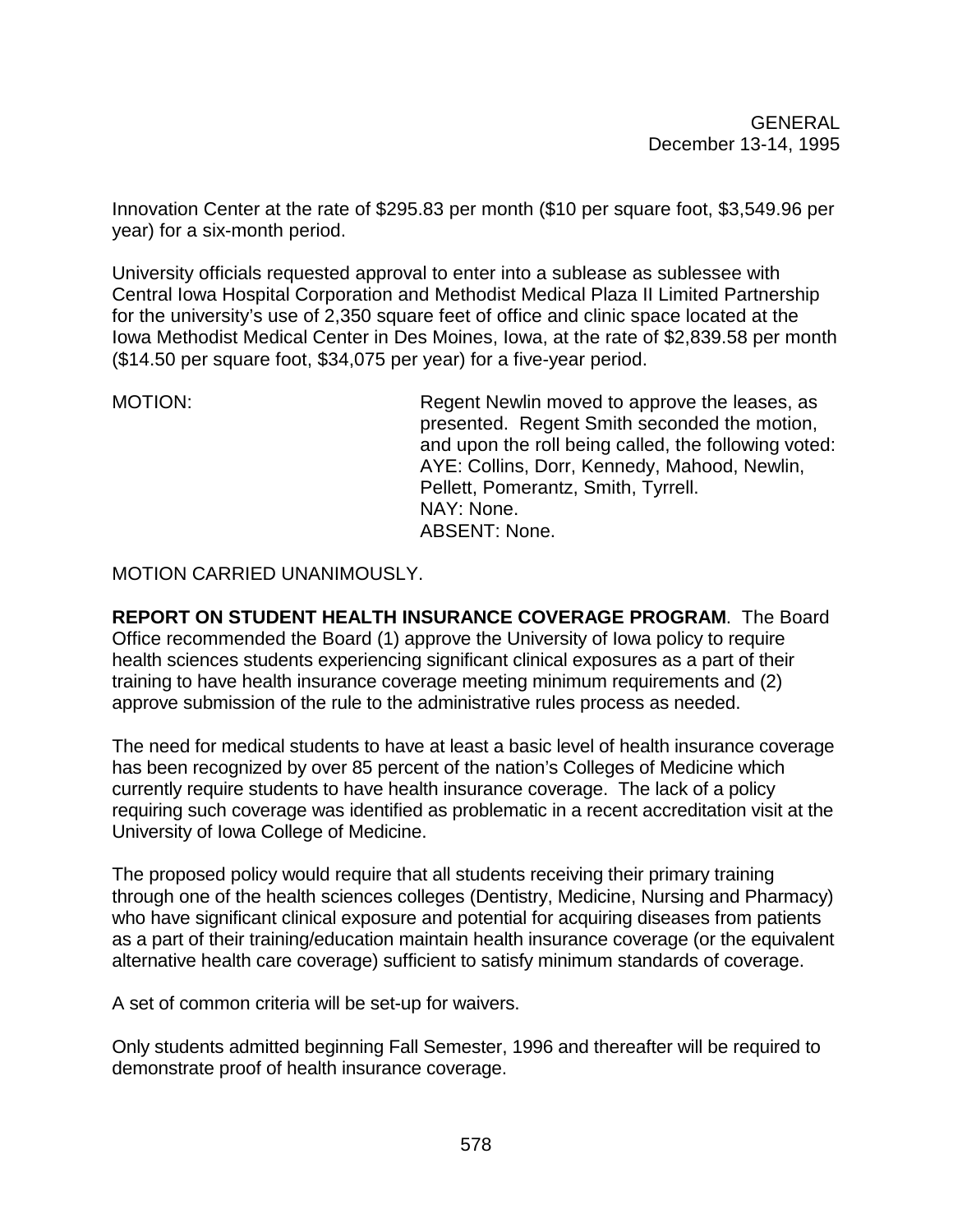The exact amount of incremental costs to students is not known. A recent survey that 85 percent of the students enrolled university-wide has some level of insurance coverage.

Students are not limited to coverage available through university-sponsored programs.

University officials intend to work closely with students' financial needs to facilitate implementation of this policy.

It may be necessary to submit the proposed policy to the administrative rules process. If it is determined that it is necessary to do so, the policy will be submitted according to administrative rules procedures.

Regent Pellett questioned whether the university offers any health insurance to students to help pay for the deductibles associated with students' health insurance coverage. Vice President Manasse responded that university officials are establishing a source of funds to cover deductibles for those individuals who have health insurance requiring the payment of deductibles. The present voluntary program that university officials make available to the students has a zero deductible. Students who buy the university's health insurance plan for health sciences students do not pay deductibles. However, a number of students presently have policies that allow for deductibles such as \$10 for office visits.

Regent Mahood asked for the student response to the university's proposed policy. Vice President Manasse responded that university officials met with the student leadership in the health sciences colleges. The major concern was for students who do not currently have health insurance and are forced to buy health insurance as a result of the university's policy, and whether the premium could be included in the students' fees schedule and, therefore, rolled into the financial aid package. The answer was yes; if the university mandates health insurance coverage the premium can be included in the students' financial aid package.

Regent Collins referred to the example used by Vice President Manasse of a \$10 deductible for an office visit. What about deductibles, for example, in the \$500 range for hospitalization?

Vice President Manasse responded that the proposed policy did not anticipate hospitalization. University officials would have to work through how hospitalization will be handled.

Regent Collins expressed caution as the university prepares to move into a new arena.

Vice President Manasse noted that the university is currently paying \$500,000/year for non-covered costs for students who do not have health insurance coverage.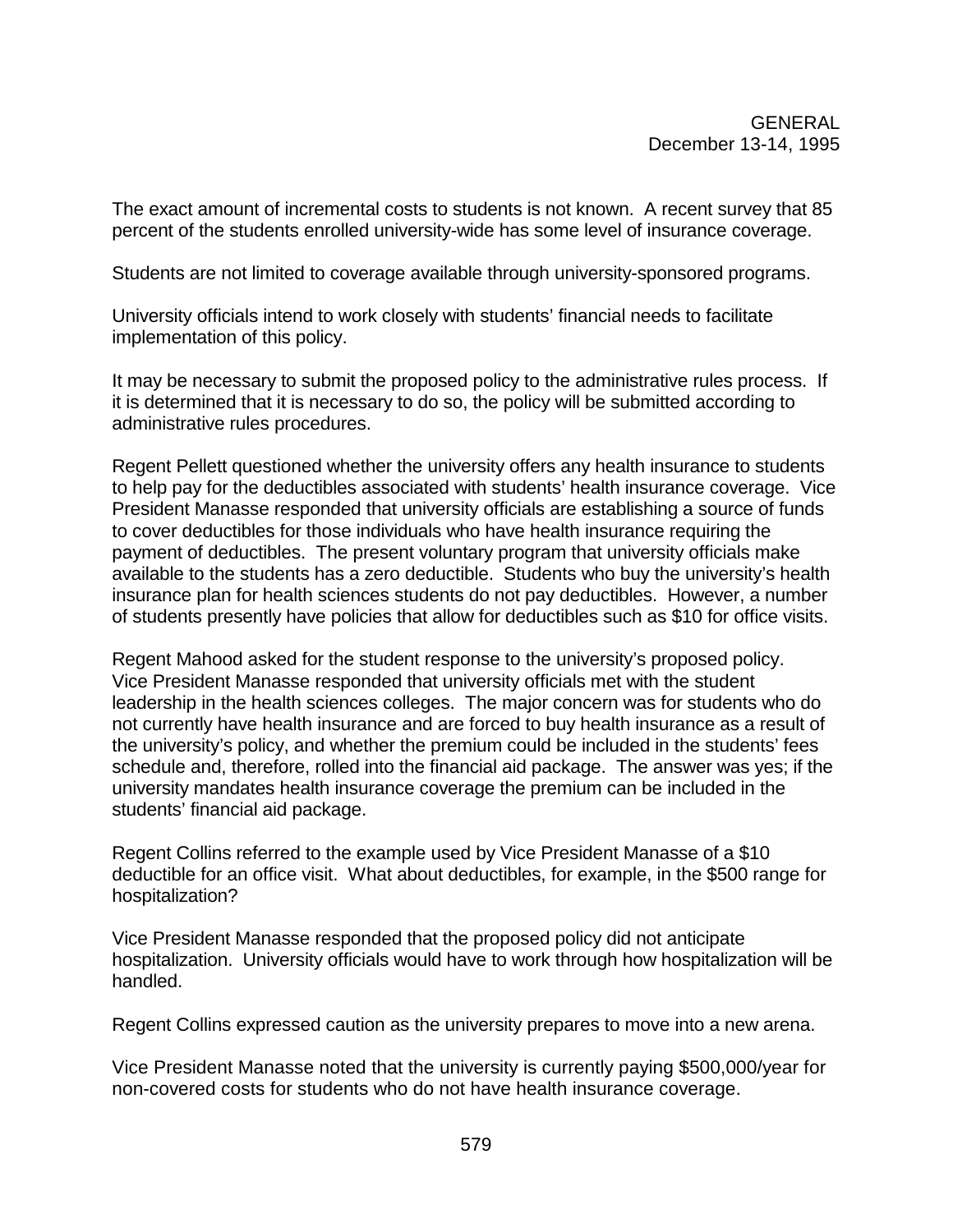Regent Dorr stated that there appeared to be two issues. The first was the cost. Secondly, this takes the university into a new area. Will the university be set up to provide insurance for this group? Will other groups determine that they also have certain hazards and should also be provided with health insurance coverage?

Vice President Manasse responded that university officials were trying to minimize the risk for students and the university. A student survey indicated that 90 percent of the students are insured. There are several options for the other 10 percent. The students can purchase health insurance on their own. The university has two insurance policies presently available on a voluntary basis that students can buy from the university. One policy is made available to graduate assistants and others who want to purchase the policy. The other policy is for health sciences students that has a no deductible component as well as a disabilities component. He stressed that what university officials are trying to accomplish is to assure that students who will need health services as a consequence of exposure will have the health insurance coverage, that the economic barriers that are normally associated with health insurance coverage will not be a deterrent.

MOTION: Regent Tyrrell moved to (1) approve the University of Iowa policy to require health sciences students experiencing significant clinical exposures as a part of their training to have health insurance coverage meeting minimum requirements and (2) approve submission of the rule to the administrative rules process as needed. Regent Newlin seconded the motion. MOTION CARRIED WITH REGENT DORR VOTING "NO".

President Pomerantz then asked Board members and institutional officials if there were additional items for discussion pertaining to the University of Iowa.

President Pomerantz expressed the Board's appreciation to Acting President Nathan for his services as Acting President of the University of Iowa, and for his efforts to enhance the momentum of the university. He said the Board was also appreciative of his efforts as Provost for the university and wished him well for the future.

Provost Marlin, on behalf of the Interinstitutional Committee on Educational Coordination, expressed appreciation to Acting President Nathan for his depth of academic understanding, his commitment to work hard to improve the quality of the institutions, and for his constant good humor. She said his service has improved academic issues not only at the University of Iowa but at all Regent institutions.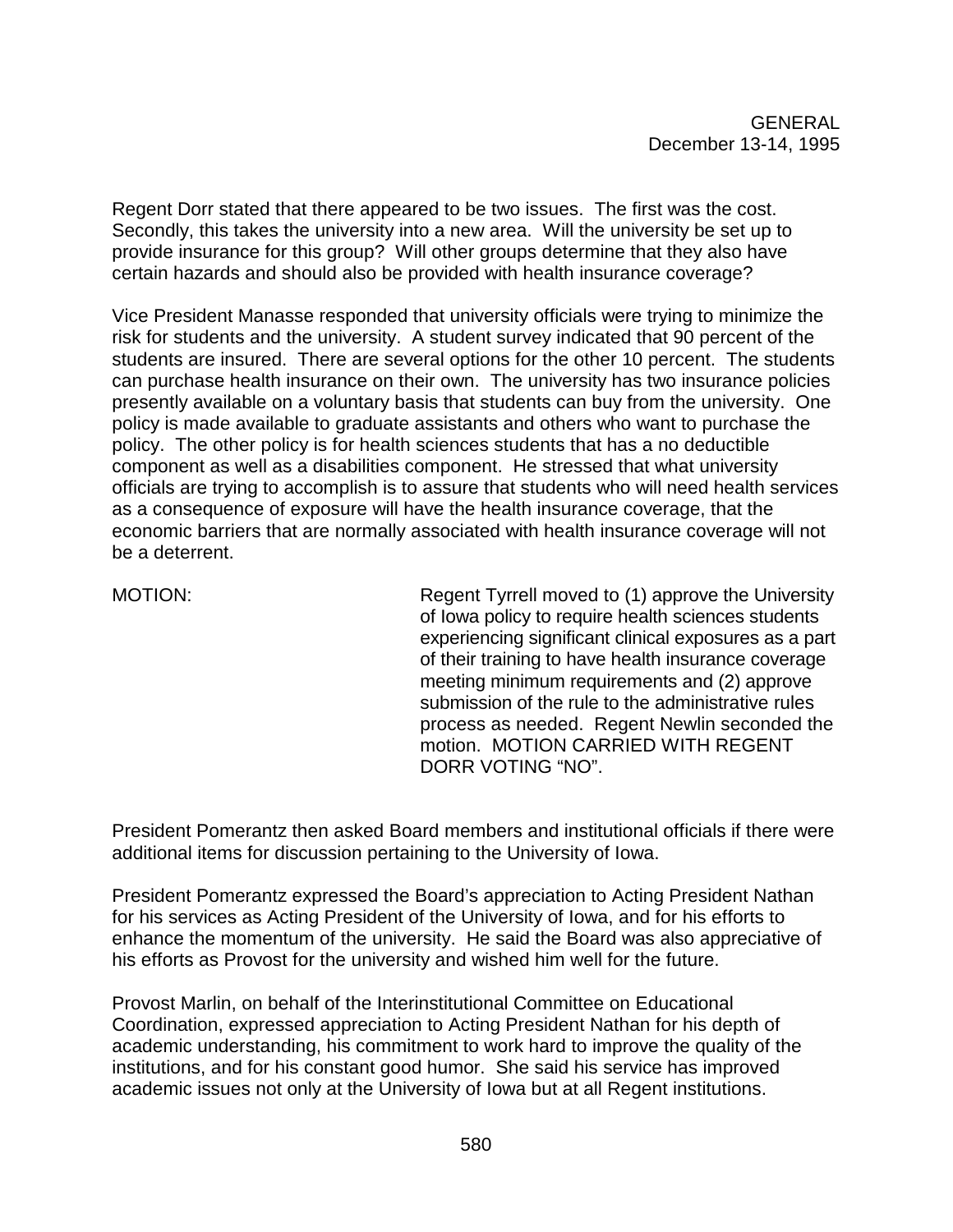# IOWA STATE UNIVERSITY

The following business pertaining to Iowa State University was transacted on Wednesday, December 13, 1995.

**RATIFICATION OF PERSONNEL TRANSACTIONS**. The Board Office recommended the Board approve personnel transactions, as follows:

Register of Personnel Changes for November 1995 which included five requests for early retirement.

MOTION: Regent Collins moved to approve the university's personnel transactions, as presented. Regent Kennedy seconded the motion. MOTION CARRIED UNANIMOUSLY.

**ACCEPTANCE OF CENTER NAME CHANGE**. The Board Office recommended the Board refer the request to re-name the Rare-earth Information Center (RIC) to the Center for Rare-Earths and Magnetics (CREM) to the Interinstitutional Committee on Educational Coordination and the Board Office for review and recommendation.

Rare-earths are any of the abundant metallic elements of atomic number 57 through 71 originally thought to be rare.

Since its inception in 1966 the Rare-earth Information Center has been involved in a broad range of rare-earth and magnetic materials research.

A name change for the center that more accurately reflects the on-going research activities in rare-earths and magnetics is considered to be helpful in obtaining industrial support for the unit's research programs.

There will be no change in the unit's close association with IPRT. This change will not result in any increased costs or change in the mission of the unit.

ACTION: This request was referred by consent.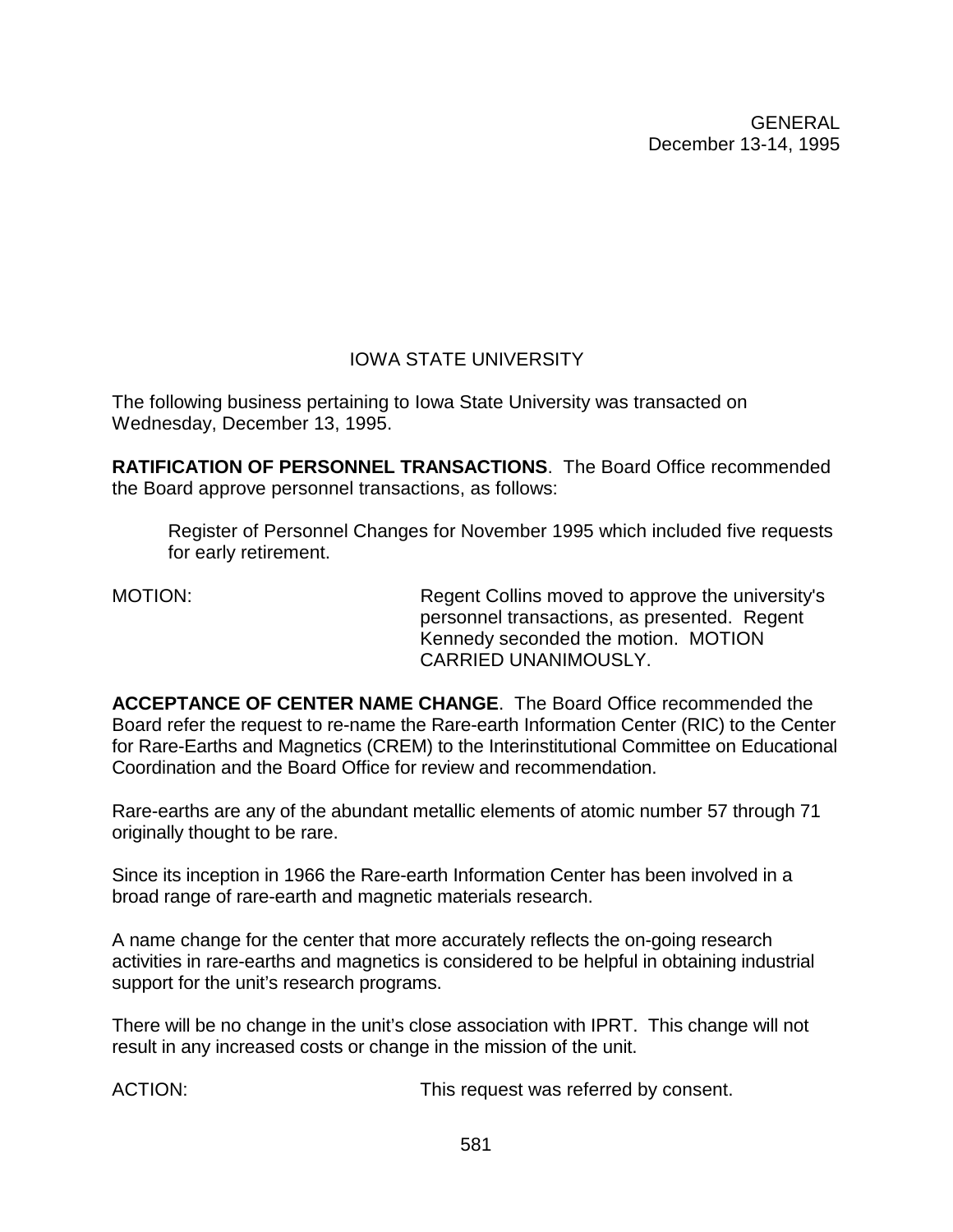**APPROVAL OF POST-AUDIT REPORT**. The Board Office recommended the Board refer the post-audit report to the Interinstitutional Committee on Educational Coordination and the Board Office for review and recommendation.

Iowa State University officials completed a post-audit review of the M.S. and Ph.D. graduate programs in Neuroscience five years after the program was approved by the Board of Regents. The program appears to have met or exceeded all the Regent criteria for post-audit reviews:

Enrollment is consistent with that projected at the time that the program was initially proposed. Graduates have been successful in obtaining their preferred post-doctoral position.

Actual costs are consistent with projections.

ACTION:  $\blacksquare$  This report was referred by consent.

**APPROVAL OF NAME CHANGE FOR GRADUATE MAJOR**. The Board Office recommended the Board refer the proposed name change to the Interinstitutional Committee on Educational Coordination and the Board Office for review and recommendation.

Iowa State University officials requested the change in the name of the Interdepartmental Program Master of Science (with thesis) with a major in "Transportation Planning" to "Transportation."

During an academic review of this program last year the review team recommended changing the name of the program to "Transportation" in order to indicate the broader focus of the program. The change would make it similar to related programs at other universities.

There are no substantive financial or academic implications as a result of this proposed change.

ACTION: This request was referred by consent.

**REGISTER OF CAPITAL IMPROVEMENT BUSINESS TRANSACTIONS**. The Board Office recommended that the Register of Capital Improvement Business Transactions for Iowa State University be approved.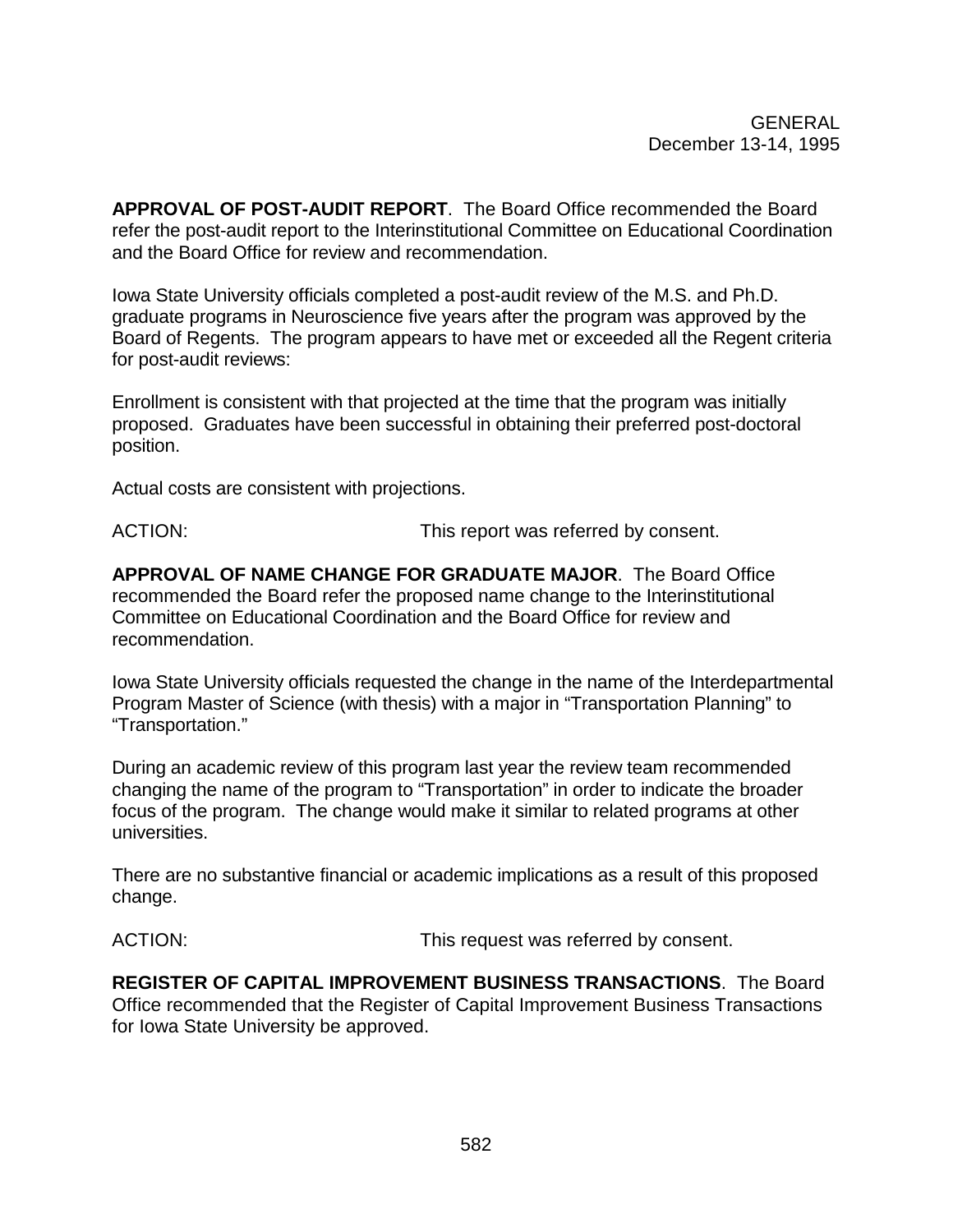# PROJECT DESCRIPTIONS AND BUDGETS

#### Seed Science Building Addition \$538,100

Source of Funds: ISU Foundation

|                                    | <b>Preliminary Budget</b> |                  |  |
|------------------------------------|---------------------------|------------------|--|
| Contracts                          |                           | \$300,000        |  |
| Design Services                    |                           | 30,500           |  |
| <b>Construction Administration</b> |                           | 16,500           |  |
| <b>University Services</b>         |                           | 9,400            |  |
| Miscellaneous                      |                           | 2,250            |  |
| Landscaping                        |                           | 3,000            |  |
| <b>Movable Equipment</b>           |                           | 131,500          |  |
| <b>Building Automation</b>         |                           | 6,000            |  |
| <b>Telecommunications</b>          |                           | 750              |  |
| <b>Project Reserve</b>             |                           | 38,200           |  |
| TOTAL                              |                           | <u>\$538,100</u> |  |

University officials requested approval of a project description and budget to construct a 1,200 square feet addition to the Seed Science Building and to remodel 1,500 square feet of the existing facility. The addition will house a state-of-the-art conference and training facility which will be connected to the Iowa Communications Network. The addition will also provide space to meet the expanding needs of the Seed Health Testing Program for Improving Seed Export. The conference and training facility will be located adjacent to an existing classroom which will be remodeled to provide a control room for the Iowa Communications Network.

Vice President Madden thanked Regent Newlin for helping the ISU Foundation to bring together the financing for this project.

#### ARCHITECT/ENGINEER AGREEMENTS

| Telecommunications--Cable Enhancement--FY 1996   | \$16,600 |
|--------------------------------------------------|----------|
| Brown Engineering Company, West Des Moines, Iowa |          |

University officials requested approval to enter into an agreement with Brown Engineering Company to provide engineering services for the project. The agreement provides for a fee of \$16,600, including reimbursables.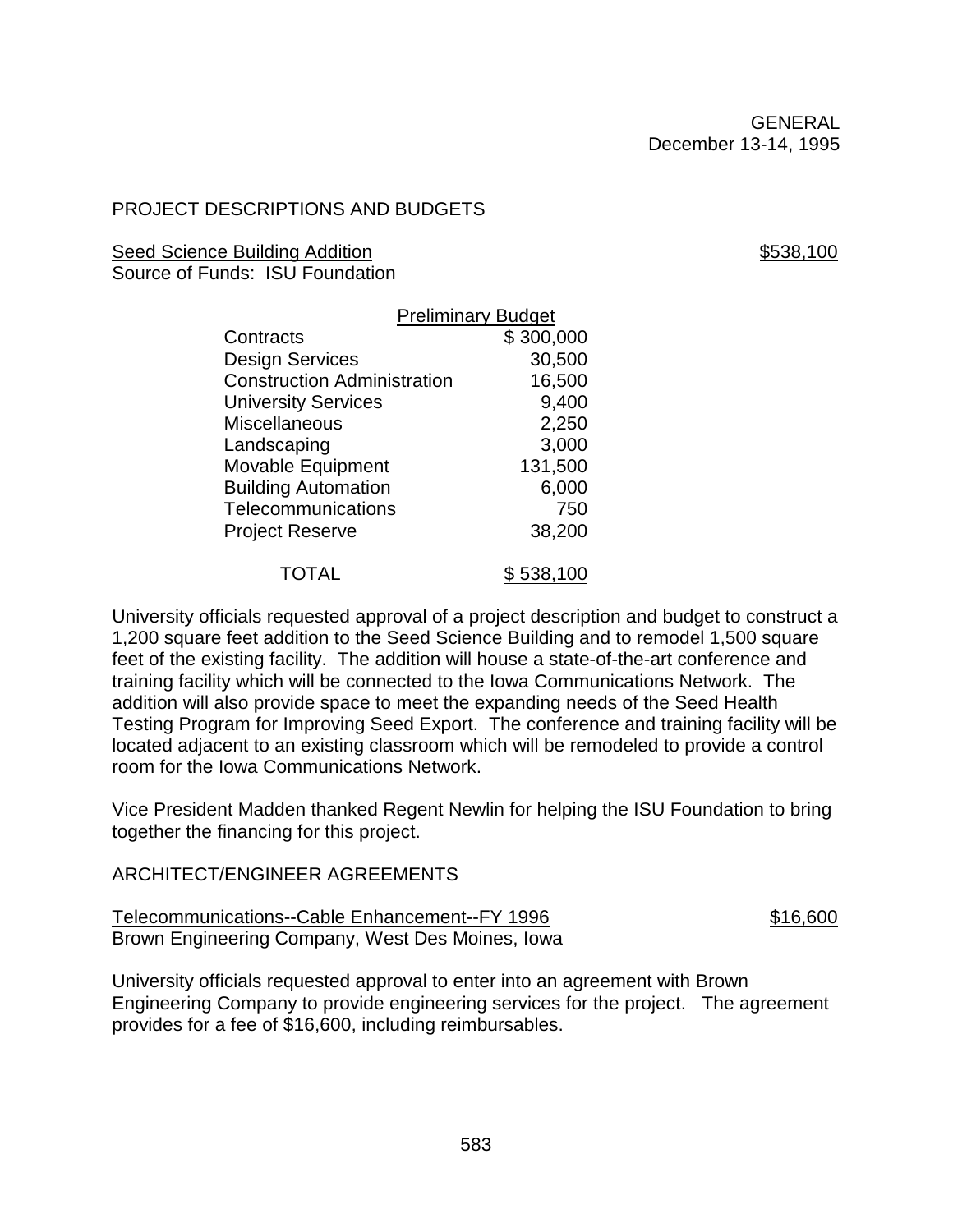Carver Hall--Second Floor--Remodel for ICN Classroom \$30,000 Savage-Ver Ploeg and Associates, West Des Moines, Iowa

University officials requested approval to enter into an agreement with Savage-Ver Ploeg and Associates to provide design services for the project. The agreement provides for a fee of \$30,000, including reimbursables.

#### CONSTRUCTION CONTRACTS

# Student Health Center **\$3,788,900**

Award to: Harold Pike Construction Company, Ames, Iowa (9 bids received)

Nine bids were received for this project on November 14, 1995. All but one of the bids were within the engineering estimate. The contract was awarded on November 16, 1995, to the low bidder, Harold Pike Construction Company. The low bid was approximately 10.9 percent below the engineering estimate.

### ACCEPTANCE OF COMPLETED CONSTRUCTION CONTRACTS

Curtiss Hall--Auditorium 127 Air Conditioning Lint Mechanical, Dallas Center, Iowa

Utilities--Increased Chilled Water Capacity--Phase 1--Cooling Tower Area Restoration Manatt's, Inc., Ames, Iowa

Iowa State Center Soffit Restoration Wasche Interiors, Des Moines, Iowa

#### FINAL REPORTS

#### Hilton Coliseum--Remodel for Title IX Compliance \$1,048,721.21

MOTION: Regent Newlin moved to approve Iowa State University's Register of Capital Improvement Business Transactions, as presented. Regent Kennedy seconded the motion. MOTION CARRIED UNANIMOUSLY.

**APPROVAL OF LEASES**. The Board Office recommended the Board approve leases, as presented.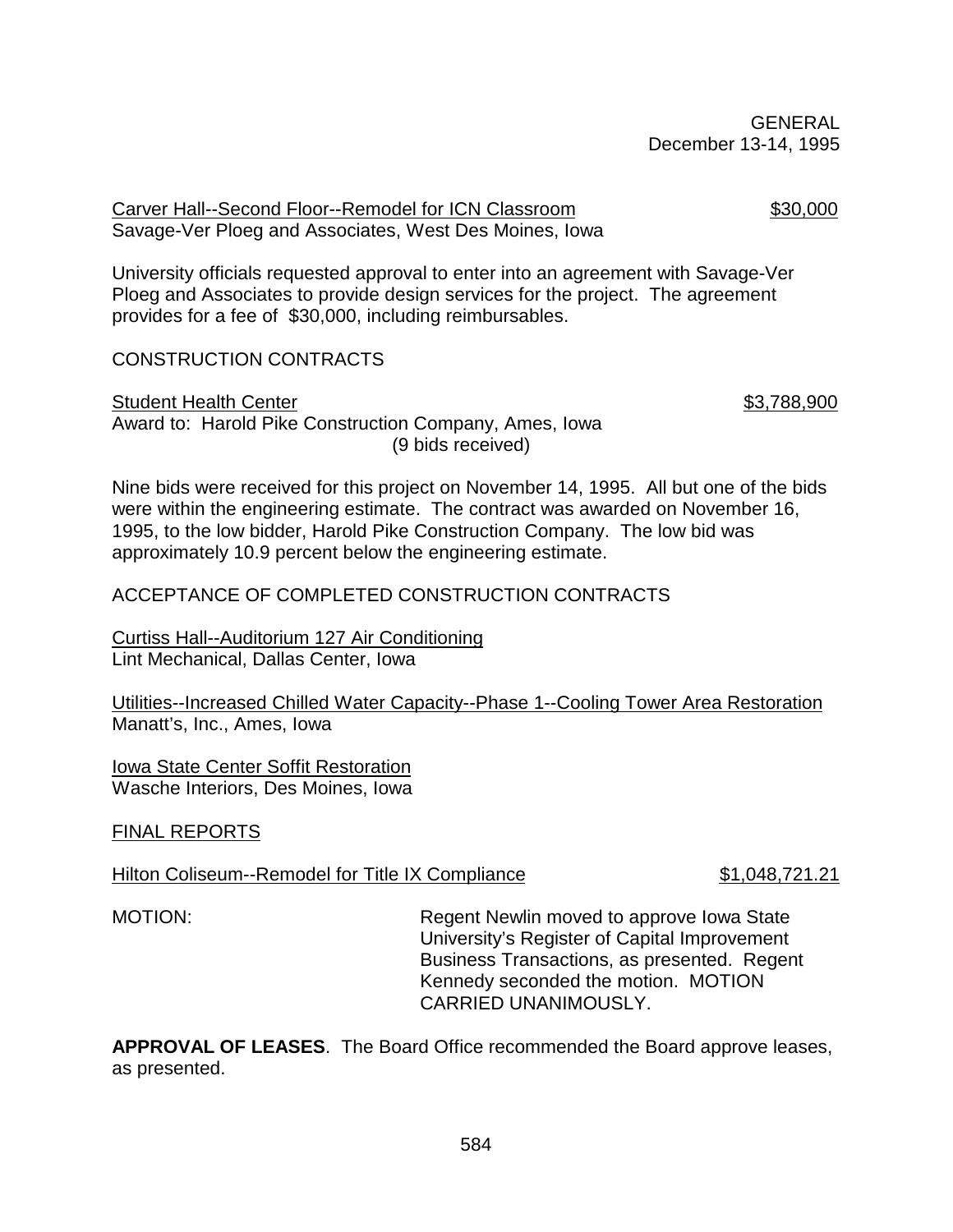University officials requested approval to renew its lease as lessee with Terrace Hill Properties, Inc., Ottumwa, Iowa, for the university's use of 1,250 square feet of space located in Ottumwa for the Southeast Iowa Area Extension Office at the rate of \$995 per month (\$9.55 per square foot, \$11,940 per year) for an initial five-month period and continuing on a monthly basis thereafter.

University officials requested approval of an amendment adjusting by one month the term of its lease as lessee with Western Iowa Tech Community College, Sioux City, Iowa, for the university's use of 1,148 square feet of space in Sioux City for the Northwest Iowa Area Extension Office, at the rate of \$984.53 per month (\$10.29 per square foot, \$11,814.36 per year) for a five-year term.

University officials requested approval to enter into a lease as lessor with United States Cellular Operating Company of Des Moines for its use of a tract of university land located in Ames, Iowa, to install a cellular communications tower at the rate of \$4,000 per year.

MOTION: Regent Newlin moved to approve leases, as presented. Regent Smith seconded the motion, and upon the roll being called, the following voted: AYE: Collins, Dorr, Kennedy, Mahood, Newlin, Pellett, Pomerantz, Smith, Tyrrell. NAY: None. ABSENT: None.

MOTION CARRIED UNANIMOUSLY.

**IOWA STATE CENTER ANNUAL REPORT**. The Board Office recommended the Board receive a report on the operation of the Iowa State Center for the year ended June 30, 1995.

Iowa State University contracted with Ogden Entertainment Services (OES) for the operation of the Iowa State Center on February 1, 1988. The primary objectives of the agreement are to achieve improved financial operations of the center and increase the number, profitability, and diversity of programs at the center.

The total university allocation provided to the center for FY 1995 was \$1,150,918. The subsidy consists of general operating and utilities components, and is net of rent grants.

Ogden is responsible for reducing the university's general operating portion of the subsidy on a progressive basis over the contractual period. Although the subsidy has been reduced by \$300,000 since FY 1987, it has remained constant over the last several years.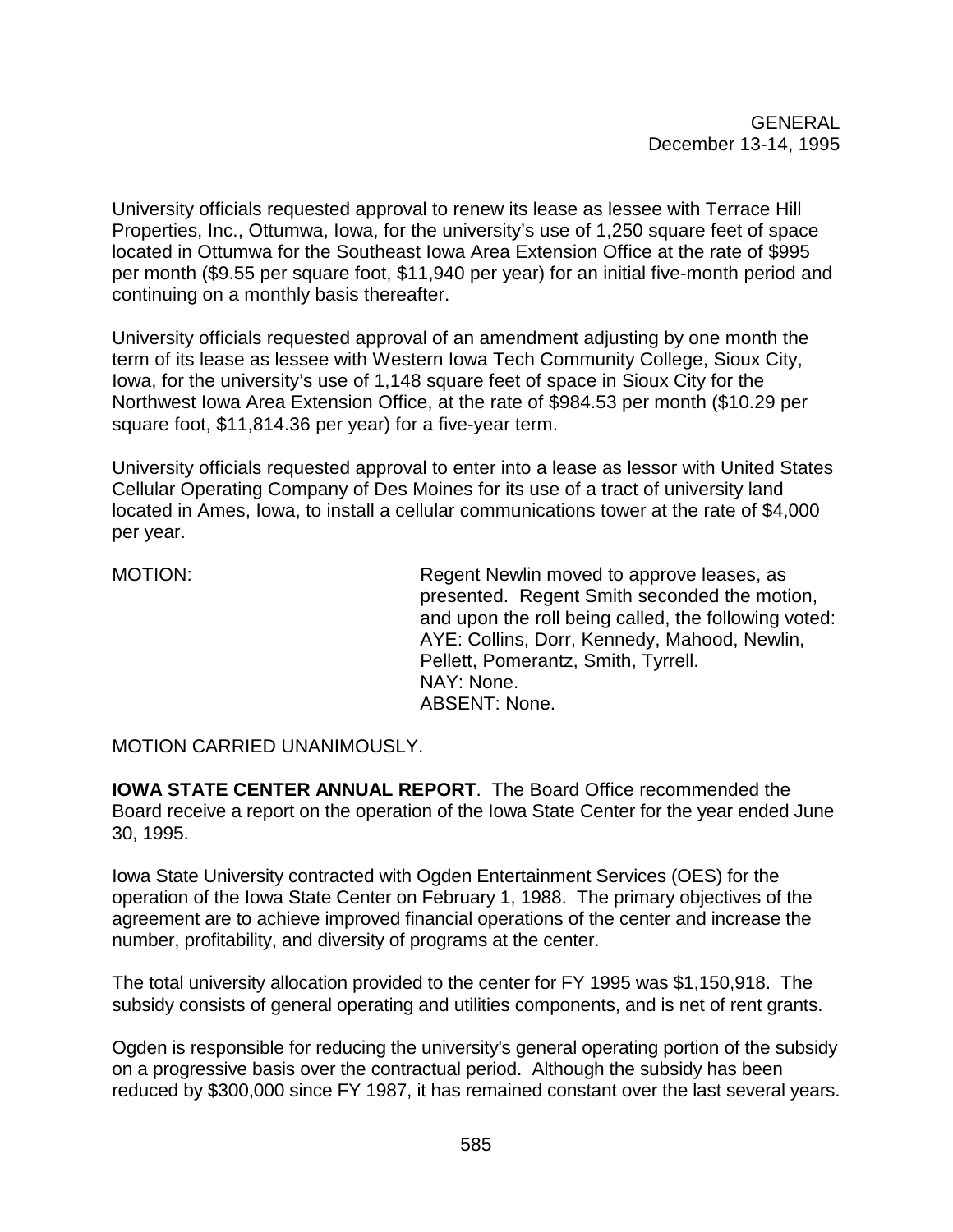Total attendance at the Iowa State Center (including Brunnier Gallery and Farmhouse Museum) in FY 1995 was a record high 1,005,181 up from 808,943 in FY 1994.

Ogden Entertainment Services is responsible for concession stands, novelty sales and beverage sales at the center. Net return to the university on these activities during the contract compare very favorably to pre-contract FY 1987.

Reimbursements for 1993 flood-related repairs from the Federal Emergency Management (FEMA) were not completed as anticipated in FY 1995, and negotiations with FEMA will continue in FY 1996.

ISU requested that as part of the university's ongoing effort to eliminate little used administrative reports and paperwork, the Board remove the need for a separate annual report from the Iowa State Center unless there are unusual circumstances warranting Board action. Board members have indicated specific interest in this activity over the years. Because of the unique issues of contract management and subsidy of the Iowa State Center, it was recommended that the Board continue to receive this annual report.

ACTION: President Pomerantz stated the Board received a report on the operation of the Iowa State Center for the year ended June 30, 1995, by general consent.

**IOWA STATE UNIVERSITY-UNIVERSITY BOOK STORE**. The Board Office recommended the Board receive a report on the development of an agreement regarding issues between Iowa State University and the Campus Book Store of Ames.

Since the November Board meeting university officials have met with Campus Book Store representatives, and resolution has been reached on outstanding issues.

A summary of the agreement follows:

- The university will release to the Campus Book Store public directory information for students who have enrolled or who are attending the university consistent with the federal Family Educational Rights and Privacy Act.
	- The information will include the students' permanent residences and all such other address information as is shared with the University Book Store (UBS).
	- To obtain this information the university will charge CBS rates consistent with the rates charged to the public.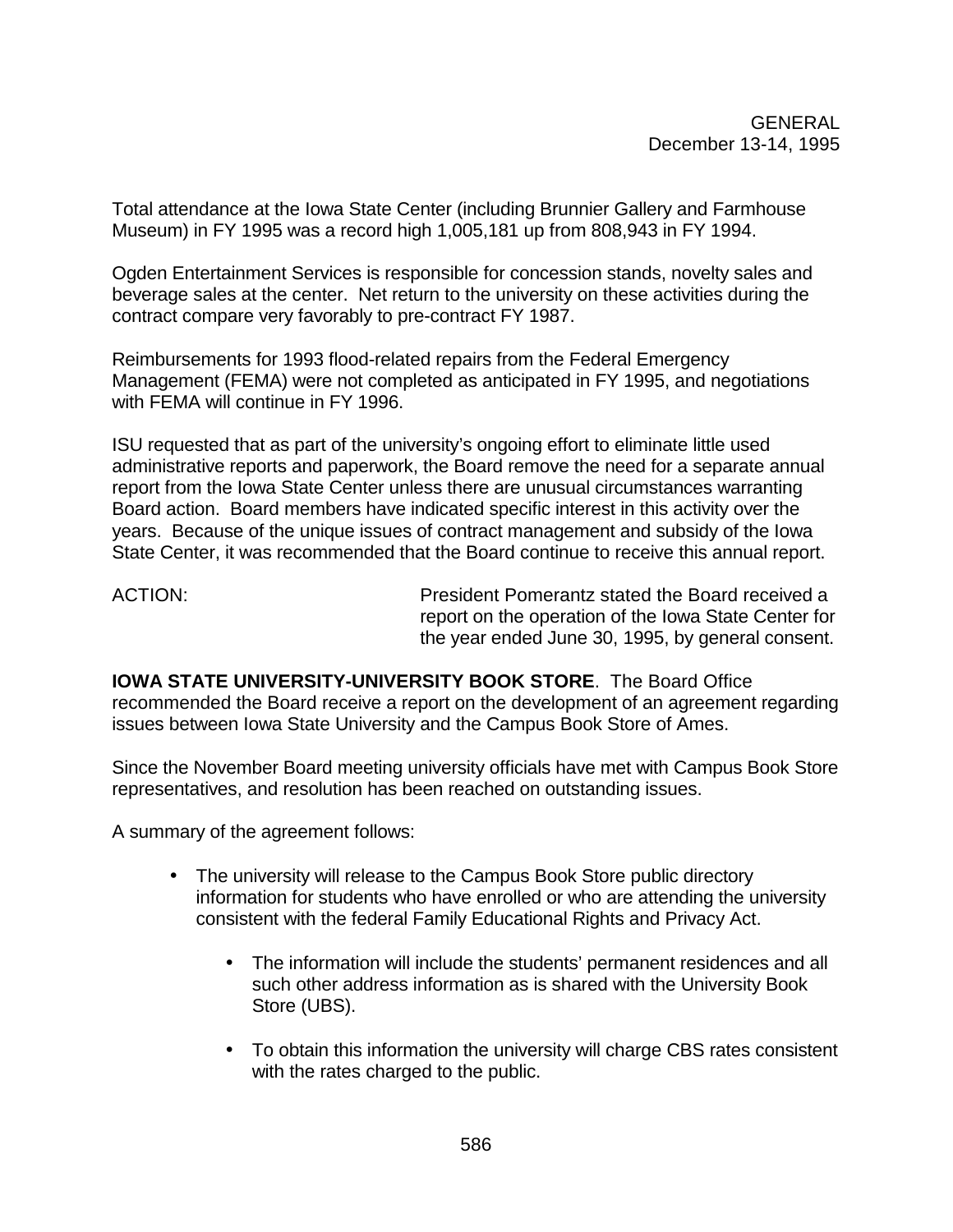- The university will not provide information regarding students who have requested that the information not be provided.
- The university will provide Campus Book Store a copy, at ISU public photocopying costs, of all course packet material received by the University Book Store to be used in conjunction with the sale of textbooks and other required reading materials as soon as the course packet material can be reasonably produced, generally within twenty-fours of receipt.
	- CBS will then be free to reproduce quantities for sale; they will maintain the quality of the course packets at a level commensurate with standards applicable to UBS and established by faculty to meet their course objectives.
	- The university will grant to the Campus Book Store such appropriate authorizations as are provided to the UBS, as long as such authorization is within the scope of the rights granted to the university, to authorize CBS to use the course packet materials at their store in a fashion similar to the sale of the course packets as conducted at the University Book Store.
	- CBS will, at its own cost, obtain the requisite copyright authorization prior to reproduction and sale of materials in the course packets where UBS has no authority to grant to a third party the right to reproduce or sell.
	- The university shall require permission from university employees who own copyrights in course packet materials to authorize CBS to reproduce and sell such materials if such material is offered for sale at the UBS.
- The university will cease its University Book Store direct student billing system after the spring semester of 1996 and will proceed in good faith to replace the program with a University Debit Card Program which will be available to students through the Iowa Transfer System.
	- The university will request its debit/credit vendor to enable CBS to activate the student identification card readers at the same time that the UBS is operational with the student identification card system; the Campus Book Store will purchase or secure the equipment to enable students to use the debit card at the CBS.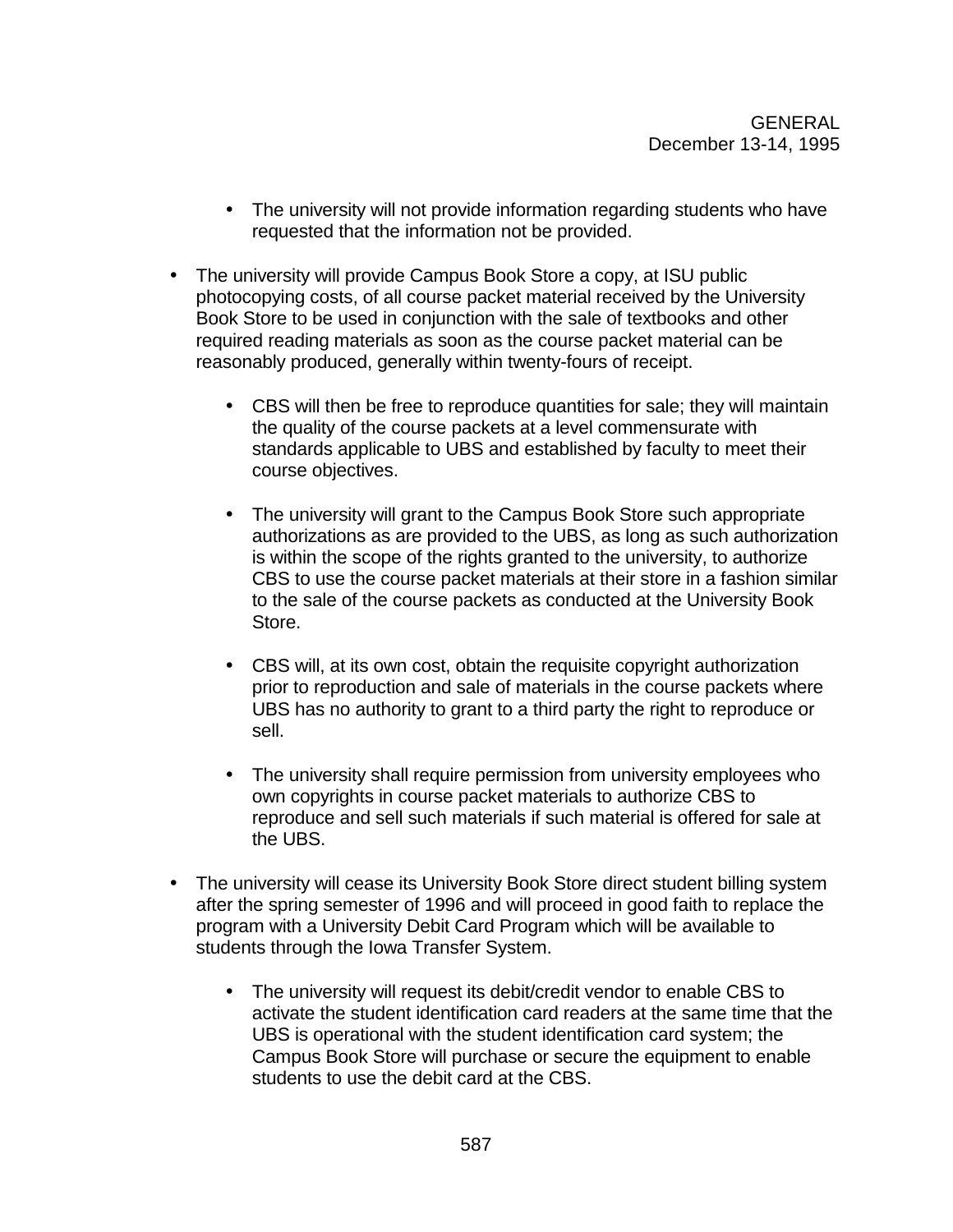- The university will establish for the period January 2, 1996 through January 31, 1996 a remote financial aid office at the CBS.
	- This office will be staffed by ISU employees, but the cost of these employees will be paid for by CBS.
	- CBS may determine the number of employees and the hours such employees work so long as such determination is reasonable and within customarily accepted business hours.
	- The university will permit students to complete the Application for Iowa State University Emergency Loan at the CBS location; an Assignment of Loan Proceeds Agreement signed by the student will be presented to the university treasurer on a daily basis.
	- CBS will make available an adequate computer, terminal and modem to facilitate the loan underwriting approval process.
- The Campus Book Store will receive every book supply list at the time it is processed by the University Book Store, generally within twenty-four business hours of receipt of the book list by the UBS.
	- This information will be provided to CBS at no cost; if the information is unsatisfactory, CBS is free to contact directly university departments and request book lists.
- In the event of a disagreement over the practices or the performance of either party to the agreement, either the university or CBS may request the Board of Regents to review the matter and direct compliance.
- The agreement may be terminated after sixty days notice to the other party; however, the university agrees not to reinstitute the University Book Store direct student billing system without prior Board of Regents' approval and an opportunity for CBS to resist the reactivation of an exclusive credit program before the Board of Regents.
- The agreement may be terminated if CBS is sold.
- Campus Book Store agrees to suspend its efforts to request that the Board of Regents review the activities of the UBS except as they are consistent with the terms of the agreement.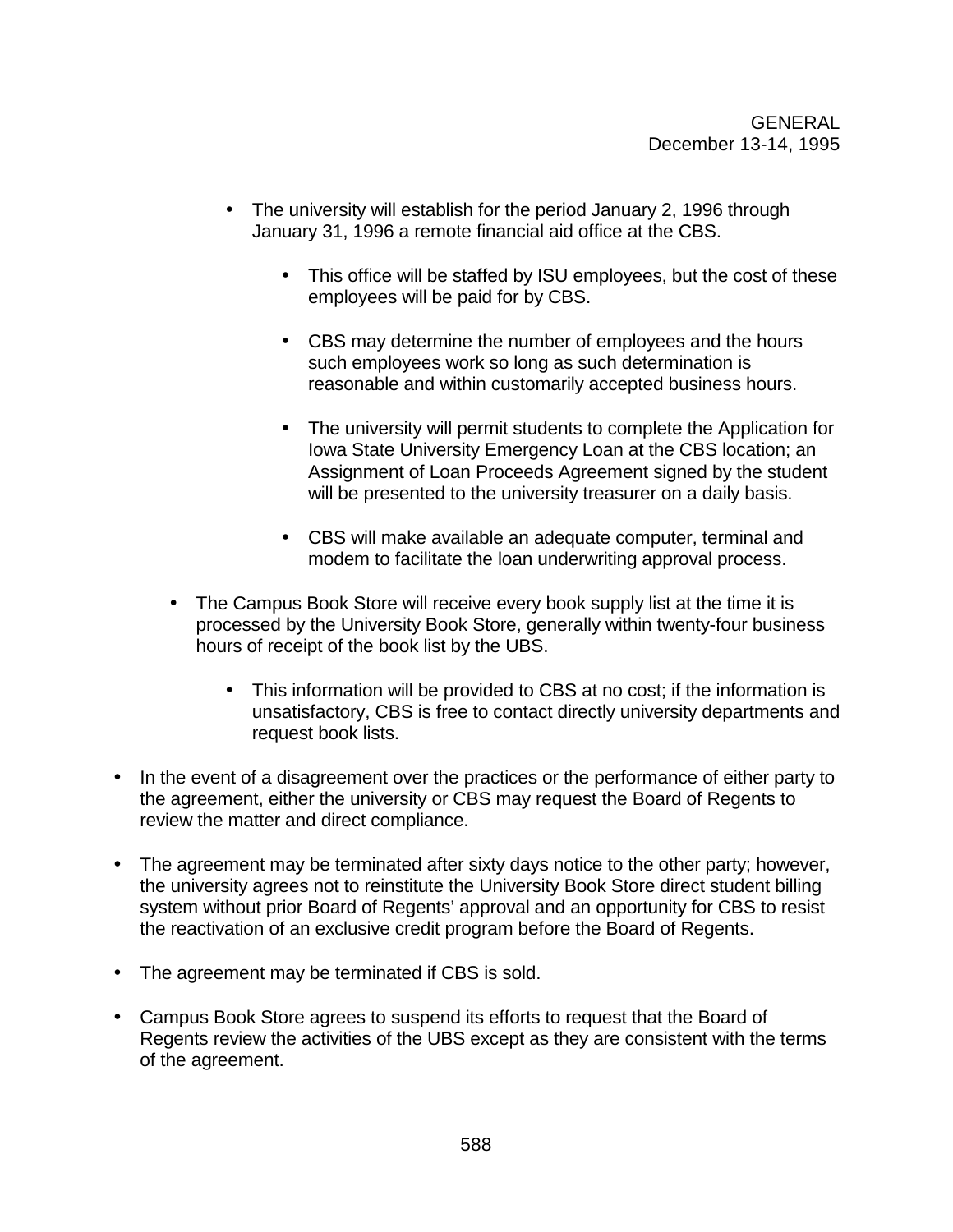• It is understood by both parties that continuation of the University Debit Card Program through a financial institution and the utilization of the Iowa Transfer System are integral to continuation of the agreement.

If the university debit card is not implemented or is terminated, the university may terminate the agreement.

President Pomerantz stated that issues involving the university and the Campus Book Store came to light at the last meeting of the Regents. The issue was appropriately deferred to this meeting. The Regents have been advised as to the progress of negotiations.

ACTION: President Pomerantz stated the Board received a report on the development of an agreement regarding issues between Iowa State University and the Campus Book Store of Ames, by general consent.

President Pomerantz then asked Board members and institutional officials if there were additional items for discussion pertaining to Iowa State University. There were none.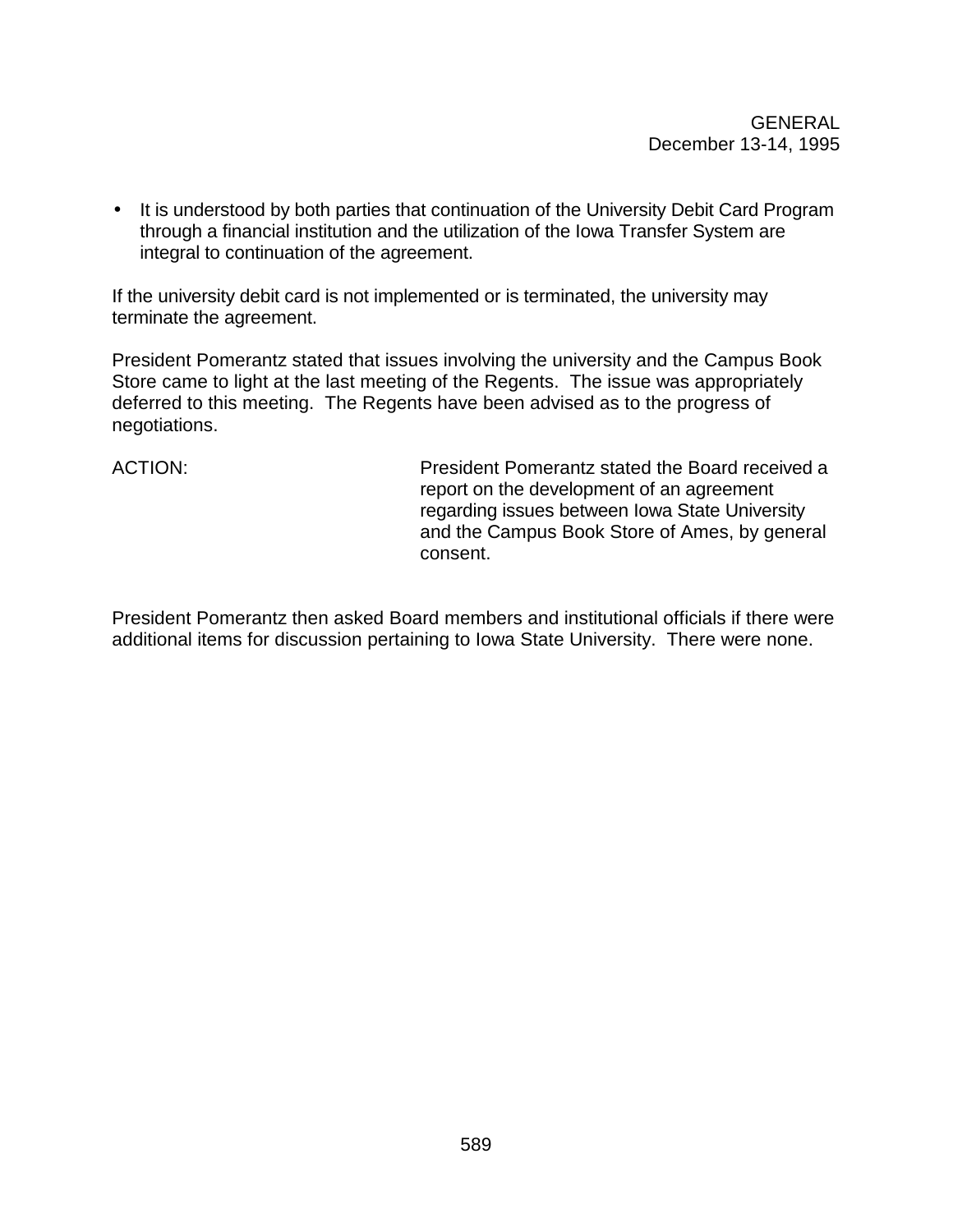# UNIVERSITY OF NORTHERN IOWA

The following business pertaining to the University of Northern Iowa was transacted on Wednesday, December 13, 1995.

**RATIFICATION OF PERSONNEL TRANSACTIONS**. The Board Office recommended the Board approve the university's personnel transactions, as follows:

Register of Personnel Changes for October and November 1995.

MOTION: Regent Collins moved to approve the Register of Personnel Changes for October and November 1995, as presented. Regent Kennedy seconded the motion. MOTION CARRIED UNANIMOUSLY.

**REGISTER OF CAPITAL IMPROVEMENT BUSINESS TRANSACTIONS**. The Board Office recommended the Board approve the Register of Capital Improvement Business Transactions, as presented.

PROJECT DESCRIPTIONS AND BUDGETS

| Steam Distribution System--West Gym--Phase II                                           |                               | \$690,000 |
|-----------------------------------------------------------------------------------------|-------------------------------|-----------|
| <b>Preliminary Budget</b>                                                               |                               |           |
| <b>Contracts/Purchase Orders</b><br><b>Consultant/Design Services</b><br>Contingencies  | \$585,000<br>76,000<br>29,000 |           |
| <b>TOTAL</b>                                                                            | \$690,000                     |           |
| Source of Funds:<br><b>Building Repairs</b><br><b>Treasurer's Temporary Investments</b> | \$290,000<br>400,000          |           |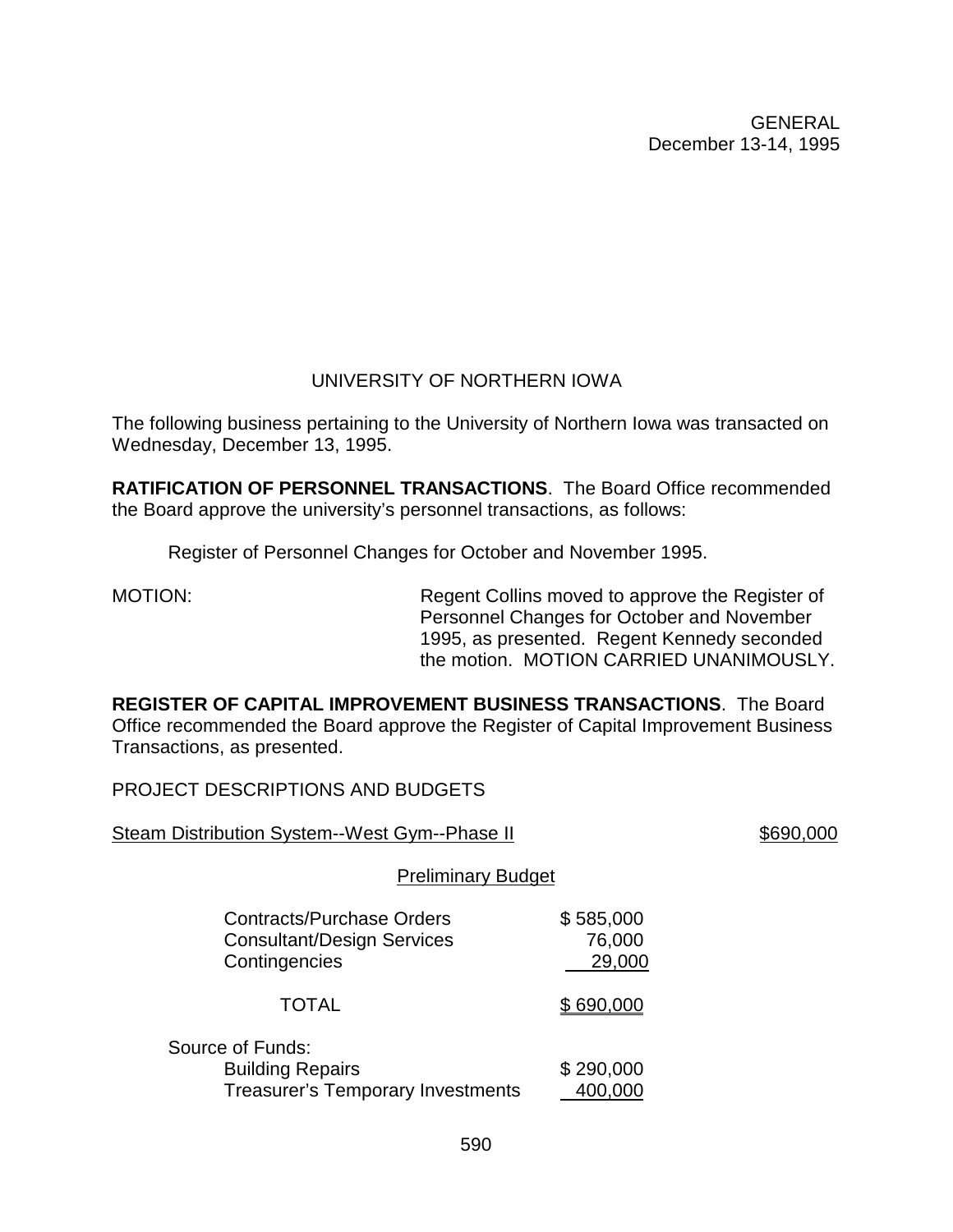#### TOTAL \$690,000

University officials requested approval of a project description and budget to complete installation of a replacement utility tunnel serving the West Gym. The new tunnel, with steam and condensate piping, will provide improvements in the steam distribution system on the east side of the facility. The new tunnel will replace a deteriorated and unsafe tunnel.

Strayer-Wood Theatre--Replace Skylights  $$325,000$ Source of Funds: Building Repairs

#### Preliminary Budget

| <b>Contracts/Purchase Orders</b>  | \$261,000 |
|-----------------------------------|-----------|
| <b>Consultant/Design Services</b> | 38,000    |
| Contingencies                     | 26,000    |
| <b>TOTAL</b>                      | \$325,000 |

University officials requested approval of a project description and budget to replace the skylights in the Strayer-Wood Theatre. The skylights in the theatre have deteriorated, resulting in water leakage into the facility. The project will replace the skylights with a standing-seam metal roofing material. The project will also replace the adjacent vertical glazing with a new watertight glazing system.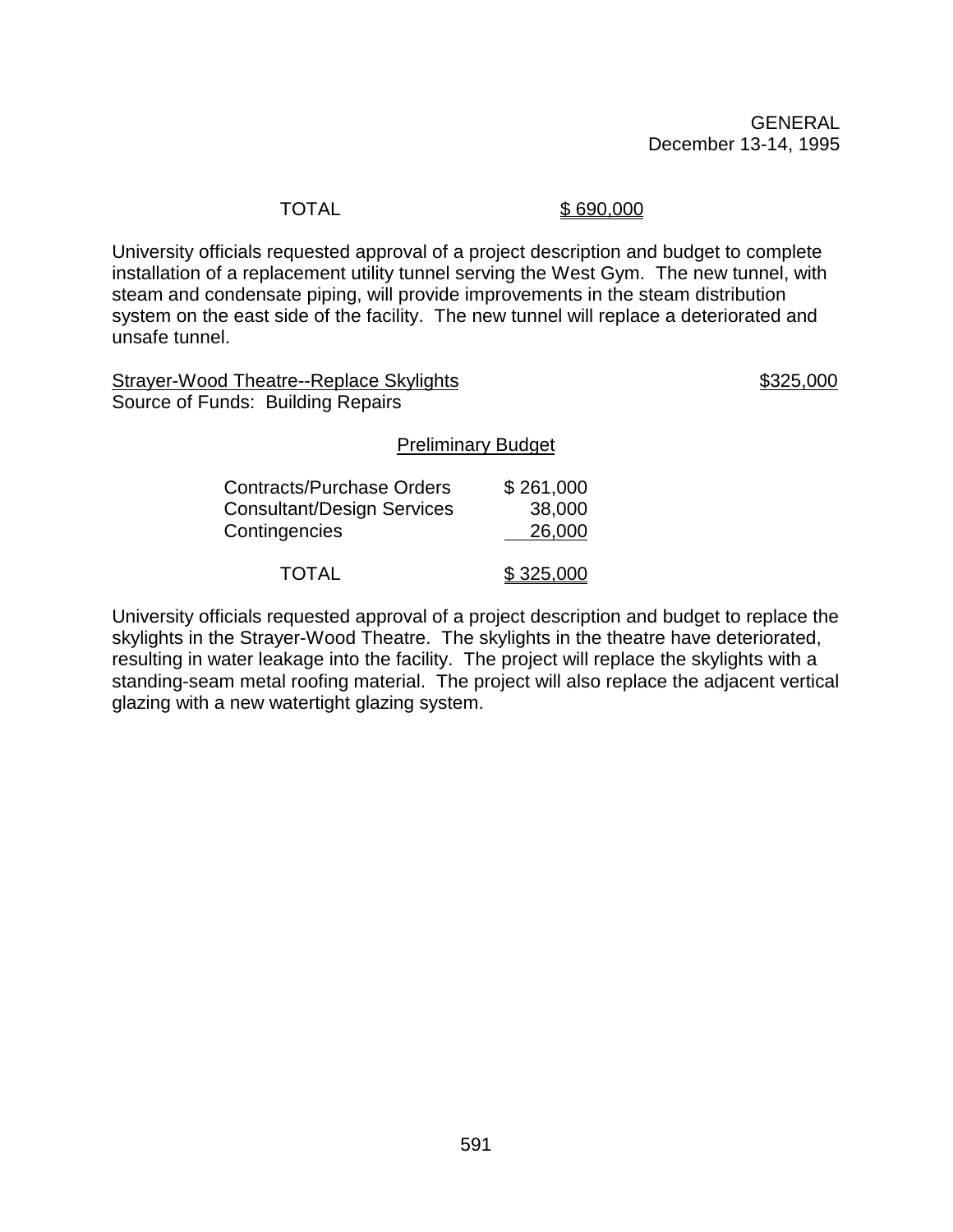#### McCollum Science Hall--Renovation of Chemistry and **Original Budget \$666,000** Environmental Science Research Facilities **Amended Budget** \$666,000

Project Budget

|                                                                                                                 | Original<br><b>Budget</b><br><b>April 1995</b> | Amended<br><b>Budget</b><br>Dec. 1995  |
|-----------------------------------------------------------------------------------------------------------------|------------------------------------------------|----------------------------------------|
| <b>Contract/Purchase Orders</b><br><b>Consultant/Design Services</b><br><b>Art Work</b><br>Contingencies        | \$577,600<br>54,000<br>3,400<br>31,000         | \$563,600<br>68,000<br>3,400<br>31,000 |
| <b>TOTAL</b>                                                                                                    | \$666,000                                      | \$666,000                              |
| Source of Funds:<br><b>Federal Grant</b><br><b>Building Repairs</b><br><b>Treasurer's Temporary Investments</b> | \$333,000<br>333,000                           | \$333,000<br>333,000                   |
|                                                                                                                 | \$666,000                                      | \$666,000                              |

University officials requested approval of an amended project budget which reflects a revision in the source of funds provided by the university. The university will now allocate \$333,000 in Treasurer's Temporary Investment income rather than Building Repair funds.

\* \* \* \* \* \* \*

#### ARCHITECT/ENGINEER AGREEMENTS

Steam Distribution System--West Gym--Phase II \$76,000 Stanley Consultants, Muscatine, Iowa

University officials requested approval to enter into an agreement with Stanley Consultants to provide engineering services for the project. The agreement provides for a fee of \$76,000, including reimbursables.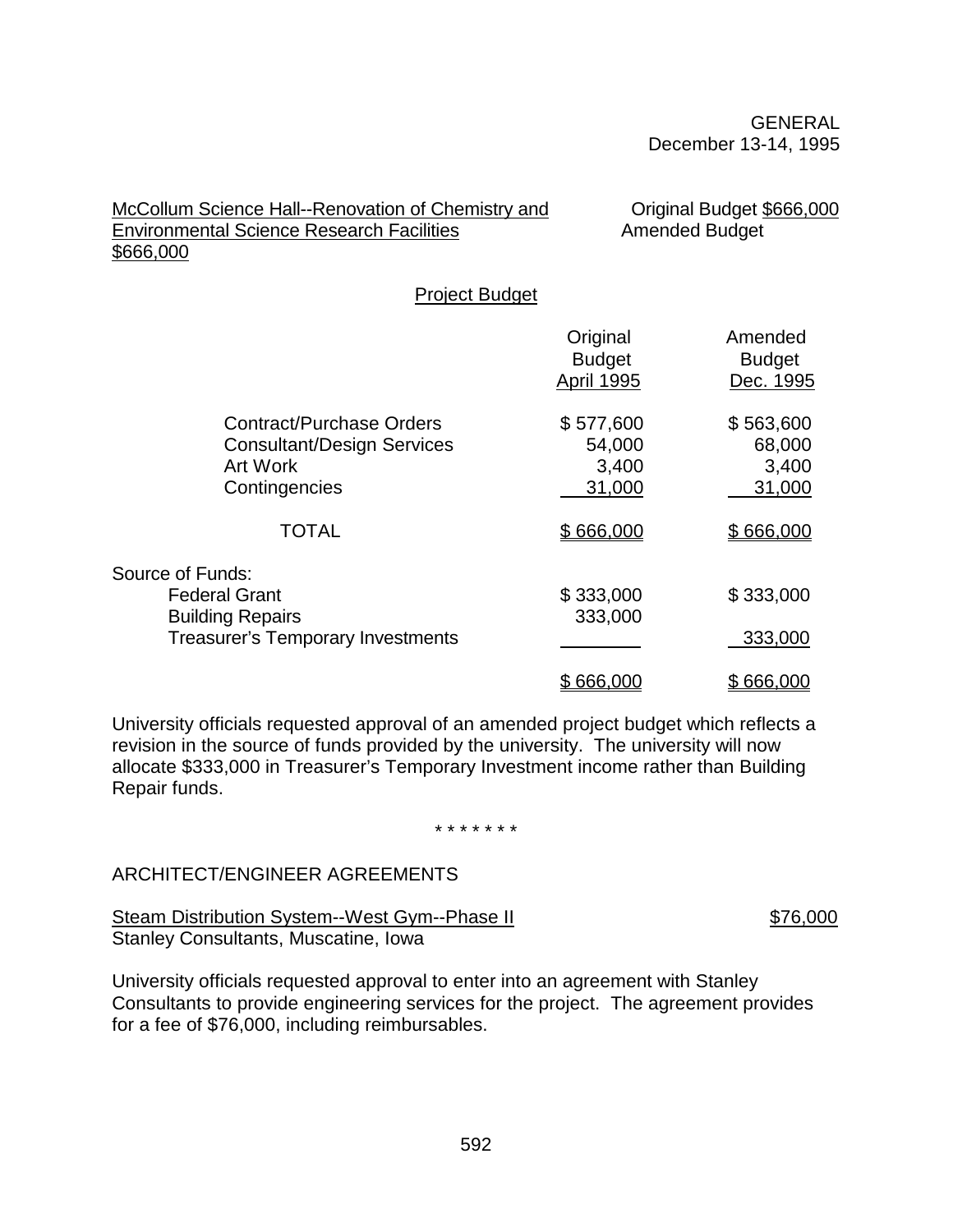#### Strayer-Wood Theatre--Replace Skylights **\$38,000** Rietz Consultants, Ames, Iowa

University officials requested approval to enter into an agreement Rietz Consultants to provide design services for the project. The agreement provides for a fee of \$38,000, including reimbursables.

#### FINAL REPORTS

#### Electrical Distribution System--Nebraska and 27th Street Loops \$430,230.35

MOTION: Regent Pellett moved to approve the university's capital register, as presented. Regent Kennedy seconded the motion. MOTION CARRIED UNANIMOUSLY.

**RAZE HOUSE - 1721 WEST 27TH STREET**. The Board Office recommended the Board authorize the University of Northern Iowa to raze the house located at 1721 West 27th Street, Cedar Falls, Iowa.

University of Northern Iowa officials requested approval to raze the house located at 1721 West 27th Street, Cedar Falls, Iowa. The house is on university property located south of the UNI-Dome within the northwest corner of the intersection of Hudson Road and 27th Street.

The property was purchased for future university development following Board approval in July 1995. The house is vacant and in need of major repair and renovation; expending maintenance funds for a temporary purpose cannot be justified.

University officials proposed to raze the house to provide additional campus parking. The total estimated cost of demolition is \$7,350 which includes razing and removing the house, walks and foundation, as well as grading, backfilling and disconnecting utilities.

MOTION: Regent Tyrrell moved to authorize the University of Northern Iowa to raze the house located at 1721 West 27th Street, Cedar Falls, Iowa. Regent Newlin seconded the motion, and upon the roll being called, the following voted: AYE: Collins, Dorr, Kennedy, Mahood, Newlin, Pellett, Pomerantz, Smith, Tyrrell. `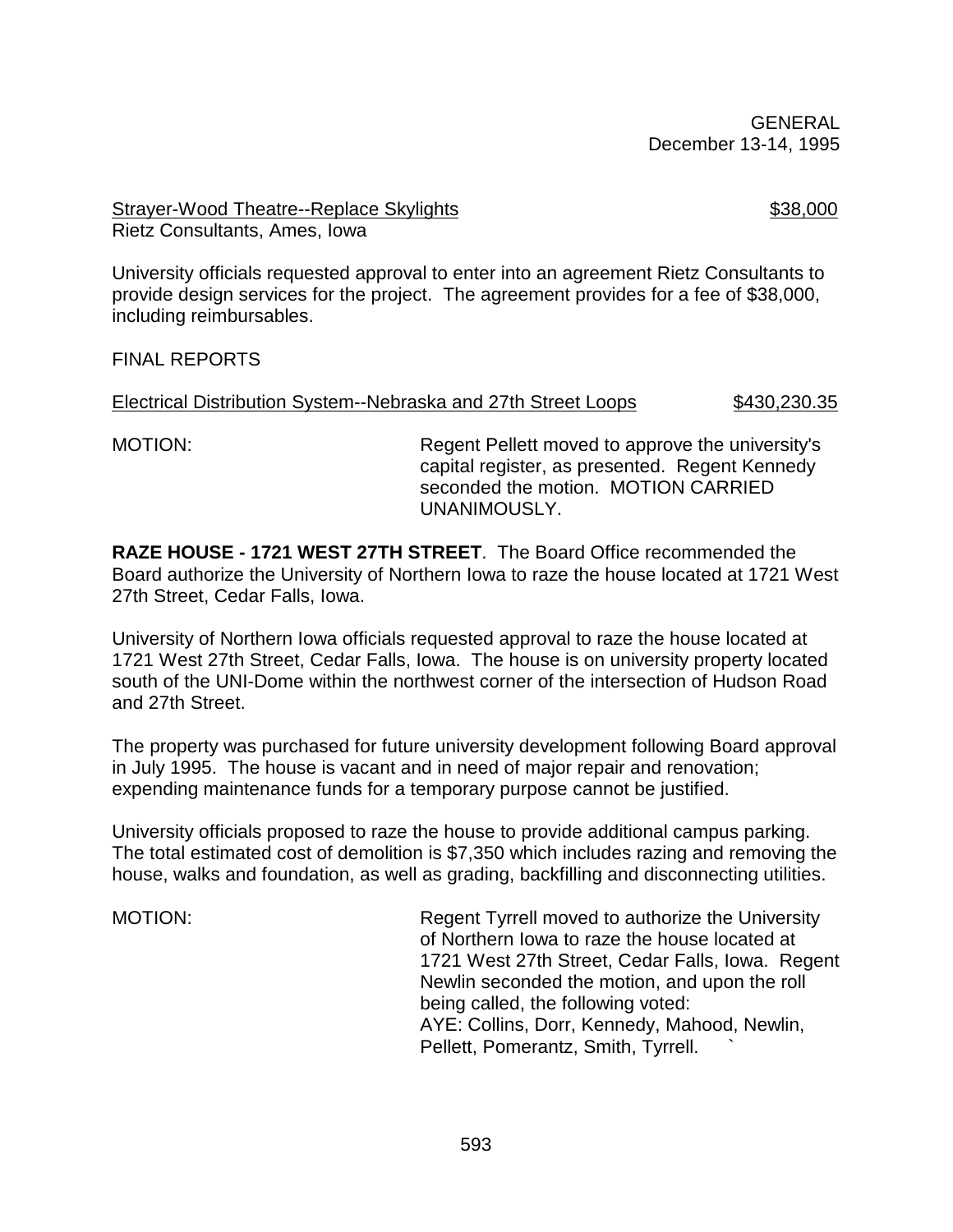#### NAY: None. ABSENT: None.

#### MOTION CARRIED UNANIMOUSLY.

**RAZE HOUSE - 1222 WEST 22ND STREET**. The Board Office recommended the Board authorize the University of Northern Iowa to raze the house located at 1222 West 22nd Street, Cedar Falls, Iowa.

University of Northern Iowa officials requested approval to raze the house located at 1222 West 22nd Street, Cedar Falls, Iowa, after it is conveyed to the university on June 3, 1996. The house is on property located north of Bartlett Hall in the Commons parking lot.

In June 1994 the university received Board approval of a real estate exchange agreement to obtain ownership of property located at 1222 West 22nd Street through the purchase and exchange of property at 110 Clay Street in Cedar Falls.

Acquisition of the property and demolition of the house will allow expansion of the Commons parking lot. The house will be razed upon transfer of the title following the June 3, 1996, conveyance date.

The total estimated cost of demolition is \$12,500; this amount includes razing and removing the house and foundation.

MOTION: Regent Tyrrell moved to authorize the University of Northern Iowa to raze the house located at 1222 West 22nd Street, Cedar Falls, Iowa. Regent Newlin seconded the motion, and upon the roll being called, the following voted: AYE: Collins, Dorr, Kennedy, Mahood, Newlin, Pellett, Pomerantz, Smith, Tyrrell. NAY: None. ABSENT: None.

MOTION CARRIED UNANIMOUSLY.

President Pomerantz then asked Board members and institutional officials if there were additional items for discussion pertaining to the University of Northern Iowa. There were none.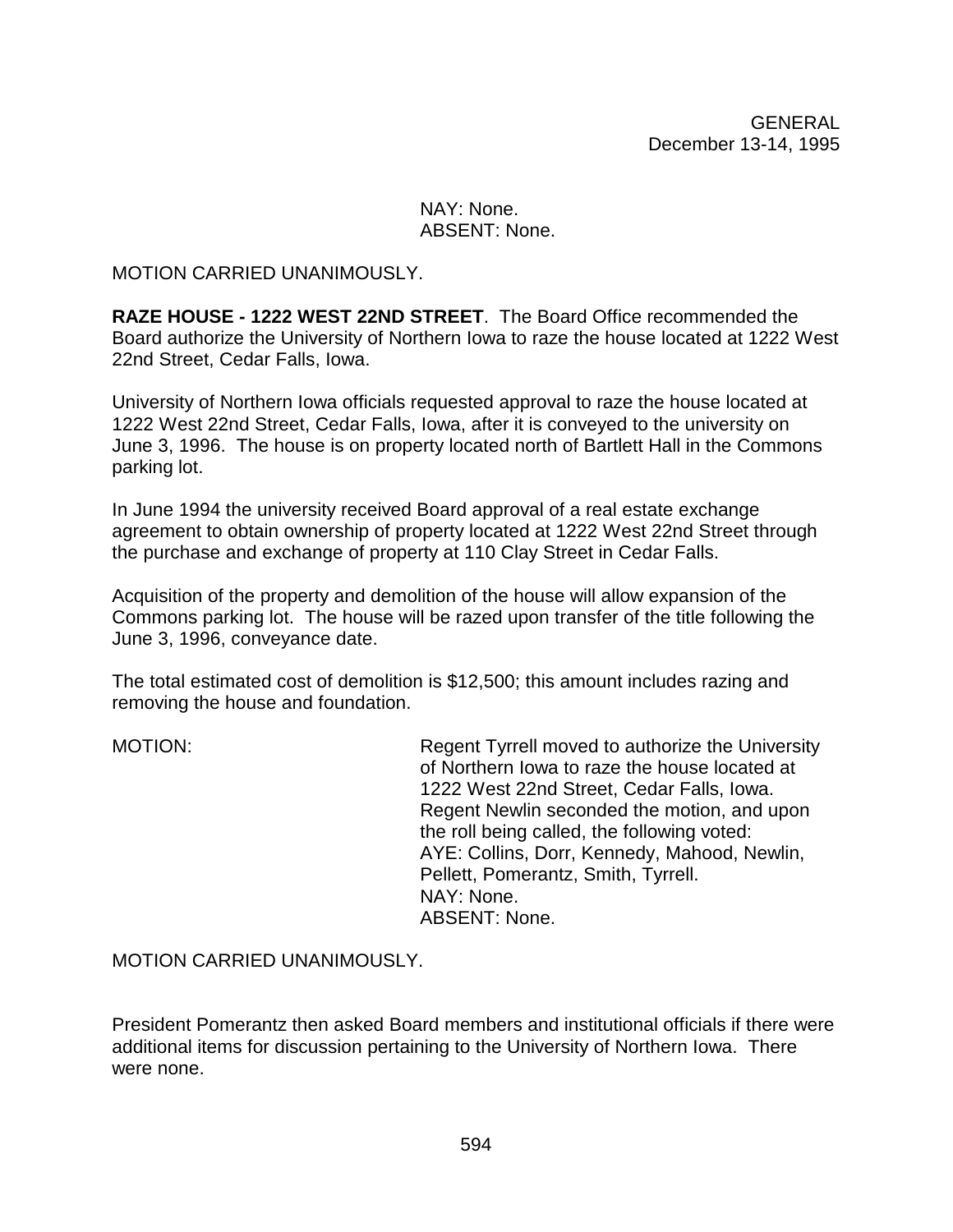# IOWA SCHOOL FOR THE DEAF

The following business pertaining to Iowa School for the Deaf was transacted on Wednesday, December 13, 1995.

**RATIFICATION OF PERSONNEL TRANSACTIONS**. The Board Office recommended the Board approve personnel transactions, as follows:

Register of Personnel Changes for November 1995.

MOTION: Regent Collins moved to approve the personnel transactions, as presented. Regent Kennedy seconded the motion. MOTION CARRIED UNANIMOUSLY.

**REGISTER OF CAPITAL IMPROVEMENT BUSINESS TRANSACTIONS**. The Board Office reported that there were no transactions on the school's capital register.

President Pomerantz then asked Board members and institutional officials if there were additional items for discussion pertaining to the Iowa School for the Deaf. There were none.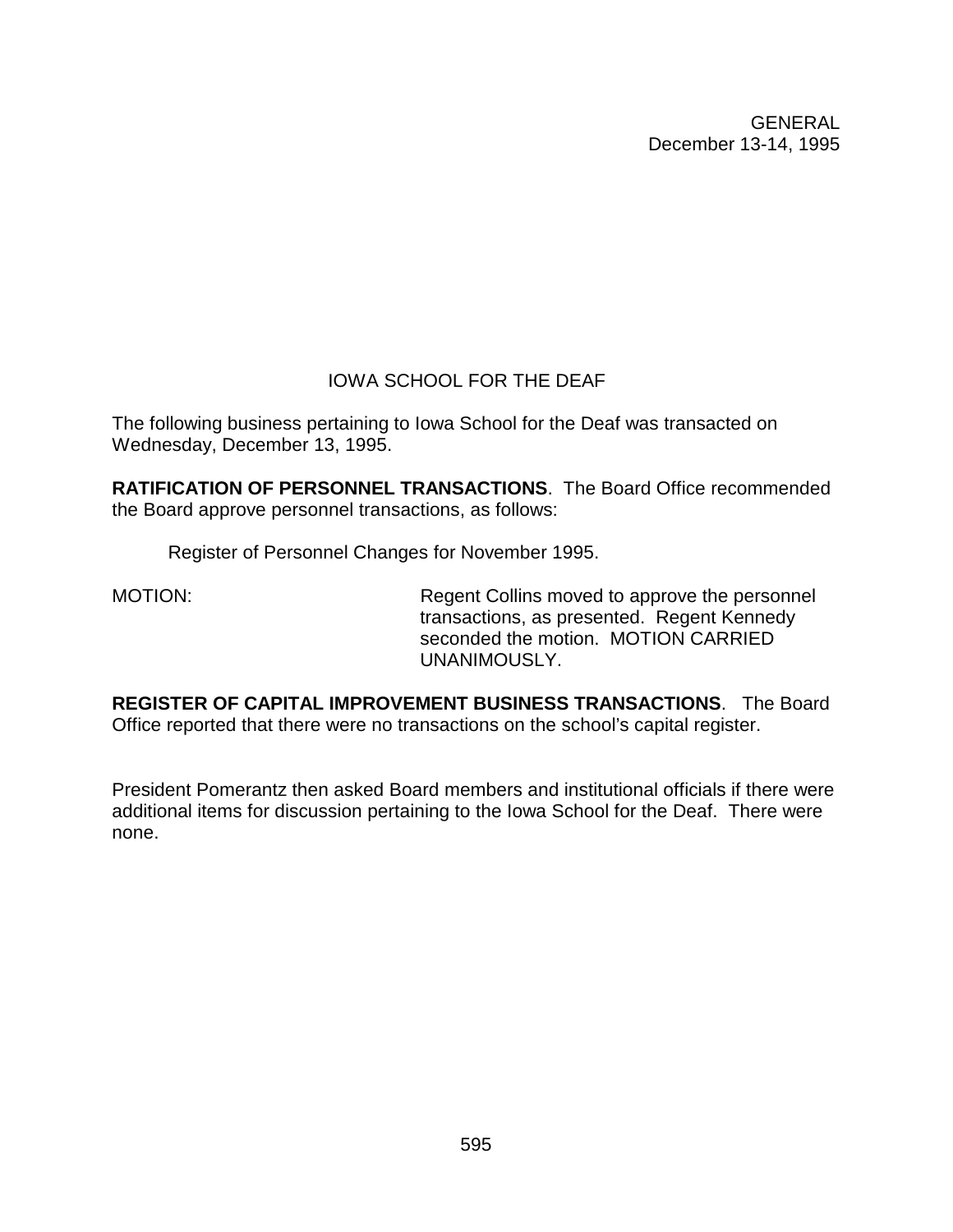# IOWA BRAILLE AND SIGHT SAVING SCHOOL

The following business pertaining to Iowa Braille and Sight Saving School was transacted on Wednesday, December 13, 1995.

**RATIFICATION OF PERSONNEL TRANSACTIONS**. The Board Office recommended the Board approve personnel transactions, as follows:

Register of Personnel Changes for the period of October 22 through November 18, 1995.

MOTION: Regent Collins moved to approve personnel transactions, as presented. Regent Kennedy seconded the motion. MOTION CARRIED UNANIMOUSLY.

**POLICY MANUAL REVISIONS**. The Board Office recommended the Board approve revisions to the Iowa Braille and Sight Saving School's Policy Manual.

IBSSS was recently audited by the Iowa Department of Education for compliance with Federal and State policies for special education. A full report of the results of the compliance visit will be docketed within the next few months.

Five areas within the school's policy manual were found to be outdated and not in accord with State and Federal policy.

IBSSS officials were unaware of the State's new policies in these areas and have instituted a system for keeping informed of all policy changes at the Iowa Department of Education. School officials have cooperated with the Iowa Department of Education to update those sections of the policy manual which needed immediate attention.

During this school year, IBSSS is undertaking a complete review of its policy manual and plans to submit a revised document to the Regents next summer.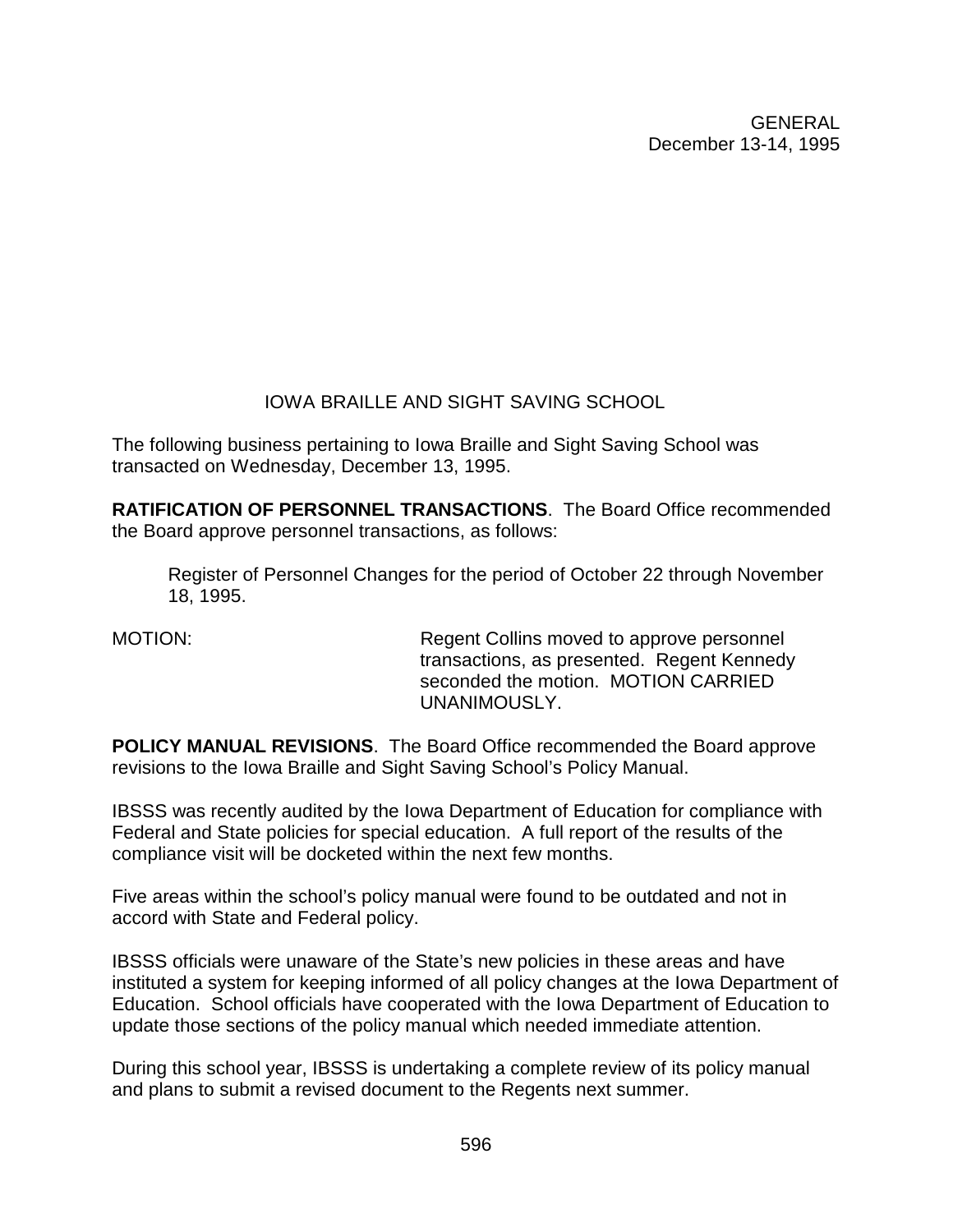The five changes in IBSSS' Policy Manual are described below:

"Graduation Requirements (IB-22a)" is updating State mandated requirements for graduation to include the Individualized Education Program (IEP) for special education students. The previous policy was not specific enough about IEPs for special education students.

"Provision of Special Education (IB-49a)" clarifies language for use of IEPs in providing quality education for special education students.

"Special Health Services (IB-37a)" presents greater detail on expectations for health care professionals in the ongoing care of students, especially those students whose needs for health services are related to their ability to receive instruction.

"Student Medication Administration (IB-36c)" updates language and practice for the administration of medications. Included with this item are more precise definitions of the records to be maintained by health care professionals.

"Confidentiality of Personally Identifiable Information (IB-20a)" clarifies procedures employed to access student records. The rights of the student or the student's parents are detailed for amendment to the records. Confidentiality is expanded to include gathering and final disposition of student records.

MOTION: Regent Kennedy moved to approve revisions to the Iowa Braille and Sight Saving School's Policy Manual. Regent Smith seconded the motion. MOTION CARRIED UNANIMOUSLY.

**POLICY APPROVAL - STUDENT TO STUDENT HARASSMENT**. The Board Office recommended the Board approve the new policy on Student to Student Harassment at the Iowa Braille and Sight Saving School.

The policy was reviewed and approved by the school's advisory committee. The policy was reviewed by the Office of the Attorney General. Modifications as recommended by the Attorney General's Office were incorporated into the policy as a result of this review.

Harassment will not be tolerated among students at Iowa Braille and Sight Saving School on the basis of race, sex, creed, color, national origin, religion, marital status, sexual orientation, or disability.

Administrators are responsible for promoting understanding and assuring compliance with State and Federal laws and Board policy and procedures governing harassment.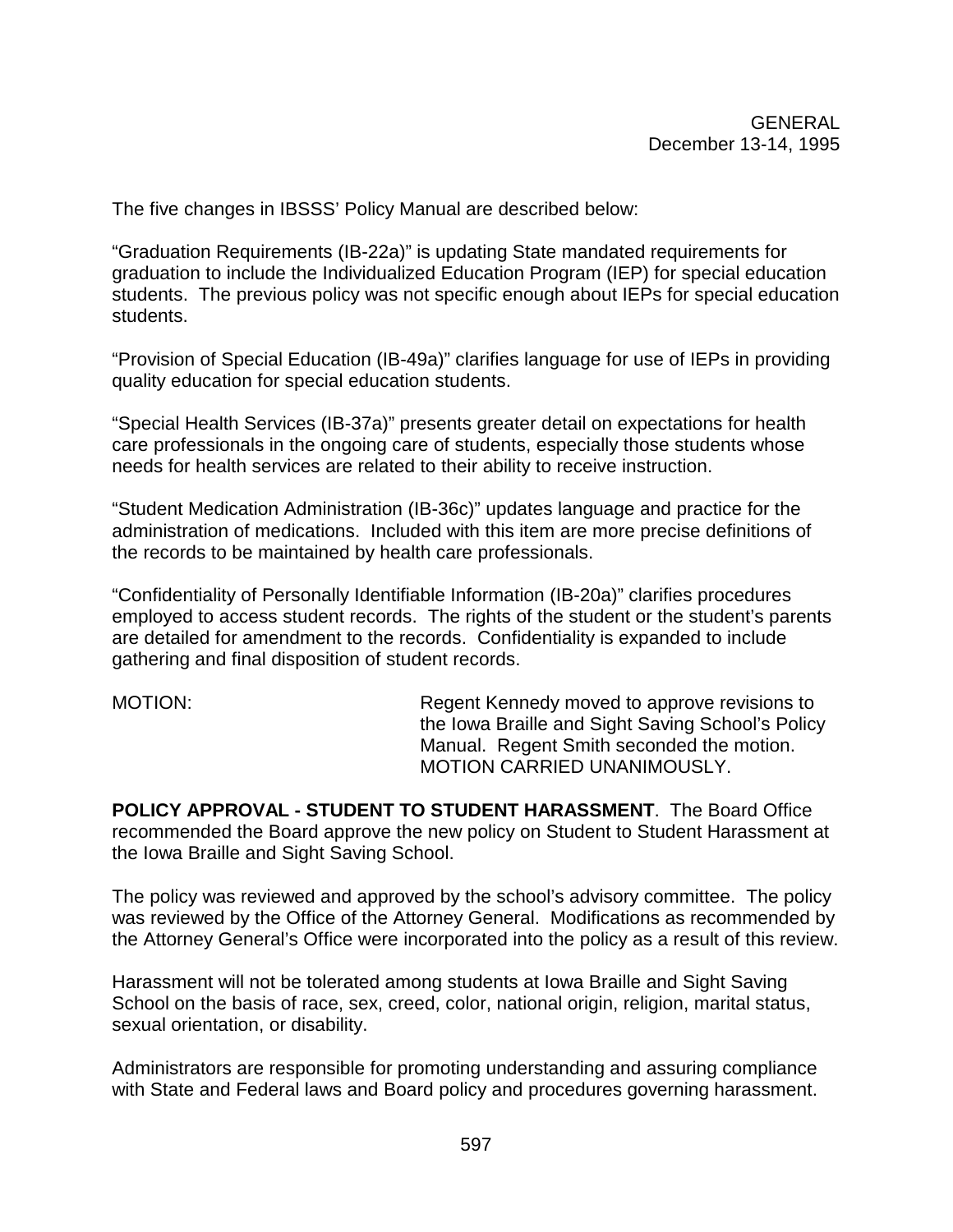Sexual harassment and harassment on the basis of race, creed, color, religion, national origin, marital status, sexual orientation, or disability are defined in the policy.

Administrative procedures for investigating allegations of harassment are delegated to the Director of Education, the Director of Residential Services, and the Personnel Director. Investigations and results are to be communicated in writing to the complainant, the alleged violator, and parents and guardians of the students within 30 days.

If the investigation supports a finding of a reasonable basis that the harassment occurred, the sanction to be imposed, as determined by the investigator from a list of options in the policy, shall be communicated to the parties mentioned above. Administrative procedures to appeal the findings of the investigator are detailed in the policy and may be made by the student or the student's parents acting on the student's behalf.

MOTION: Regent Smith moved to approve the new policy on Student to Student Harassment at the Iowa Braille and Sight Saving School. Regent Mahood seconded the motion. MOTION CARRIED UNANIMOUSLY.

**REGISTER OF CAPITAL IMPROVEMENT BUSINESS TRANSACTIONS**. The Board Office reported there were no transactions on the school's capital register this month.

President Pomerantz then asked Board members and institutional officials if there were additional items for discussion pertaining to Iowa Braille and Sight Saving School. There were none.

**EXECUTIVE SESSION**. President Pomerantz requested the Board convene in closed session upon the request of an employee whose performance was being considered, pursuant to Code of Iowa section 21.5(1)(I).

MOTION: Regent Kennedy moved to enter into closed session. Regent Mahood seconded the motion, and upon the roll being called, the following voted: AYE: Collins, Dorr, Kennedy, Mahood, Newlin, Pellett, Pomerantz, Smith, Tyrrell.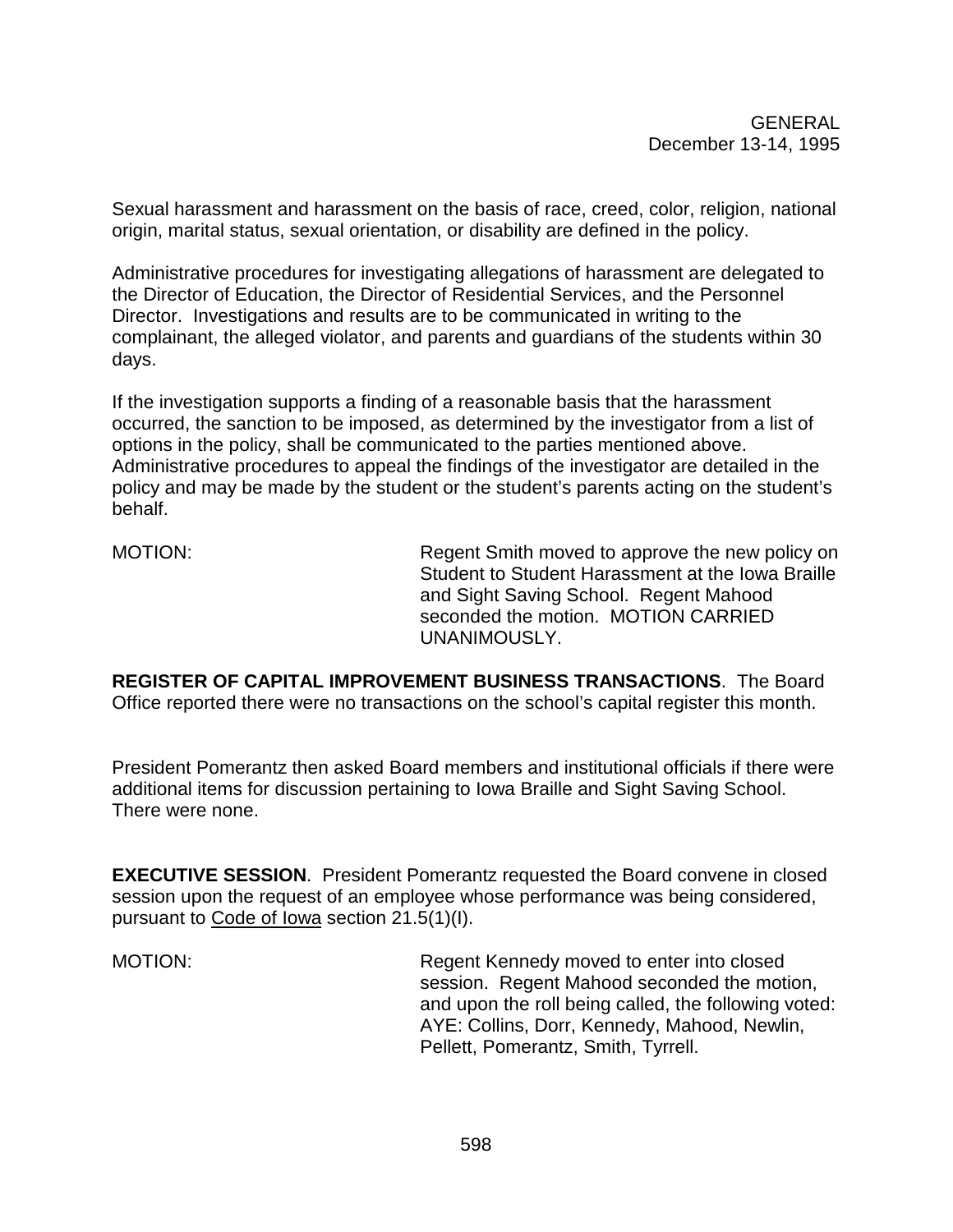#### NAY: None. ABSENT: None.

#### MOTION CARRIED UNANIMOUSLY.

The Board having voted at least two-thirds majority resolved to meet in closed session beginning at 3:15 p.m. on Wednesday, December 13, 1995, and arose therefrom at 4:20 p.m. on that same date.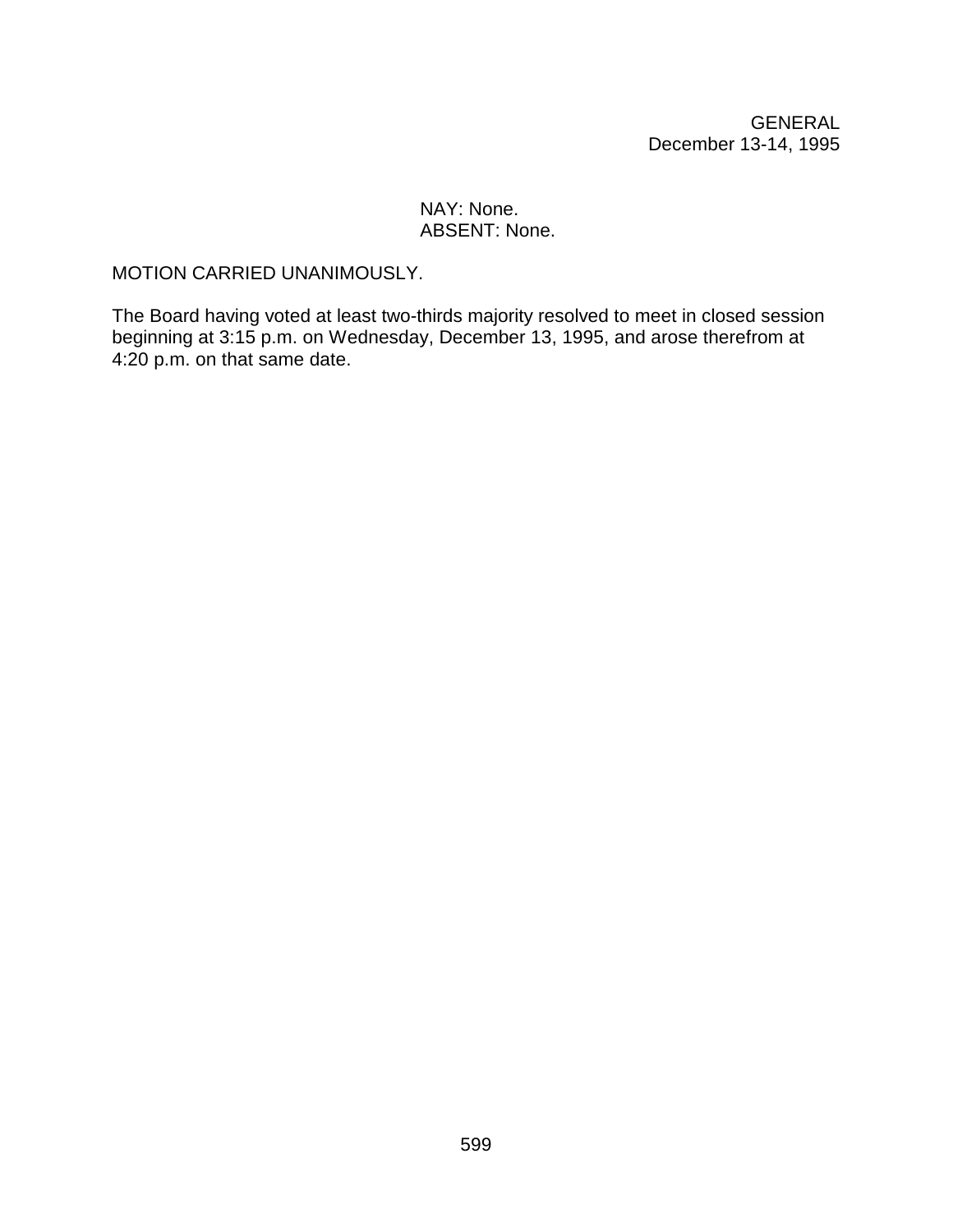# STATE BOARD OF REGENTS AND STATE BOARD OF EDUCATION

The joint meeting of the State Board of Regents and the State Board of Education took place on Thursday, December 14, 1995.

President Pomerantz called the meeting to order at 9:07 a.m.

# **OVERVIEW OF MEETING AGENDA**.

President Pomerantz stated that this joint meeting was an important occasion for the people of Iowa and for education in Iowa. It was not the first time that a joint meeting has taken place, but it happens too infrequently; hopefully, it will happen on a more regular basis. He said joint meetings can assist in creating an environment of cooperation and support for one another. They need to get beyond the areas of competition and find ways in which to cooperate and make the educational system in Iowa, particularly higher education, as good as it can be.

President Hadley stated that the Board of Education members also were pleased about this opportunity to meet together. She said one area on which the Board of Education members have focused is strategic planning. A summary pamphlet of the Board of Education's strategic plan was distributed to Board of Regents members. The goal of the plan is to increase the level of learning and achievement of all students to their maximum potential. In that respect, another area which is discussed by Board of Education members is a seamless system for lifelong learning. She said it takes a systemic system to create this type of atmosphere in Iowa.

President Hadley said she hoped this joint meeting would be an opportunity to share information and do some collaboration.

Dr. Stilwill reviewed the format for the meeting. He said it was his hope that at the end of the morning the collective staffs would be able to derive from the dialogue whether there is consensus around some of the recommendations. The intent is for staff to return to their boards individually during the next 5 to 6 months with more specific recommendations that will further the cause of education in the state of Iowa.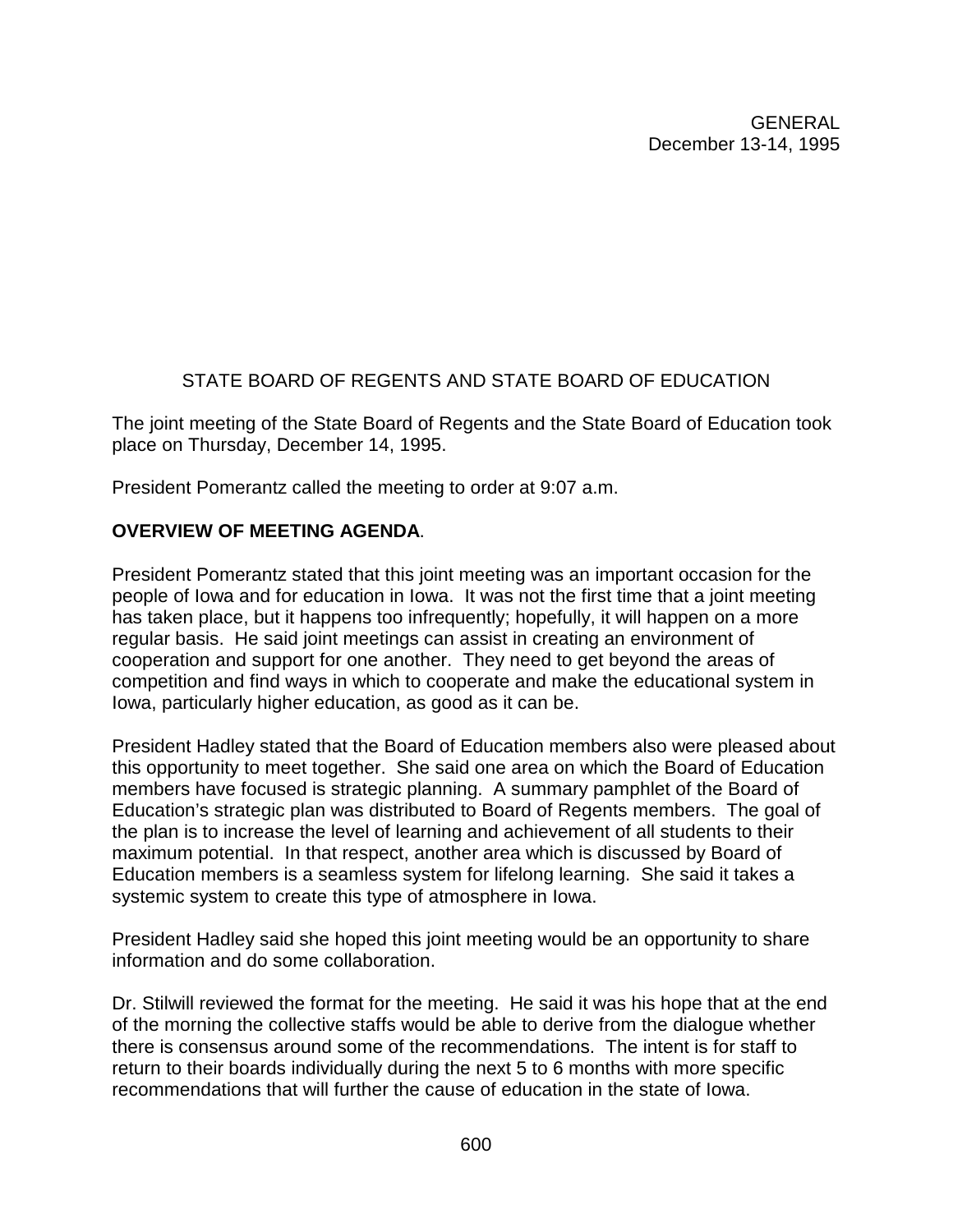President Pomerantz asked for a motion to approve the format as suggested by Mr. Stilwill which would include the follow-up timeline.

MOTION: Regent Kennedy moved to approve the format of the meeting including the follow-up timeline. Ms. Frudden seconded the motion. MOTION CARRIED UNANIMOUSLY.

### **PRESENTATION #1: ARTICULATION**.

Co-presenters: James Lindberg, University of Iowa, Harriet Custer, Department of Education

Dr. Custer stated that articulation can be viewed from three perspectives. First, it is an attitude. Secondly, it is a complex process that needs constant attention and improvement. It is also a goal that she believes they are all striving to achieve.

Dr. Custer said their efforts need to focus on the needs of the students. There is a long history of cooperation among community colleges and the Regent universities, beginning with the Regents' assistance at the inception of the community college system. The Regents' assistance to the community colleges was directed toward the development of the arts and sciences curriculum at the community colleges, leading fairly early on to the statewide articulation agreement for the associate of arts degree between the community colleges and the three Regent universities.

The adult student represents a new market, not so much for the community colleges as for the Regent universities, among transfer students. Dr. Custer stated that many adult students have attained a degree at a community college, have been in the work force for a number of years, and are interested in earning a four-year degree. She said the adult students tend to be demanding, have high expectations, and expect a good return on their investment. They seek education that is of high quality, and is affordable and convenient. She said adult students are also more demanding than the traditional students because they have less time to devote to learning and their time is more valuable to them. They also tend to be very highly motivated and are excellent students.

Dr. Custer stated that an issue that needed their attention was school reform and its impact primarily on the admissions process of the Regent universities. School reform has implications of articulation between high schools and community colleges, and how credit is evaluated at the Regent level for admission to the universities. She said some of the issues that need to be addressed are the evaluation of qualitative assessment as well as the evaluation of applied academics and vocational education programs.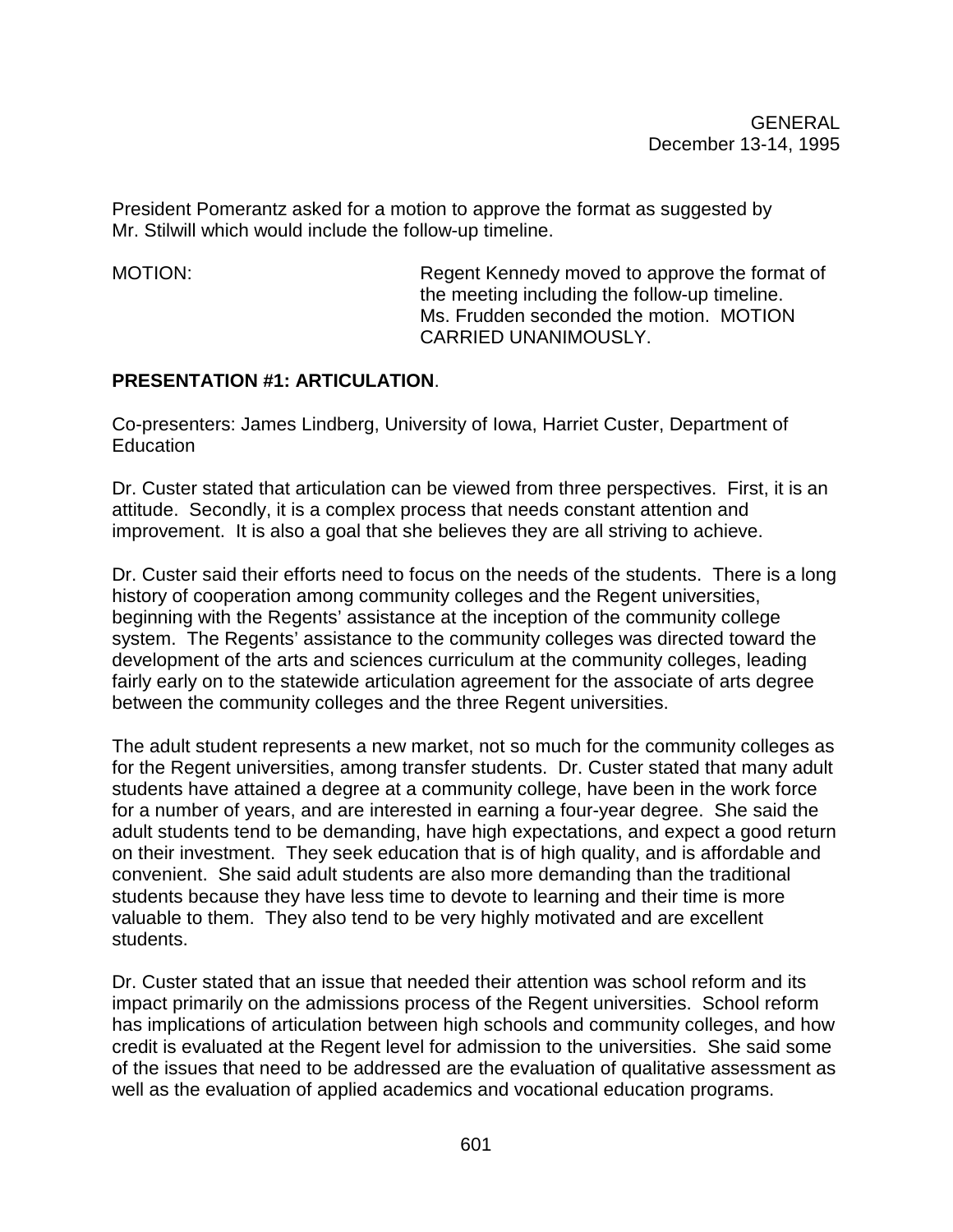Another issue identified as needing attention is articulation of programs and majors up and down. The trend has been articulation up. Dr. Custer provided the example of the community college initiative called Career Option which is a two-year associate of science degree which is designed either for transfer to a university or for the graduate to go directly into the work force. She said community colleges are required to articulate those programs with at least three 4-year institutions. Also, as a major is developed at the university level, the Department of Education staff would appreciate a conscious effort being made to articulate that program with the community colleges to create a more seamless system for students.

Associate Dean Lindberg stated that he is one of the University of Iowa's representatives to the Regents Committee on Educational Relations which is one of the formal mechanisms by which university representatives facilitate articulation between the Regent universities and the community college system. With regard to the recommendations, he said the first recommendation was to ensure ongoing communication between the sectors of higher education. He stated that one of those mechanisms that is in place now is the Regents Committee on Educational Relations, which meets monthly. During the last several years the committee has held annual joint meetings with the chief academic executives of the community colleges. A very successful meeting was concluded last week.

Associate Dean Lindberg stated that an annual articulation conference for Regent and community college representatives concerning the associate of arts degree has taken place for a number of years. He has attended those meetings for about 12 years and reported that the process was working very well. It is a large meeting and includes representatives from all of the community colleges, the Regent admissions offices, as well as registrars and deans. That process with respect to the associate of arts degree works very well.

Articulation has begun for the associate of science and the associate of applied science degrees. Articulation plans have also been developed for the electronics technology program which is offered at all the community colleges. The articulation agreement for the electronics technology program is a blanket articulation agreement for that vocational technical program and can serve as a model for subsequent articulation agreements.

Associate Dean Lindberg provided as an example of successful articulation the process that has taken place with regard to the law enforcement programs offered at many of the community colleges. Students who enroll in that program either wish to become police officers or are desiring promotion within a police force, which requires a college degree. Representatives of the community colleges and Regent universities have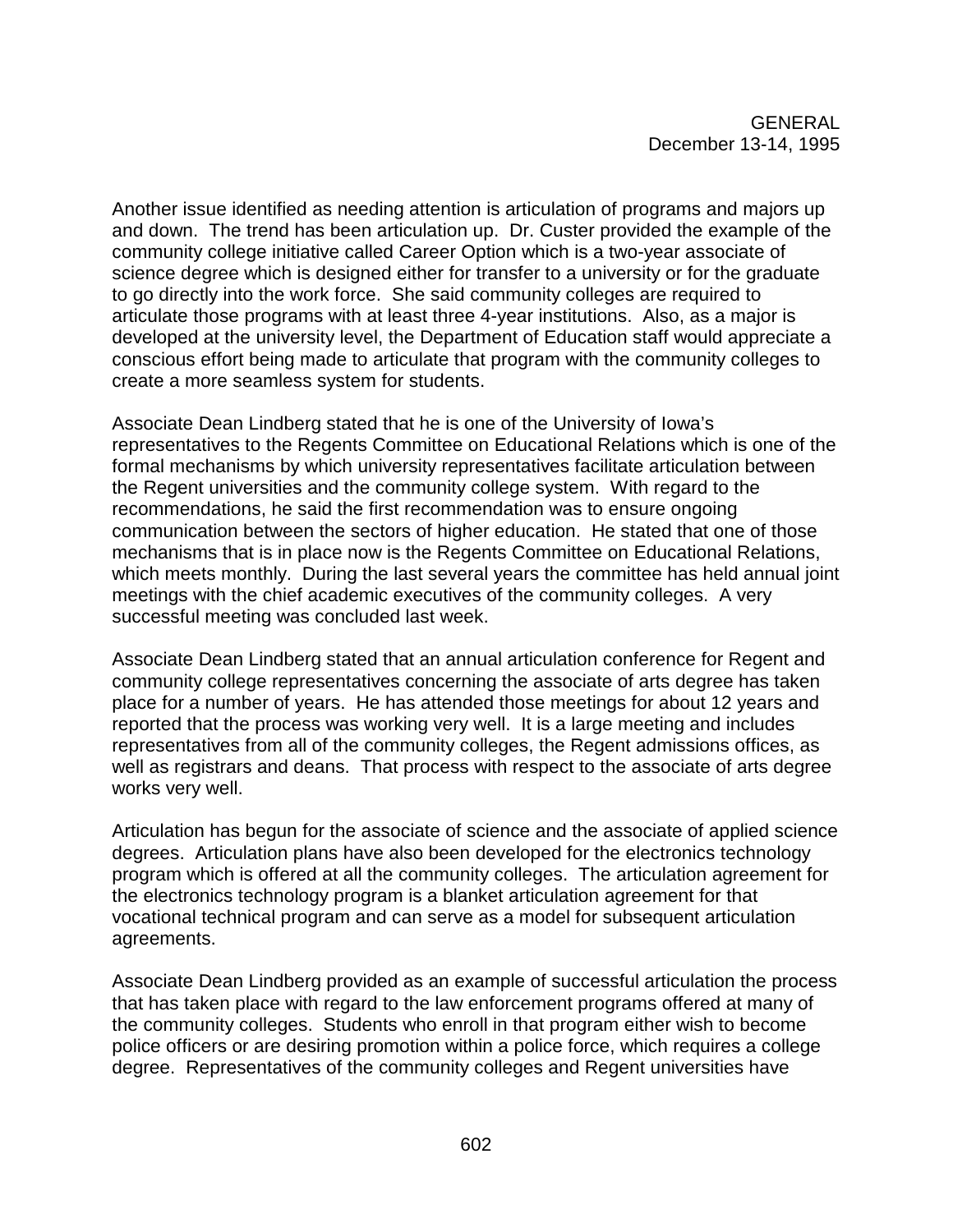developed programs for those students who wish to transfer to one of the Regent universities' programs in sociology or criminal justice, for example. Representatives of Regent universities and community colleges work closely together to assist law enforcement students in designing their educational programs to transfer from the community college to a Regent university.

Dr. Custer stressed the importance of understanding the effectiveness of articulation as they move forward. She said Iowa is probably ahead of most states but there are some areas in which improvement can be made to enhance the articulation process including program to program articulation. She noted that the community colleges articulate well with the University of Iowa in nursing students transferring to the BSN program.

Dr. Custer said she hoped that the two boards would develop some articulation goals. She works closely with the Regent Committee on Educational Relations. Excellent relationships have been established and much activity is focused in the right direction.

Ms. Montgomery asked who had developed the set of articulation recommendations presented for adoption at this meeting. Dr. Custer responded that the recommendations were drafted at the Department of Education and then circulated to Regent representatives; therefore, they were shared recommendations.

Ms. Montgomery referred to the data collection for articulation purposes and asked how more reliable data versus anecdotal data could be achieved. Dr. Custer responded that there is some quantifiable data. For example, the three Regent universities provide comparative data to each community college on how their associate of arts students perform at the university.

Ms. Montgomery asked whether the staffs had envisioned a more effective process for the gathering of data and, if not, whether that should be a recommendation. Dr. Custer responded that such a recommendation would be helpful.

Regent Tyrrell asked for specific recommendations on what could be done to improve the process. Dr. Custer responded that the research issue was one area which could be improved and for which support could be provided. The issue of encouraging faculty-to-faculty articulation was also critical.

Associate Dean Lindberg noted that faculty are communicating with each other regarding expectations but there was still some lack of understanding of the process. He said he would like to include the secondary teachers in the articulation process. In the last decade the distinction between secondary and college education has become much less pronounced.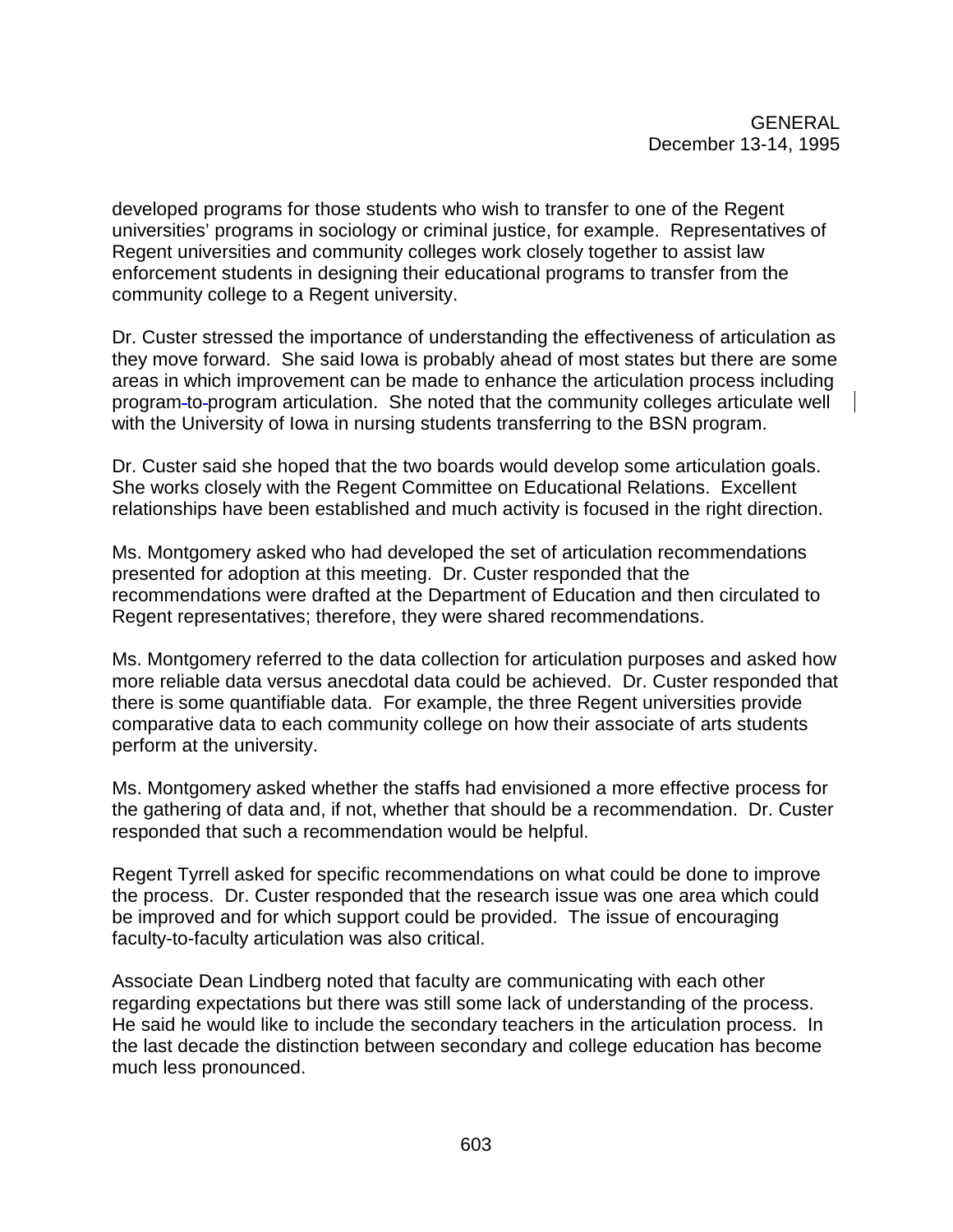Dr. Custer stated that an issue paper was developed that focused on articulation between community colleges and Regent universities; however, great work was happening now between secondary schools and the community colleges which will have a positive impact on the Regent universities. She noted that it would be helpful for the Boards to provide support for exploring new models of articulation.

Regent Tyrrell asked about the evolution of alternate methods for the evaluation of students. Dr. Custer responded that considerable pressure has come from students to grant credit for experience which, she said, was also an articulation and transfer issue.

In response to a question by Ms. Frudden, discussion took place regarding alternative methods of assessment.

Regent Kennedy referred to the student who enters a community college for a skill-level certificate with the intention of entering the work force upon graduation, who later decides he/she wishes to transfer to a university. How does articulation work in those types of situations where a student's focus has changed?

Dr. Custer responded that community college students often change their minds. The whole issue of what transfers then is very complicated. She said some of the answer to improving that articulation is what is communicated to the student about the impact of their decision. A student who has taken three semesters of a technical program should not expect that all their credits will transfer. She stressed the importance of communication, stating that there is excellent communication between transfer specialists at the universities and the community colleges.

Dr. Custer stated that an interesting activity was occurring across the country and which the Eastern Iowa Community College District has adopted which guarantees that if a student follows a certain curriculum, all the credits will transfer. The process is for a student to sign a contract which indicates the curriculum to be taken, which is also an excellent communication tool the counselor uses with the students. The community college will then reimburse the student for any course that does not transfer which was indicated would transfer.

President Pomerantz stated that he received a letter last week from a parent whose child is a community college student transferring to a Regent university. It had been their understanding that a particular course would transfer but later were informed that it would not transfer to the university. Is it possible to pre-approve transfer courses/ credits?

Associate Dean Lindberg described how Regent representatives are working to develop ways in which an electronic degree audit can be delivered to a community college student when the student begins to consider transferring to a Regent university. A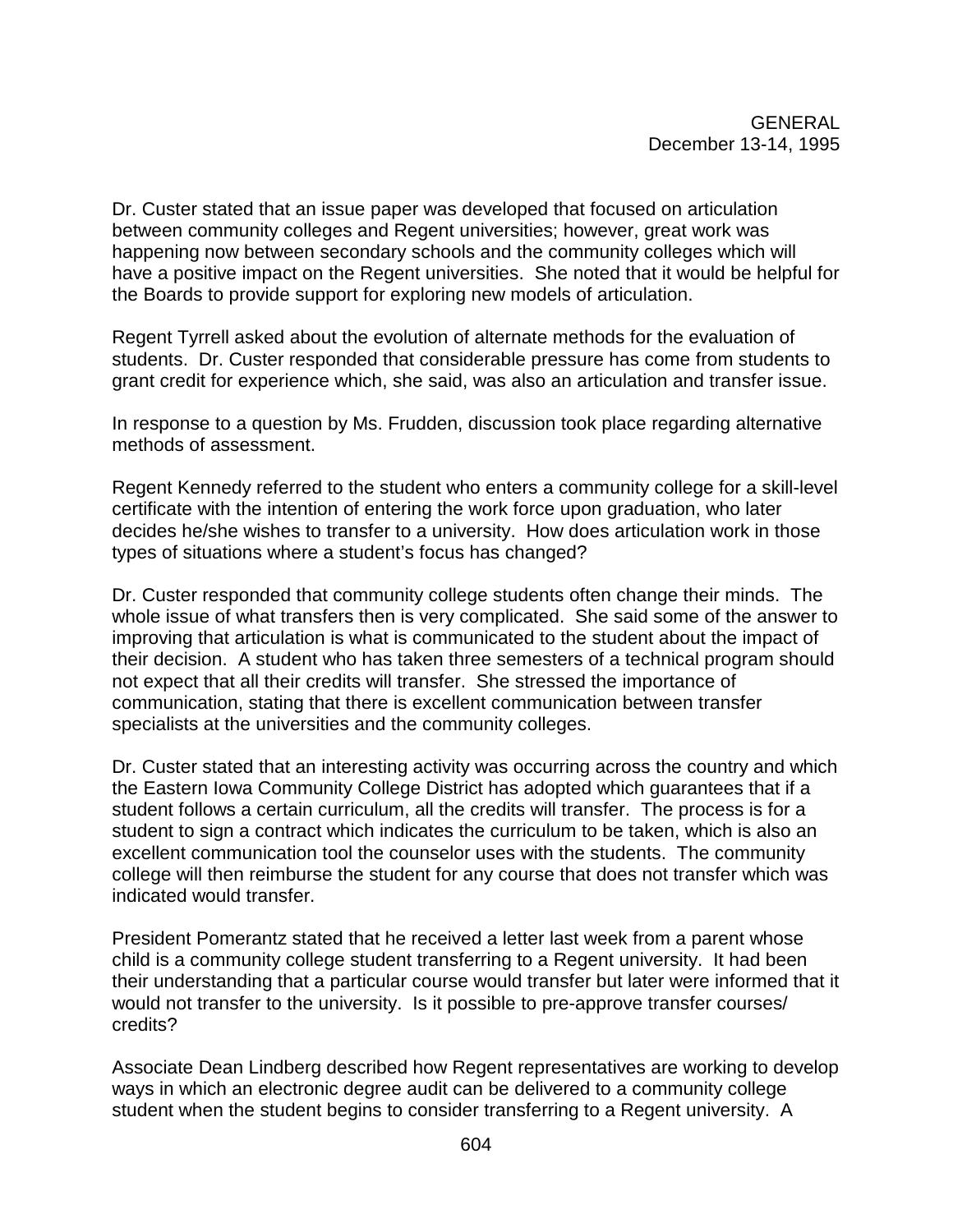student would be given individualized information on what courses transfer. However, there is a distinction between transferability and the applicability toward a particular program. He said there is much concern at the university level about the vocational technical program agreement between the Regent universities and community colleges that indicates that 32 hours will transfer. For example, in the College of Liberal Arts at the University of Iowa all 32 hours will apply toward a degree. Students will not have to take more than 124 hours because the 32 credits will become part of the electives that a student will use. Some programs at Regent universities do not allow for that many electives. Therefore, a student who has 32 hours of credits in electronics technology and who is pursuing a degree in a specialized field that does not allow for 32 hours of electives will have to take more than the minimum number of credit hours, and that is where the difficulty arises. They need to make sure that everyone understands "transferability" and "applicability toward a degree".

Ms. Dudden stated that in reviewing the information provided for this meeting she noticed only one brief mention about quality. She said that along with quality they have to integrate accountability. As they look at articulation and seamless learning in this state, she stressed that everything should be brought up in quality, therefore lending greater accountability. She asked how staff intended to pursue the discussion of quality and in what way Board members can be assured that the discussions will continue.

Dr. Custer said she believed that quality and access are at the center of all their discussions.

Associate Dean Lindberg stated that quality is assured at Regent universities by the assessment of all the majors.

President Hadley said she was glad they had touched on the quality issue. It was appropriate for Regent faculty to have high expectations. She said that could be a real challenge for community college and high school faculty regarding standards.

Dr. Custer said she agreed with President Hadley. The community colleges are open admission institutions and there are few standards for entry into community college courses. The community colleges offer developmental education services for students who are underprepared to succeed at collegiate-level curriculum. She suggested the two Boards could support those developmental educational efforts.

Mr. Glenn cautioned that the conversation not deteriorate into suggesting that maintaining quality in education means getting a better quality entering student. He said part of articulation is attitude. They all have a responsibility to the citizens of this state and they need to pay attention to how they fulfill their responsibilities.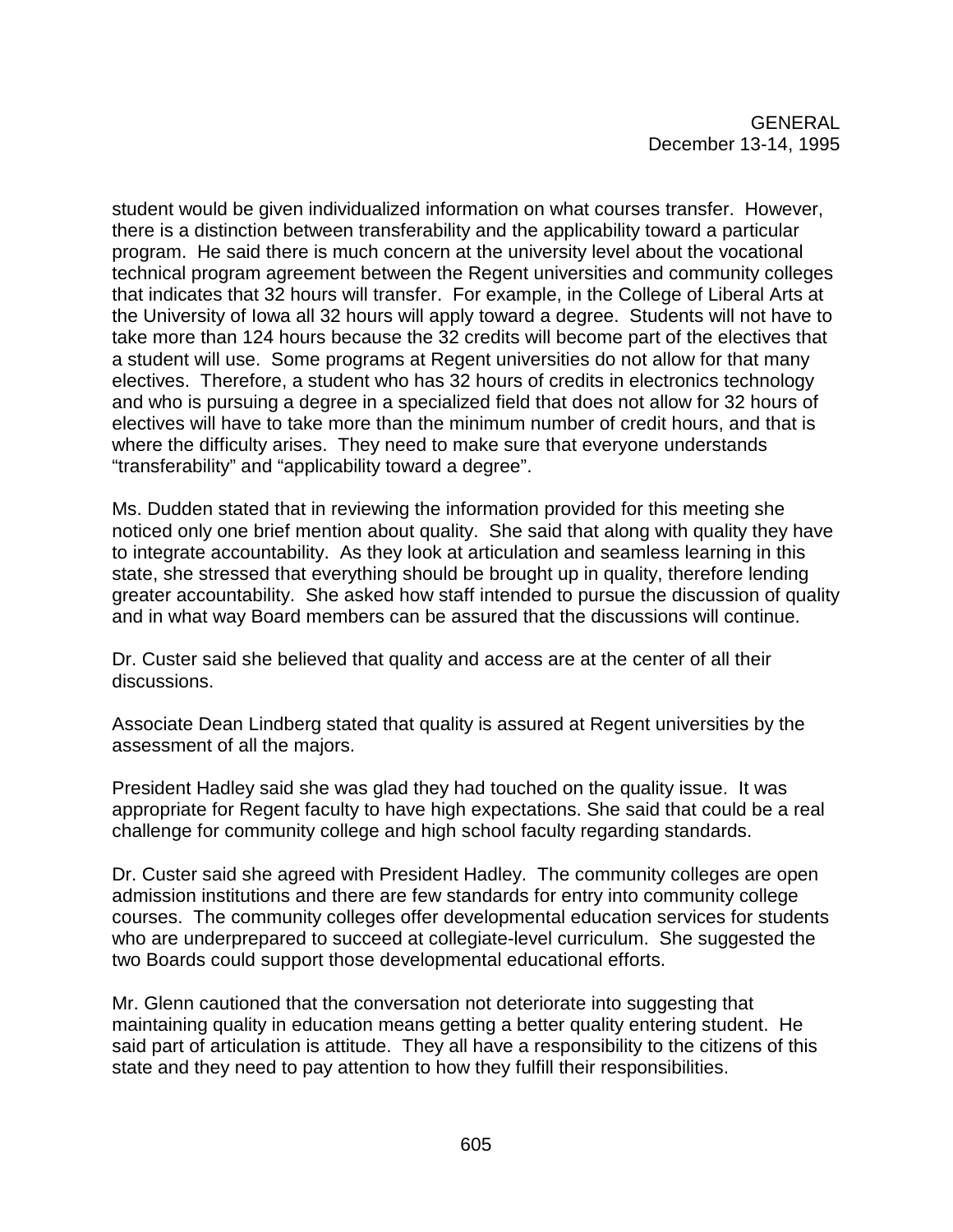President Pomerantz said Mr. Glenn's point was well made. They were not trying to set up a system with an arrogance about quality. He suggested that perhaps faculty were the key to quality. Quality faculty help achieve quality education.

Mr. McClain stated that the University of Iowa and Iowa State University have programs that are focused on recruitment and retention of women and minorities in science and engineering. He asked whether there were any articulation agreements or plans to do the same type of activity with community college students.

Dr. Custer responded that there may be efforts of that type at individual institutions but there were no formal statewide plans at this time.

Mr. McClain asked about those programs at the University of Iowa and Iowa State University. President Pomerantz responded that approximately ten years ago the Regents established goals for the enrollment of minority students and the employment of minority faculty. He said he did not believe that the Regents could impact a community college policy on a direct basis.

President Hadley addressed the changes to be made to the recommendations as a result of the discussion. With regard to the recommendation to "ensure ongoing communication", she said there seemed to be agreement about the need to involve the faculties in this process to facilitate articulation in the ways they believe would be helpful. She suggested that the gathering of reliable data be included under the recommendation to "jointly study the effectiveness of existing articulation agreements and the transfer process".

Mr. Glenn observed that the recommendations were rather institutionally oriented. He suggested that business and labor leaders need to be included in the educational process especially as education moves outside institutional confines and into the communities. There needs to be some community involvement in this articulation process or it will not work. He asked to include those sectors under the recommendation to "develop strategies to engage community college and university faculty in the articulation process".

President Hadley asked that the suggestion to include secondary teachers in that process also be included in the recommendation. She noted that many concepts had been presented which could be refined as the two staff work together following this meeting.

Ms. Montgomery noted that there was an enormous gap in the recommendations having to do with the impact of school reform at the K-14 level and the impact on the seamless educational system. She suggested including a recommendation that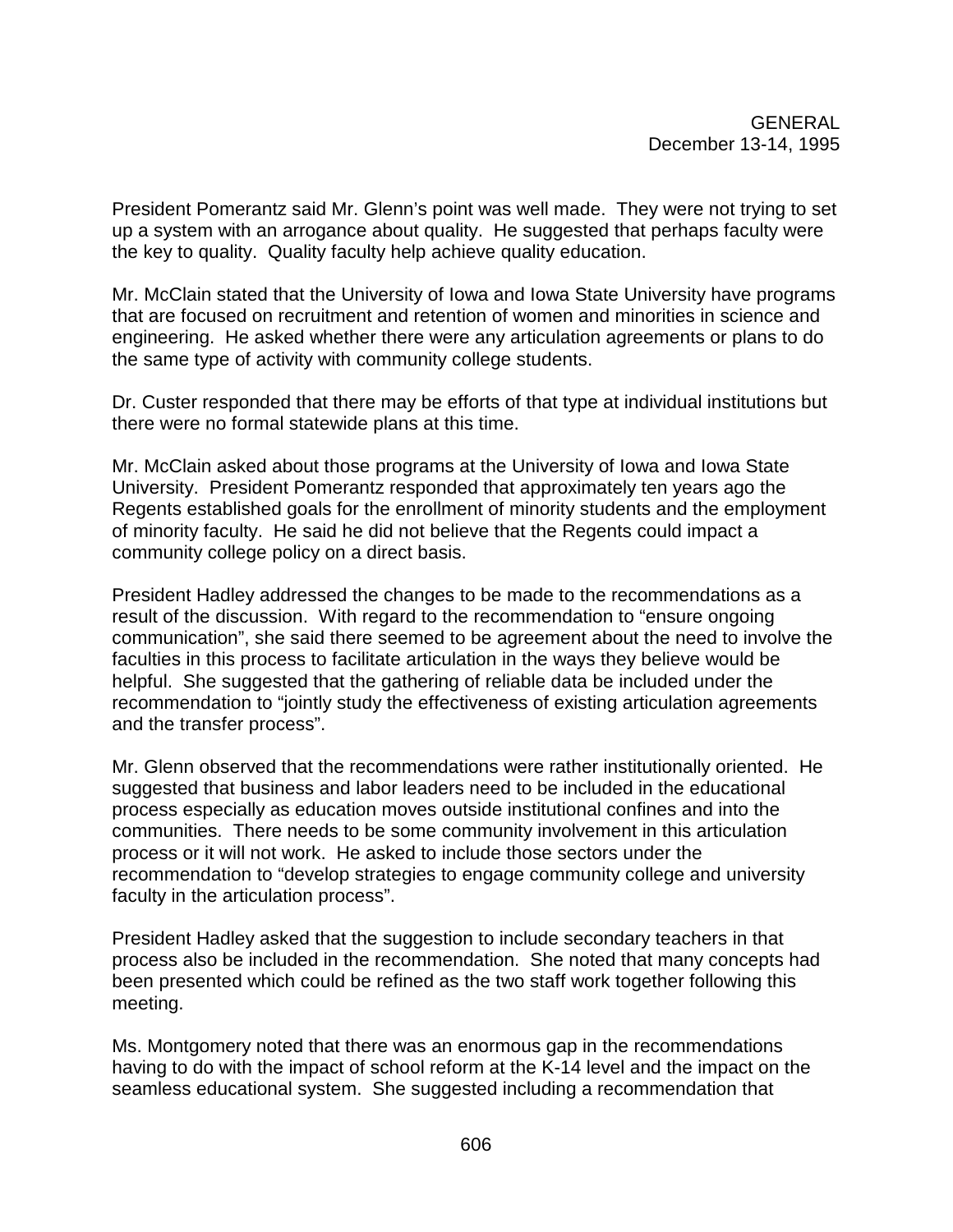explores the consequences of school reform and how it all fits into Iowa's educational system.

President Pomerantz stated that the discussion had provided a good beginning. He suggested that the staffs work together to refine the issues and perhaps discuss the timing of another meeting of the boards.

MOTION: MOTION: MS. Frudden moved to formalize and adopt the recommendations. Regent Collins seconded the motion. MOTION CARRIED UNANIMOUSLY.

## **PRESENTATION #2: TEACHER EDUCATION**.

Co-presenters: Steven Yussen, University of Iowa; Susan Hetzler, Department of Education; Norene Daly, Iowa State University; Thomas Switzer, University of Northern Iowa

Dean Daly stated that Iowa State University is one of the leading research universities in the world. She expressed her good fortune in being a part of the university, with its land grant mission and its emphasis on science and technology. In addition to its long history of excellence in teacher education, a source of great pride is the fact that Iowa State University was the first university in the United States to offer a four-year baccalaureate program for teachers.

Dean Daly stated that Iowa's three Regent universities have distinct colleges of education with distinct missions. She discussed Iowa State University's mission and its exemplary educational programs.

Dean Yussen referred to the four key issues identified in the materials for this meeting and discussed their relationship to the University of Iowa's College of Education. He noted that the college was best known for the Iowa testing programs. He expressed pride in the programs at Webber Elementary in Iowa City that are fashioned around a design model from the Carnegie Foundation. The college also has a partnership with the West Liberty School District that has allowed the creation of a cohort-like experience in which students, faculty and administrators work together on site in the schools.

Dean Yussen stated that all three Regent universities are involved in efforts to transform educational practice. He provided such examples at the University of Iowa.

Dean Switzer showcased some of the outstanding activities that are taking place at the University of Northern Iowa's College of Education.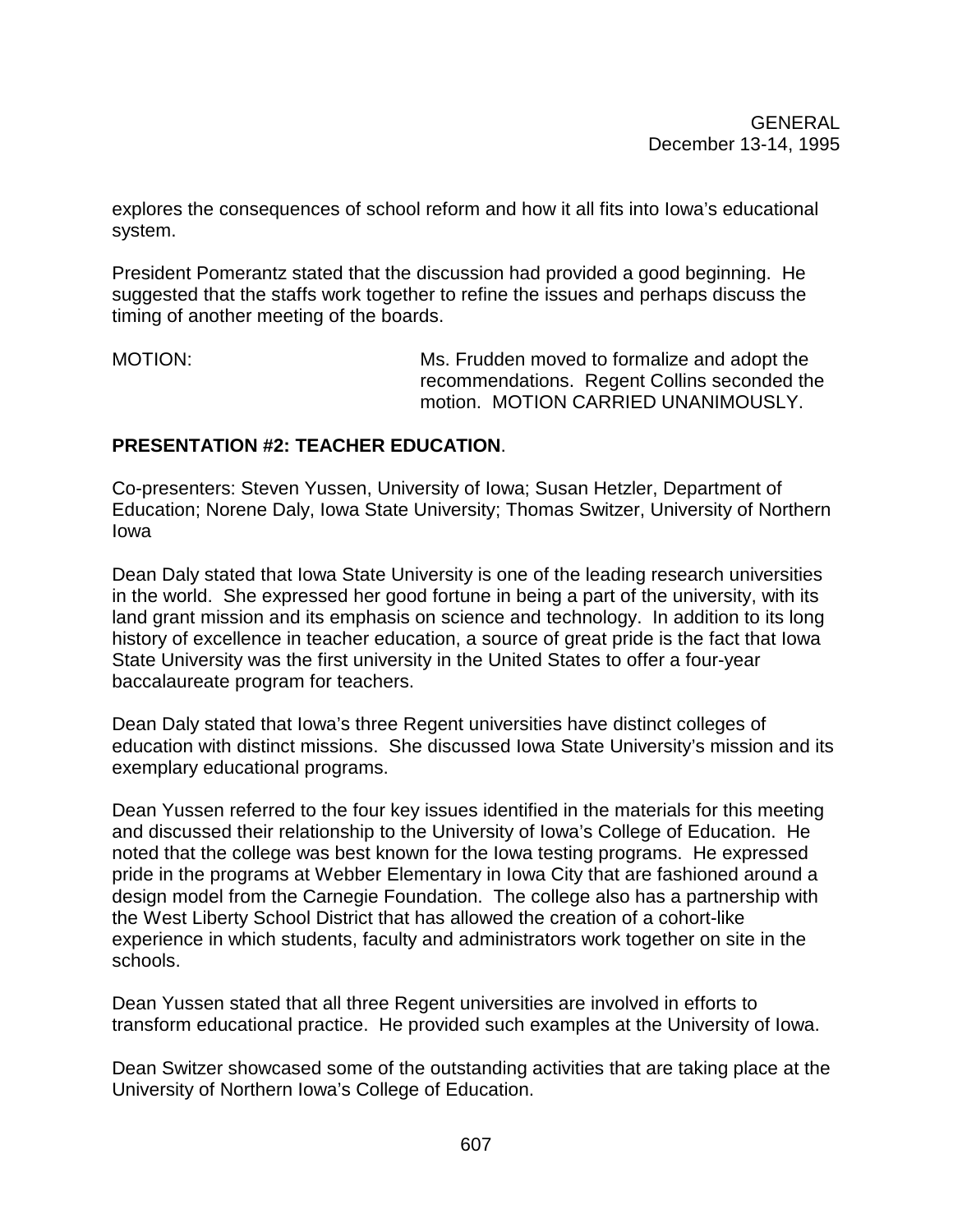Regent Pellett stated that many administrators and teachers in the elementary and secondary schools are getting bogged down with finances, student discipline, etc., in their daily routines. Those individuals need updating on doing what they do best. She asked how the Boards might be of assistance in that regard.

Dean Switzer responded that there were no simple answers. One of the problems involves norms of how people think about their jobs. People in the public schools have not thought of themselves as teacher educators. There is a real need to get people in schools to think of themselves as being part of the process of preparing the next generation of people who teach. He said another problem was the lack of creative financial models to allow public schools to be part of the network. There should be creative ways to reward school districts that want to work with higher education institutions to involve their staff in teacher education.

Dean Daly stated that one of the most effective ways to educate teachers on the use of the Iowa Communications Network has been the Star Schools program which is managed by the Department of Education and written by an Iowa State University faculty member. Infusion has been the primary force in ensuring that K-12 faculty are able to use the technology which is truly unique in this nation. One of the most important things the two boards can do is assist in continuing to receive those funds for the state of Iowa.

Dean Yussen said it would be helpful to take a look at opportunities that can leverage significant change by freeing up funds that already exist. One concrete example in the state now is an outstanding program for young children who may struggle to learn to read, called the Reading Recovery Program. He said the Reading Recovery Program combines both whole language approaches to reading and direct instruction. It is a very effective program. However, there are only nine teachers in the state who have been trained to train cadres of teachers. He stated that if they were able to train 50 to 60 such leaders, the state would have a fully implemented program in 3 to 4 years.

Ms. Dudden stated that in Iowa there are 31 colleges of education. More teachers are being educated and graduating than are needed in Iowa. She said each of the Regent teacher education programs offer unique opportunities to students.

President Pomerantz asked whether any dialogue was taking place with the private colleges of education to help them grow and to take advantage of some of the successes. Dean Daly responded that the Iowa Association of Colleges for Teacher Education is a vehicle for communication. Much sharing of successes and collaboration takes place. Dean Yussen noted that many of the faculty of the private colleges of education have been trained at Regent universities which was a powerful force for sharing ideas, also.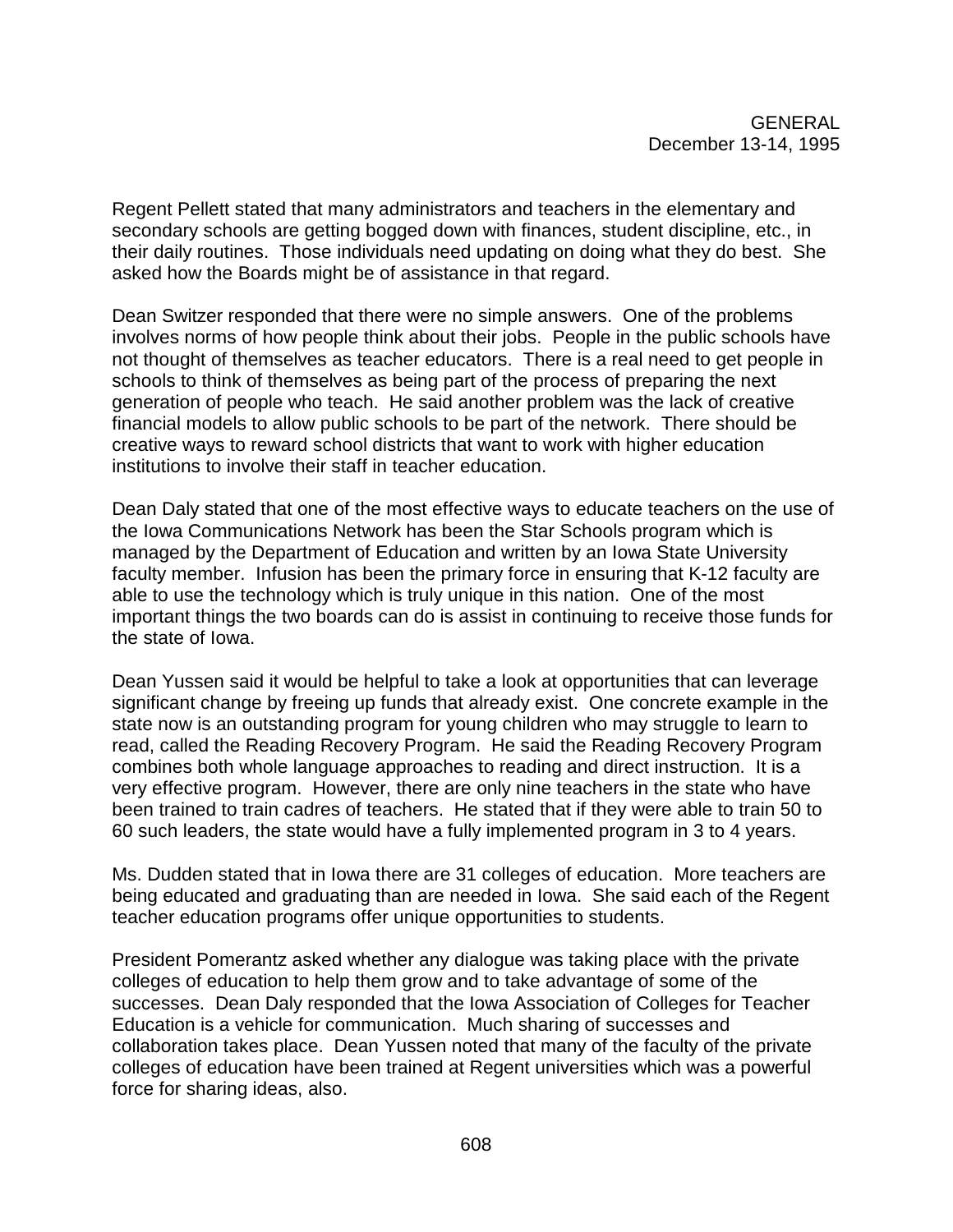Mr. Glenn referred to community engagement in school reform. He said nothing had been mentioned about involving private sector leadership in that effort. Education cannot be changed from inside. Private sector must be in a leadership role in order for school reform to work. He cautioned that if that issue was not addressed soon, the opportunity may be missed. He also would like to focus more on learning versus teaching.

Regent Kennedy said she agreed with Mr. Glenn. She expressed concern that much of what they were discussing was tried in the 1960s and 1970s. If educational processes are not developed with input from the private sector, they will be going back to the traditional teaching methods. She said they didn't go deep enough in looking at why the problems were not corrected. Did anyone identify the current strengths? They need to look for opportunities to make improvement.

Ms. Montgomery stated that teachers teach the way they were taught. The way teachers learn to teach is by working with children, watching and being a model. She discussed her visit to Italy to observe exemplary early childhood programs.

Discussion followed regarding the student teaching experience.

President Hadley summarized the recommendations. She said the first was to "continue initiatives related to PDS efforts" and the second was to "continue initiatives and involvement with performance/assessment standards". As a result of the discussion, several more recommendations had been added. One additional recommendation was to "encourage practitioner involvement in teacher training by creating ways for this to happen". She said that recommendation was a major policy issue. Another additional recommendation was to "include teacher education and higher education initiatives in technology initiatives". Another recommendation was to "encourage diversity of opportunities". As a result of the discussion, a further recommendation would be to "support Reading Recovery programs, Star Schools projects and other new initiatives" that could be helpful. They also wished to "encourage private sector leadership and community involvement".

President Hadley stated that if the recommendations she had summarized accurately reflected the wishes of the boards, she assumed that staff would work on those.

MOTION: MOTION: Ms. Dudden moved to adopt the recommendations as summarized by President Hadley. Regent Mahood seconded the motion.

President Pomerantz stated that there are 31 colleges of education in the state of Iowa. In terms of the total higher education system, he said there has to be some redundancy. Setting the standards is one way deal with redundancy.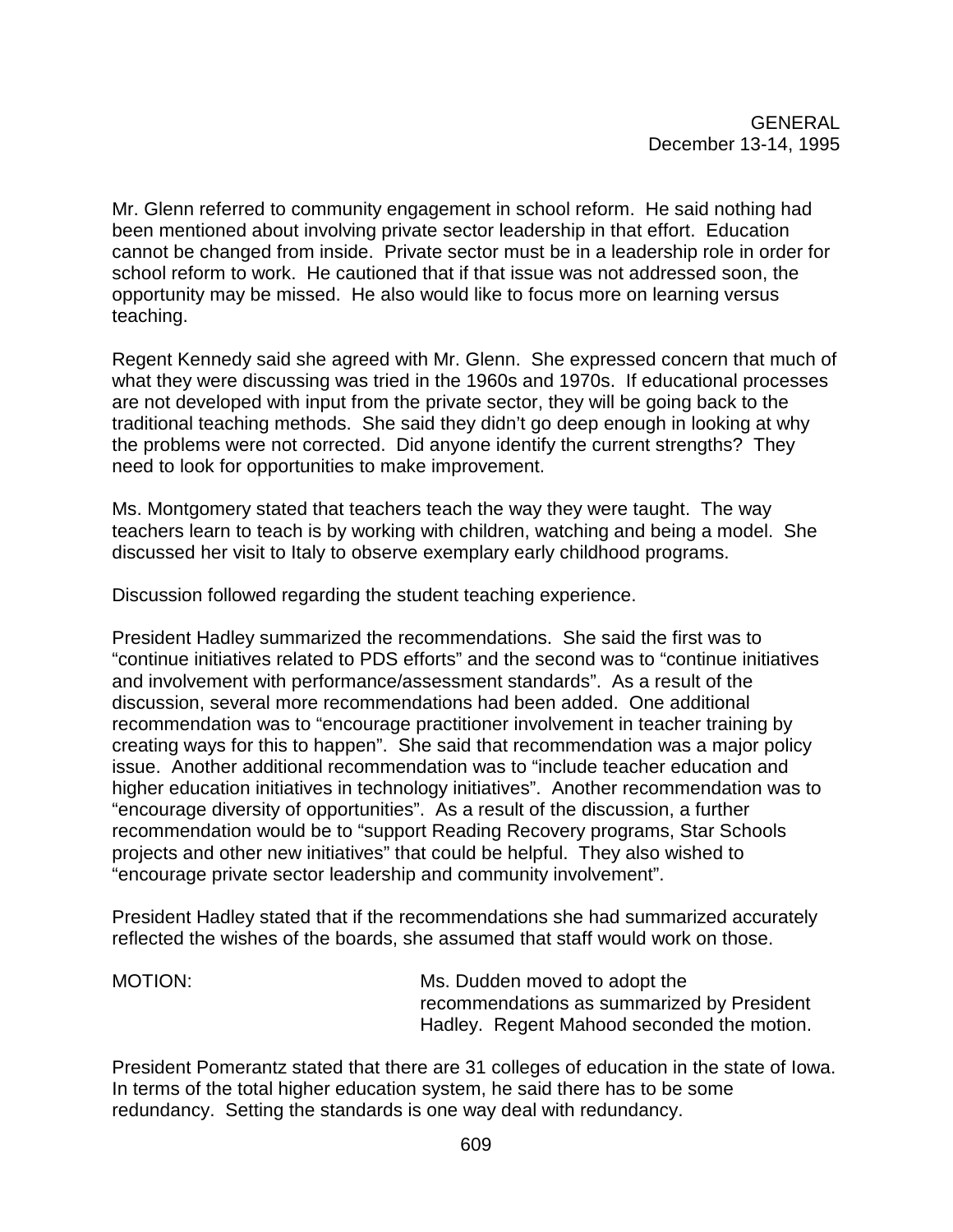Regent Smith noted that in terms of community involvement, it must include parents.

VOTE ON THE MOTION: The motion carried unanimously.

## **PRESENTATION #3: PROFESSIONAL DEVELOPMENT OF SCHOOL PERSONNEL**.

Co-Presenters: Thomas Switzer, University of Northern Iowa; and Gail Sullivan, Department of Education

Dean Switzer reviewed the key issues concerning professional development of Iowa educators. He noted that beginning teachers are not finished, fully-formed professionals although they are competent and licensed to teach. He discussed the importance of induction programs and release time. He then reviewed the set of recommendations, noting that offerings have to be extremely robust.

Ms. Sullivan summarized the issues and recommendations discussed by Dean Switzer. She said there needs to be developed the capacity to move all the public schools forward by identifying what makes the best schools so effective. One important activity is effective planning. The best school systems also assess their products and report back to the community. Helping schools to do better involves staff development. AEAs can be of assistance in that area.

Mr. Glenn asked that the recommendations include a statement about recognizing the community including parents and the private sector.

Regent Collins stated that the three Regent universities had adopted a 4-year graduation program to assist those students who wish to graduate in four years. He noted that at the University of Iowa 51 percent of new undergraduates signed up for the program. University officials will be in contact with teachers, counselors, parents and secondary school students who think they might want to go to college.

President Pomerantz said he believed this joint meeting was a good beginning. Some issues had surfaced that had not been identified in preparation for this meeting. He strongly believes that bringing together the total educational system in Iowa to talk to one another will maximize the state's resources. He said the two boards should meet jointly at least once a year. They are in this together. Iowa's educational system has made an excellent start on its way to being the best in the world, although there is still a ways to go. They have to make the commitment, recognizing that resources are limited.